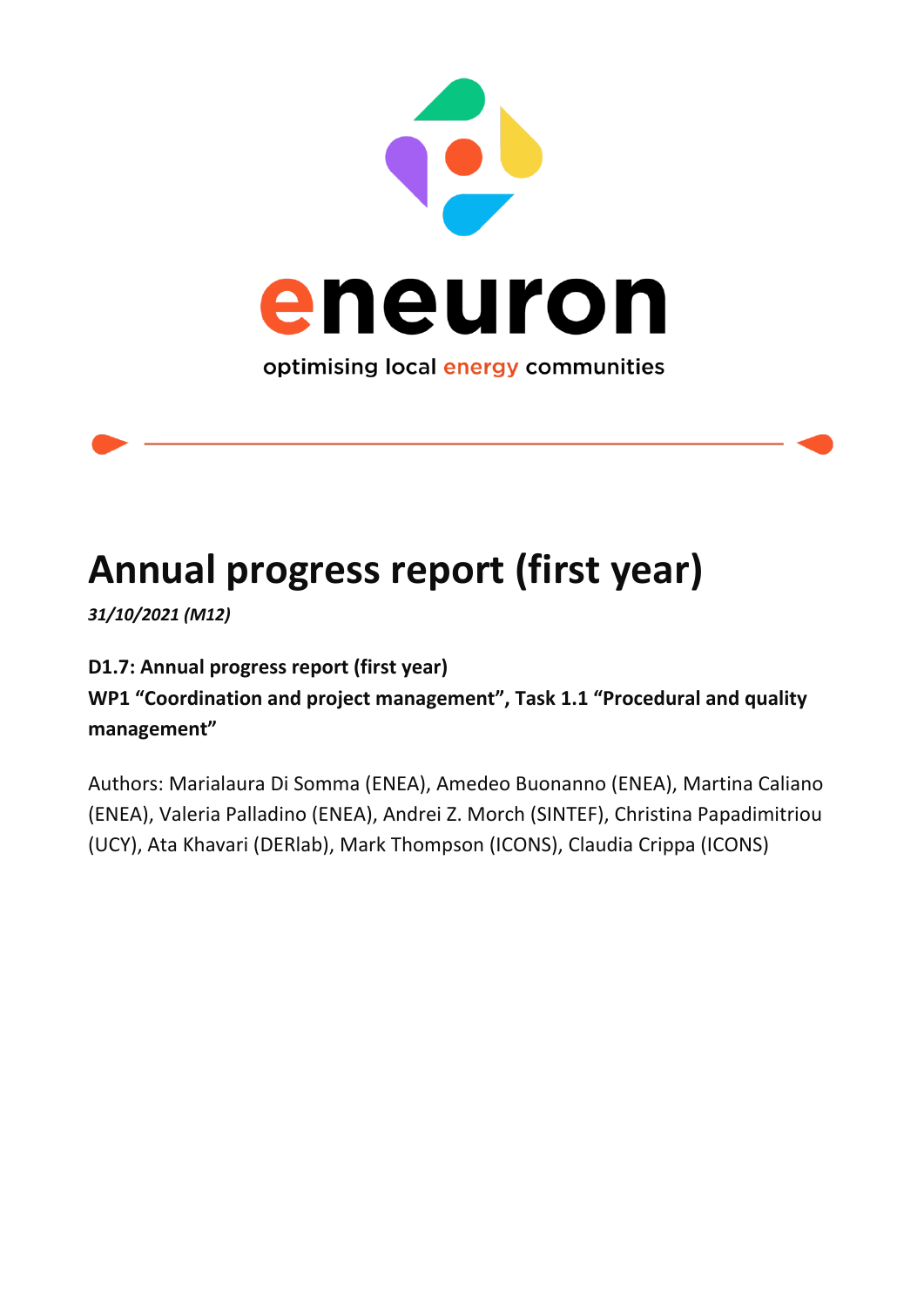#### Technical References

| <b>Project Acronym</b>       | eNeuron                                                                                                                                                    |
|------------------------------|------------------------------------------------------------------------------------------------------------------------------------------------------------|
| <b>Project Title</b>         | greEN Energy hUbs for local integRated energy cOmmunities optimizatioN                                                                                     |
| <b>Project Coordinator</b>   | Marialaura Di Somma<br>Department of Energy Technologies and Renewable Sources - Smart Grid and<br>Energy Networks Lab, ENEA<br>marialaura.disomma@enea.it |
| <b>Technical Coordinator</b> | Christina Papadimitriou<br>UCY Research Centre for Sustainable Energy, University of Cyprus<br>papadimitriou.n.christina@ucy.ac.cy                         |
| <b>Project Duration</b>      | November 2020 – October 2024 (48 months)                                                                                                                   |

| Deliverable No.                  | D <sub>1.7</sub>                                                                |
|----------------------------------|---------------------------------------------------------------------------------|
| Dissemination level <sup>1</sup> | PU                                                                              |
| <b>Work Package</b>              | WP1 - Coordination and Project Management                                       |
| <b>Task</b>                      | T1.1 - Procedural and quality management                                        |
| Lead beneficiary                 | $1$ (ENEA)                                                                      |
| Contributing<br>beneficiary(ies) | 2 (UCY), 4 (IREC), 5 (SINTEF), 6 (TECNALIA), 7 (DERIab), 9 (UNIVPM), 14 (ICONS) |
| Due date of<br>deliverable       | 31 October 2021                                                                 |
| <b>Actual submission</b><br>date | 31 October 2021                                                                 |

 $1$  PU = Public

- PP = Restricted to other programme participants (including the Commission Services)
- RE = Restricted to a group specified by the consortium (including the Commission Services)
- CO = Confidential, only for members of the consortium (including the Commission Services)



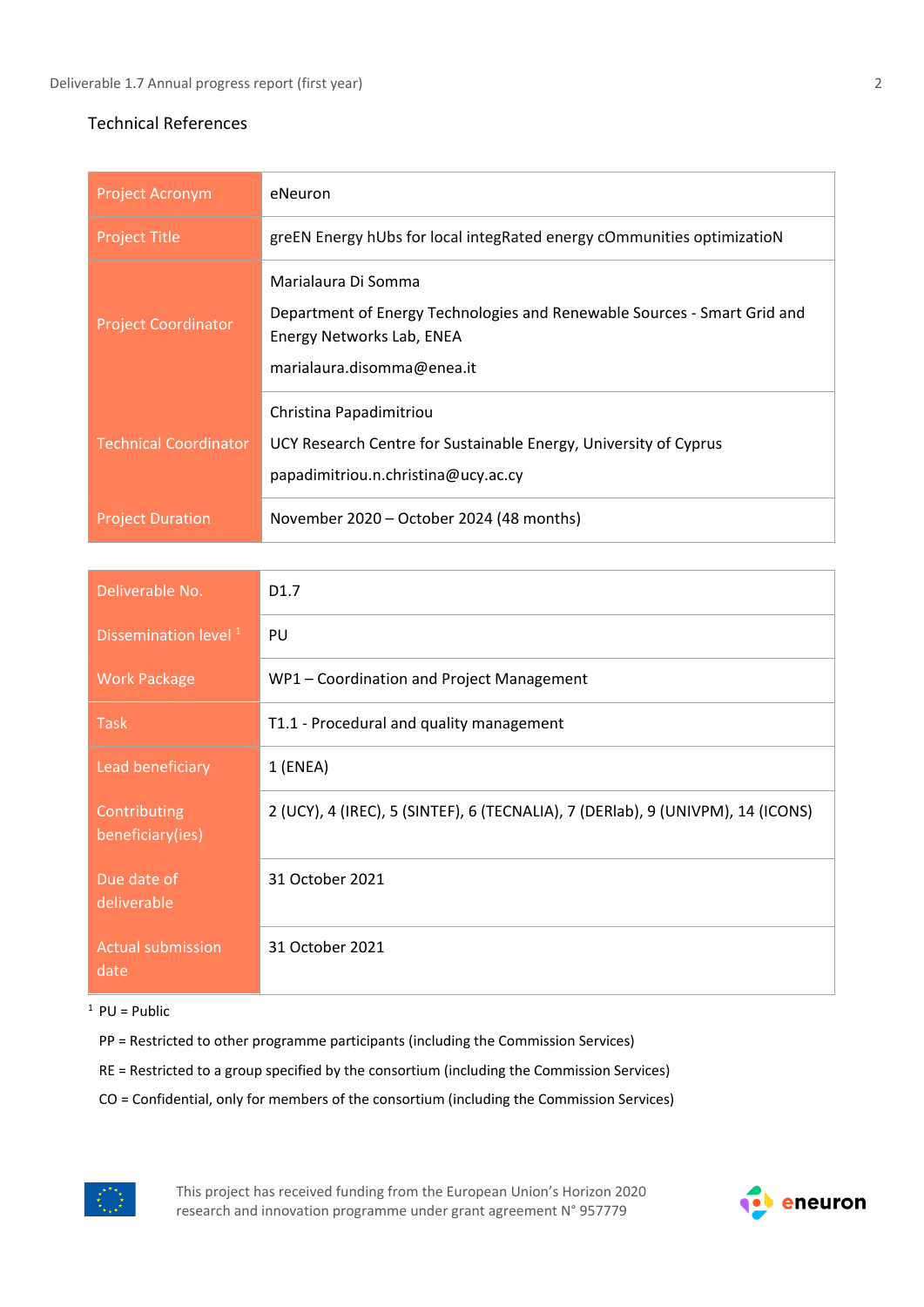| Document history |          |                    |                     |                         |  |  |  |  |  |
|------------------|----------|--------------------|---------------------|-------------------------|--|--|--|--|--|
| <b>Version</b>   | Date     | <b>Beneficiary</b> | Author              | Reviewer / Beneficiary  |  |  |  |  |  |
| 1                | 17.09.21 | <b>ENEA</b>        | Marialaura Di Somma |                         |  |  |  |  |  |
| $\mathfrak{p}$   | 18.10.21 | <b>ENEA</b>        |                     | Marialaura Di Somma     |  |  |  |  |  |
| 3                | 19.10.21 | <b>UPM</b>         |                     | Jesus Fraile-Ardanuy    |  |  |  |  |  |
| 4                | 21.10.21 | <b>UCY</b>         |                     | Christina Papadimitriou |  |  |  |  |  |
| 5                | 25.10.21 | <b>ICONS</b>       |                     | Mark Thompson           |  |  |  |  |  |



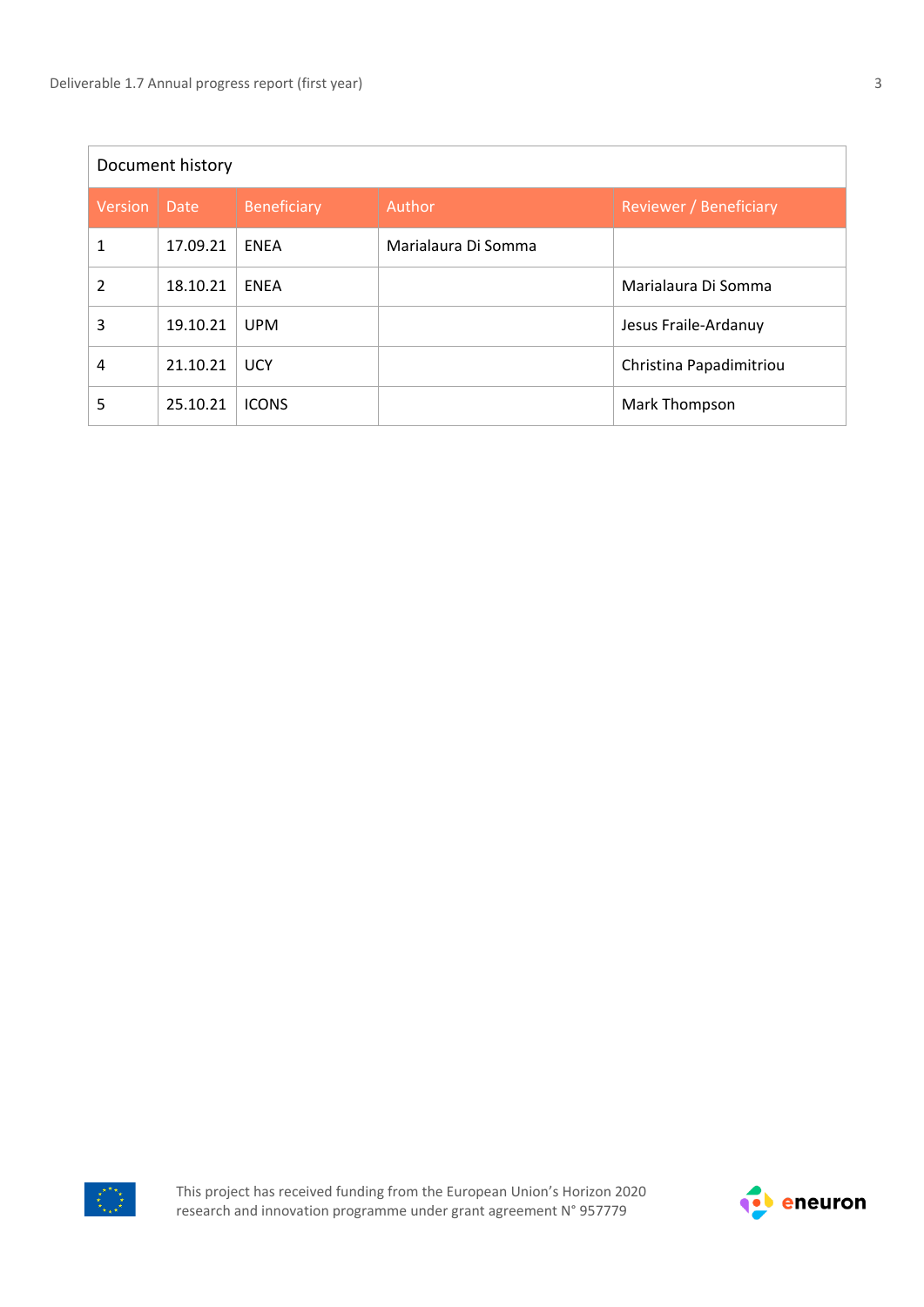### <span id="page-3-0"></span>**Summary**

This deliverable describes the status of the eNeuron project at the end of the first project year, as well as the activities planned for the second project year.

During the first project year, most of scientific and dissemination activities started, with the deliverables and milestones for this period having been accomplished. This progress has been achieved thanks to the active involvement of all eNeuron partners in the project's activities, their close collaboration, and the efficient monitoring and management procedures established by the Consortium. Indeed, the work plan has been structured to allow a logical progression of the needed activities, and has closely followed the objectives and methodology proposed in the Description of Action.

This document first describes eNeuron's overall status by reporting the deliverables and milestones of this first year and the main results from both technical and dissemination & communication perspectives. Progress towards the scientific and dissemination objectives is also discussed in details with reference to individual work packages (WPs).

In addition, the document describes the tasks and activities planned for the second project year, including deliverables and milestones.

Finally, a critical assessment of the project progress is presented, by describing the risks already identified during the first project year and foreseen for the second project year, with corresponding status and corrective actions taken and/or proposed. The progress of each WP and the effective activity of the related WP team with reference to the first project year is also assessed against a series of internal Key Performance Indicators, by taking into account both technical and organizational aspects.



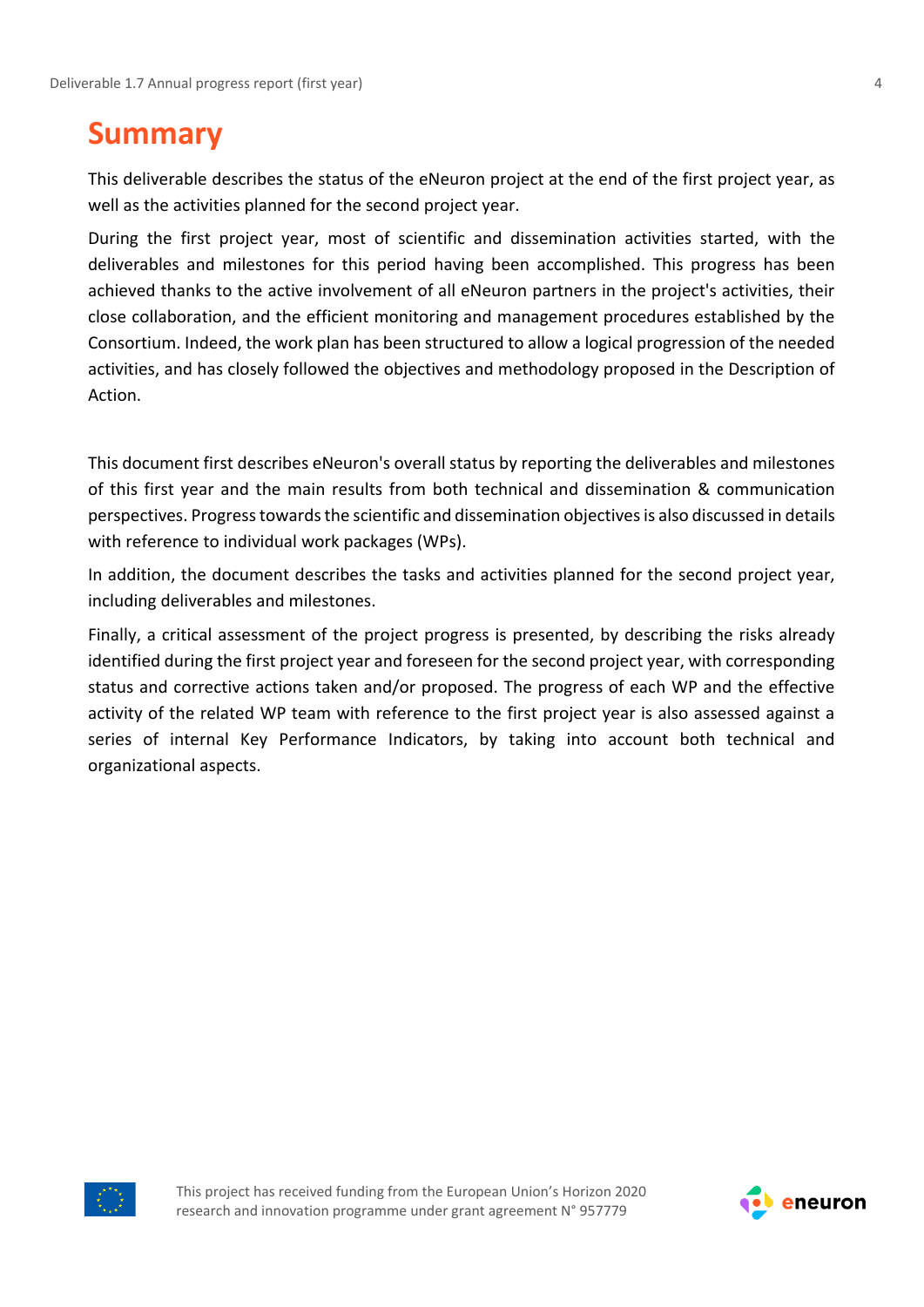# **Table of content**

|                         | <b>SUMMARY</b>                                                                                                                | 4                       |
|-------------------------|-------------------------------------------------------------------------------------------------------------------------------|-------------------------|
| $\overline{\mathbf{1}}$ | <b>INTRODUCTION</b>                                                                                                           | $\overline{\mathbf{z}}$ |
| 1.1                     | PURPOSE AND SCOPE OF THE DOCUMENT                                                                                             | 10                      |
| 1.2                     | <b>STRUCTURE OF THE DOCUMENT</b>                                                                                              | 10                      |
| $\overline{2}$          | PROGRESS OF ENEURON PROJECT AND RESULTS ACHIEVED DURING THE FIRST YEAR                                                        | 11                      |
|                         | 2.1 OVERALL STATUS OF ENEURON PROJECT                                                                                         | 11                      |
|                         | <b>2.2 PROGRESS UNDER THE COORDINATION AND PROJECT MANAGEMENT PERSPECTIVE</b>                                                 | 14                      |
|                         | <b>2.3 PROGRESS TOWARDS THE SCIENTIFIC OBJECTIVES</b>                                                                         | 15                      |
|                         | 2.3.1 OVERALL STATUS OF THE SCIENTIFIC ACTIVITIES CARRIED OUT DURING THE FIRST PROJECT YEAR                                   | 15                      |
|                         | 2.3.2 PROGRESS ACHIEVED UNDER WP2 "LIMITATIONS AND SHORTCOMINGS FOR OPTIMAL USE OF LOCAL RESOURCES"                           | 16                      |
|                         | 2.3.3 PROGRESS ACHIEVED UNDER WP3 "IDENTIFICATION OF THE LOCAL INTEGRATED ENERGY COMMUNITY SUBJECT AND                        |                         |
|                         | DEFINITION OF THE USE CASES"                                                                                                  | 17                      |
|                         | 2.3.4 PROGRESS ACHIEVED UNDER WP4 "ANALYSIS, DESIGN AND OPERATION OPTIMISATION OF THE LOCAL ENERGY SYSTEMS:                   |                         |
|                         | <b>EMERGENCE OF ENERGY HUBS"</b>                                                                                              | 18                      |
|                         | 2.3.5 PROGRESS ACHIEVED UNDER WP5 "VALIDATION OF ENERGY HUB SOLUTIONS THROUGH SIMULATION AND TESTING IN A<br>LAB ENVIRONMENT" |                         |
|                         | 2.3.6 PROGRESS ACHIEVED UNDER WP7 "EVALUATION OF RESULTS: REPLICABILITY AND SCALABILITY"                                      | 19<br>21                |
|                         | 2.4 PROGRESS TOWARDS THE COMMUNICATION, DISSEMINATION AND EXPLOITATION OBJECTIVES                                             | 22                      |
|                         | <b>2.5 PROGRESS ACHIEVED IN THE BRIDGE INITIATIVE</b>                                                                         | 24                      |
|                         |                                                                                                                               |                         |
| <u>3</u>                | <b>ACTIVITIES PLANNED FOR THE SECOND PROJECT YEAR</b>                                                                         | 28                      |
| 3.1                     | <b>PROGRESS TOWARDS DELIVERABLES AND MILESTONES FORESEEN IN THE SECOND PROJECT YEAR</b>                                       | 28                      |
| 3.2                     | <b>ACTIVITIES PLANNED UNDER EACH INDIVIDUAL WORK PACKAGE</b>                                                                  | 30                      |
|                         | 3.2.1 ACTIVITIES PLANNED UNDER WP1 "COORDINATION AND PROJECT MANAGEMENT"                                                      | 30                      |
| 3.2.2                   | ACTIVITIES PLANNED UNDER WP2 "LIMITATIONS AND SHORTCOMINGS FOR OPTIMAL USE OF LOCAL RESOURCES"                                | 31                      |
| 3.2.3                   | ACTIVITIES PLANNED UNDER WP3 "IDENTIFICATION OF THE LOCAL INTEGRATED ENERGY COMMUNITY SUBJECT AND                             |                         |
|                         | DEFINITION OF THE USE CASES"                                                                                                  | 32                      |
| 3.2.4                   | ACTIVITIES PLANNED UNDER WP4 "ANALYSIS, DESIGN AND OPERATION OPTIMISATION OF THE LOCAL ENERGY SYSTEMS:                        |                         |
|                         | <b>EMERGENCE OF ENERGY HUBS"</b>                                                                                              | 32                      |
|                         | 3.2.5 ACTIVITIES PLANNED UNDER WP5 "VALIDATION OF ENERGY HUB SOLUTIONS THROUGH SIMULATION AND TESTING IN A                    |                         |
|                         | LAB ENVIRONMENT"                                                                                                              | 33                      |
|                         | 3.2.6 ACTIVITIES PLANNED UNDER WP6 "PILOT ROLL OUT AND REAL WORLD TESTING"                                                    | 35                      |
| 3.2.7                   | ACTIVITIES PLANNED UNDER WP7 "EVALUATION OF RESULTS: REPLICABILITY AND SCALABILITY"                                           | 36                      |
| 3.2.8                   | ACTIVITIES PLANNED UNDER WP8 "COMMUNICATION, DISSEMINATION AND EXPLOITATION"                                                  | 36                      |
| $\overline{4}$          | <b>CRITICAL ASSESSMENT OF THE PROJECT PROGRESS</b>                                                                            | 39                      |
| 4.1                     | RISKS IDENTIFIED AND/OR FORESEEN WITH RELATED MITIGATION MEASURES                                                             | 39                      |
| 4.2                     | <b>PROGRESS TOWARDS INTERNAL KEY PERFORMANCE INDICATORS</b>                                                                   | 41                      |
| $\overline{5}$          | <b>CONCLUSIONS</b>                                                                                                            | 45                      |
|                         | <b>ABBREVIATIONS AND ACRONYMS</b>                                                                                             | <u>46</u>               |
|                         |                                                                                                                               |                         |



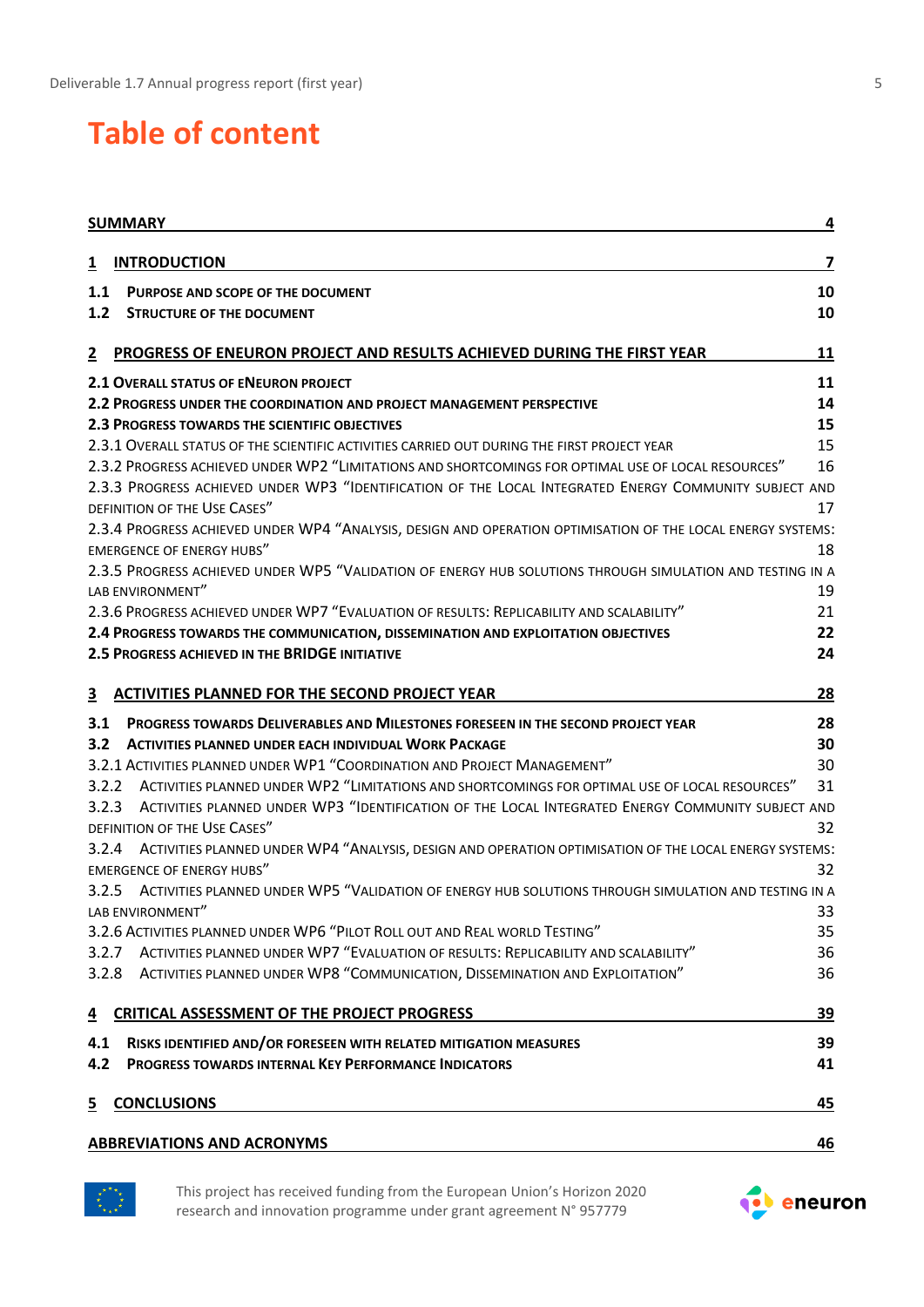#### **[APPENDIX 1: PROJECT CALENDAR](#page-47-0) 48**



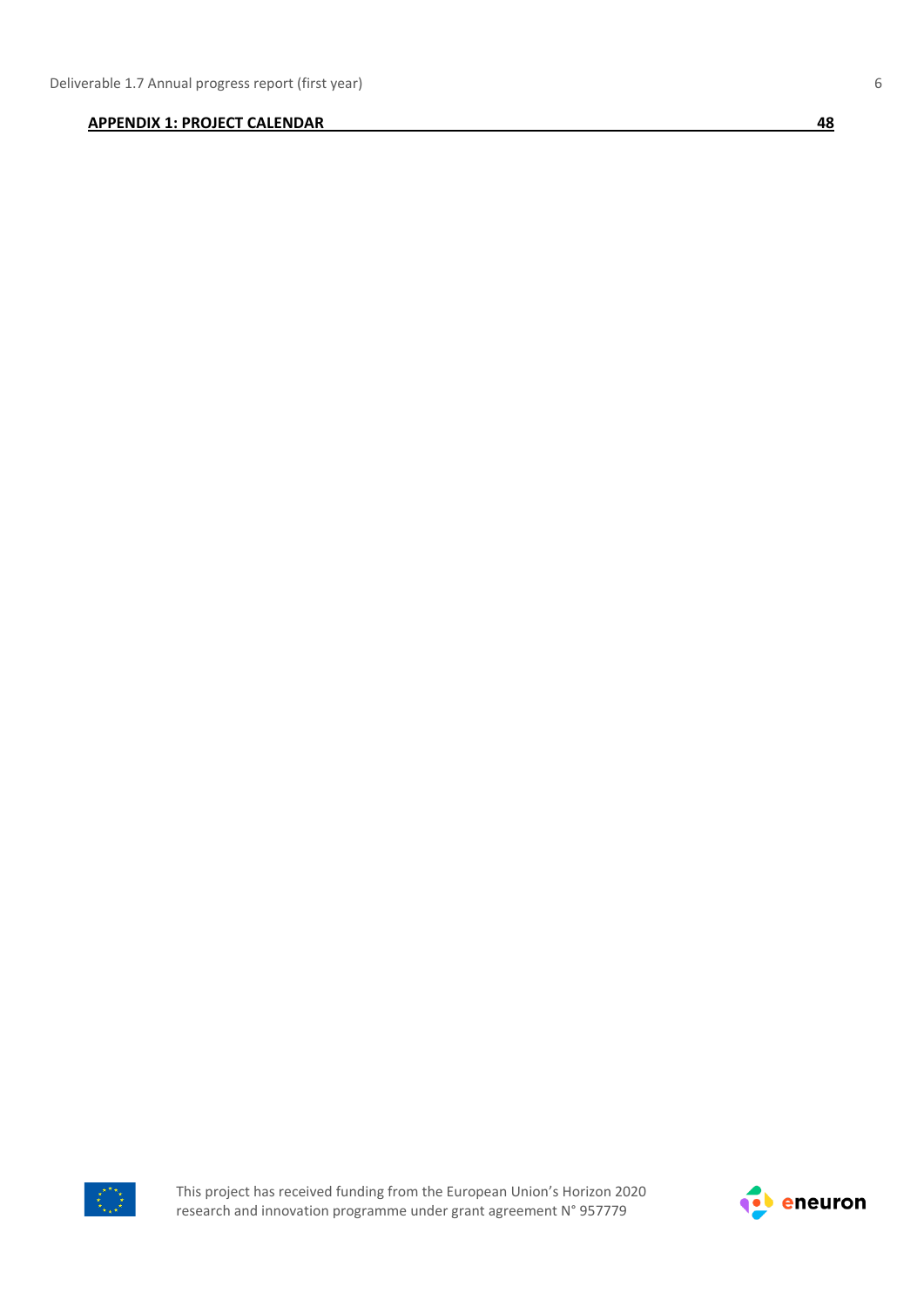### <span id="page-6-0"></span>**1 Introduction**

The main goal of the eNeuron project is to develop innovative tools for the optimal design and operation of local energy communities (LECs) integrating distributed energy resources (DER) and multiple energy carriers at different scales. This will be achieved by having in mind all the potential benefits achievable for different stakeholders and by promoting the Energy Hub concept as a conceptual model for controlling and managing multi-carrier and integrated energy systems. This model will allow optimization of their architecture and operation. In order to ensure both the shortterm and the long-term sustainability of this new energy paradigm and thus support an effective implementation and deployment, economic and environmental aspects will be taken into account in the optimization tools through a multi-objective approach.

eNeuron's proposed tools enable tangible sustainability and energy security benefits for all the stakeholders in the LEC. Local prosumers (households, commercial and industrial actors) stand to benefit through the reduction of energy costs while leveraging local, low carbon energy. Developers and solution providers will find new opportunities for technologies as part of an integrated, replicable operational business model. Distribution system operators (DSOs) benefit from avoiding grid congestion and deferring network investments. Policy makers benefit from increasingly sustainable and secure energy supply systems.

eNeuron is a high TRL project in line with the Work Programme. It develops innovative approaches and methodologies to optimally planning and operating integrated LECs. This is achieved through the optimal selection and use of multiple energy carriers and by considering both short- and longrun priorities characterized by the economic and environmental sustainability. By optimally coordinating all energy carriers and vectors, the project will provide cost-effective and low-carbon solutions to help deploy this new energy paradigm across Europe.

The project has 8 work packages (WPs), each with a specific and measurable objective, which are described below.

### *Research objectives:*

- **O1. Critical assessment of the current deployment of integrated local multi-vector energy systems (power, storage, heating & cooling (HVAC), transport) and corresponding supporting mechanisms, tools and technologies in Europe (WP2):** eNeuron will identify current barriers and shortcomings to the optimal use of local energy resources within a multi-carrier energy system and will work on the solutions and the recommendations for overcoming them.
- **O2. Identification of the "Integrated Local Energy Community" subject (WP3):** eNeuron will critically assess existing and emerging EU regulatory developments, map the main enabling technologies for LECs and identify the key actors with a potential interest for the implementation of this new energy paradigm.



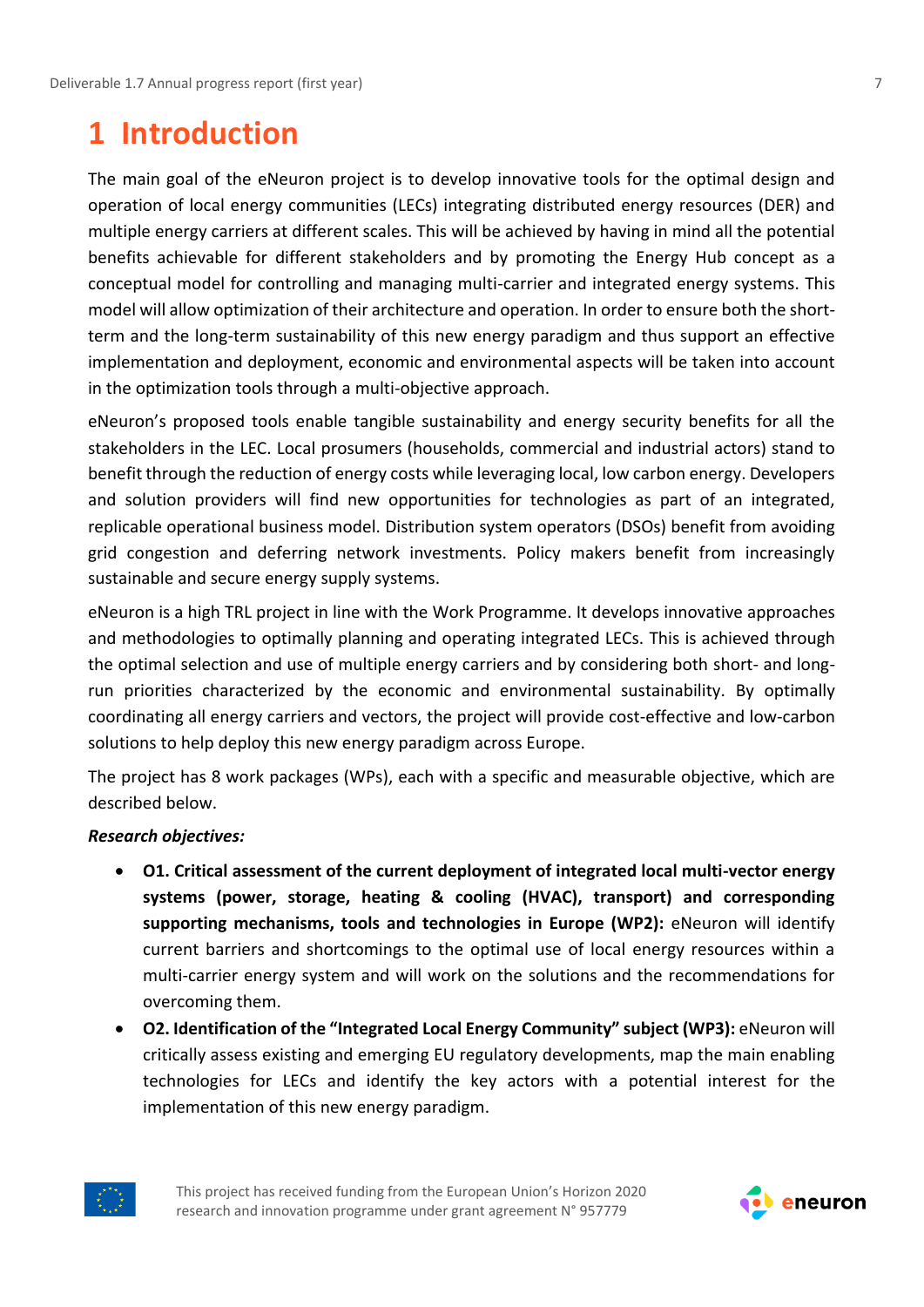- **O3. Development of the use cases and new business models for the eNeuron tool (WP3):**  In order to meet the needs of the key actors of energy communities, the consortium will identify and develop value propositions and use cases for LECs along with new business models that can be tested through the pilots.
- **O4. Development of multi-objective optimisation framework for an energy hub (WP4):** The design optimisation framework for an energy hub will be developed through a general formulation problem taking into account all different carriers and technologies having multiobjective criteria. This will be the basis of the eNeuron tool.

### *Innovation objectives:*

- **O5. Development of the eNeuron tool (WP4):** The eNeuron tool will be developed through a general and operational architectural model for multi-carrier energy systems that will allow optimal integration of the different energy carriers and vectors in the context of LECs. The tool will have two layers to achieve optimal design and operation as will be analysed in the next.
- **O6. Development of innovative software and hardware devices (WP4):** These devices will allow optimisation based on a hybrid approach of central optimization and a peer to peer energy trading approach under a local integrated spot market following the business models developed.
- **O7. The integrated local spot market (WP4):** eNeuron envisages an integrated local real time market where all carriers are intertwined and that is the means of interfacing Peer-to-Peer (P2P) (decentralised) and central dispatch operation within the LEC.

### *Demonstration and Replication objectives*

- **O8.Validation of the eNeuron technical solutions for the multi-energy hubs in the lab environment (WP5):** Through different laboratories made available in the consortium and by using the common testing methodology developed as part of the H2020 project ERIGrid, the project's innovative technical solutions will be evaluated before roll-out at the pilots.
- **O9. Pre-demonstration testing of the eNeuron tool:** eNeuron tool and devices will be tested and optimised before being delivered in the pilots.

#### *Pilot roll out objectives*

• **O10.Test the eNeuron approach in the pilots across Europe (WP6):** eNeuron technical solutions will be implemented and tested into pilots to provide the functionalities required in each context. These should be evaluated under technical and economic terms.

#### *Dissemination, Replication and Exploitation objectives*

- **O11: Replication (WP7):** Development of a replication plan for the eNeuron approach leveraging insights from pilots to ensure wide replicability across the EU.
- **O12: Stakeholders' engagement (WP8):** Organisation of stakeholder workshops and other consultation activities to enable LEC stakeholders to appreciate the added value that



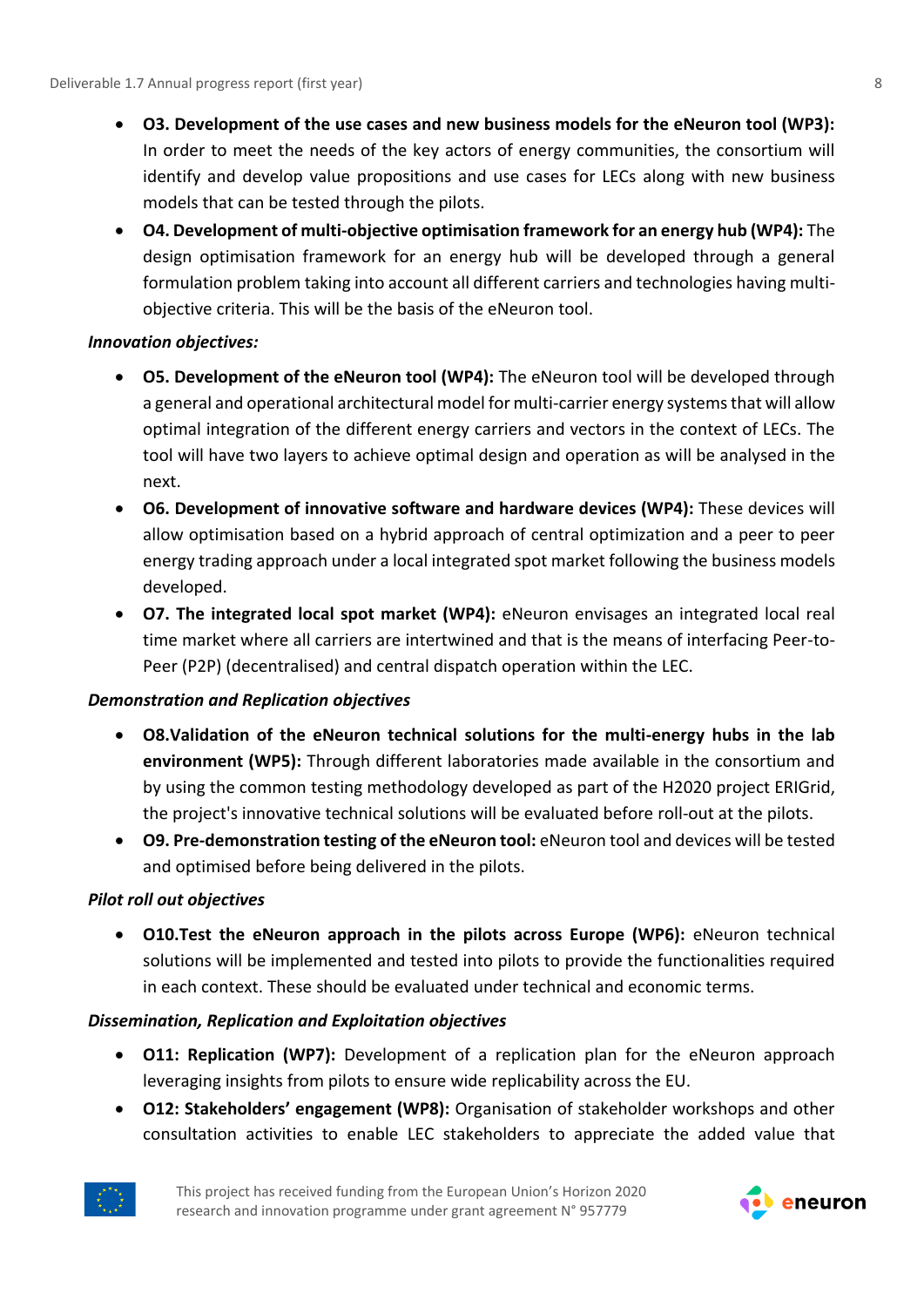eNeuron can provide. Various means to embed the eNeuron tool functionalities in stakeholders' business models and means to increase the project's socio-economic impact.

- **O13. Research communication and outreach to the broader community (WP8):** Set up of effective communication channels and tools addressing wider target groups, including citizens and broader communities of stakeholders to increase awareness about the goals, achievements, benefits and impacts of the project.
- **O14. Dissemination of eNeuron outcomes to R&I community (WP8).** Development of exploitation-oriented dissemination formats, publications in scientific journals and participation in relevant conferences, the BRIDGE initiative and public webinars. In addition, the active use of academic and research organisations such as EERA as multipliers to spread the eNeuron outcomes and encourage their uptake by academia and the stakeholder community (WP8).
- **O15. Enabling exploitation and sustainability (WP8):** Design of an effective roadmap to market for each exploitable result and assessment of a sustainability framework supporting both exploitation and replication strategies.

Beyond these eight WPs, there is a ninth WP, dedicated to the project's ethics requirements.

By the end of the first project year, most eNeuron WPs had started with the related scientific and dissemination activities, with the deliverables and milestones for this period having been accomplished. This progress has been achieved thanks to the active involvement of all eNeuron partners in the project's activities, their close collaboration, and the efficient monitoring and management procedures established by the Consortium. In such a perspective, the work plan has been structured to allow a logical progression of the needed activities, and has closely followed the objectives and methodology proposed in the DoA of the project.

During the first project year, all the planned eleven deliverables were released, and one milestone was achieved. The coordination and management activities, as well as most of technical activities, proceeded on time without any critical issues. As for dissemination and communication activities, the promotional and marketing materials were produced, and the eNeuron website was created. Moreover, eNeuron project was already present at several international scientific events, obtaining a good level of networking activities and dissemination of the results attained during the first project year.

The eNeuron project was also actively involved in all the working groups (WGs) of the BRIDGE initiative, and in the Replicability and Scalability Task Force. The second year will involve continuing those ongoing activities that started in the first year. It will also see new activities. These include the preparation of the periodic reports to be released at the end of the first reporting period (M16), as well as the preparation of the review meeting with the European Commission.

This annual progress report (first year) is designed to be used in conjunction with:

• The Grant Agreement (GA) including its Annexes, and in particular the Annex 1: Description of Action;



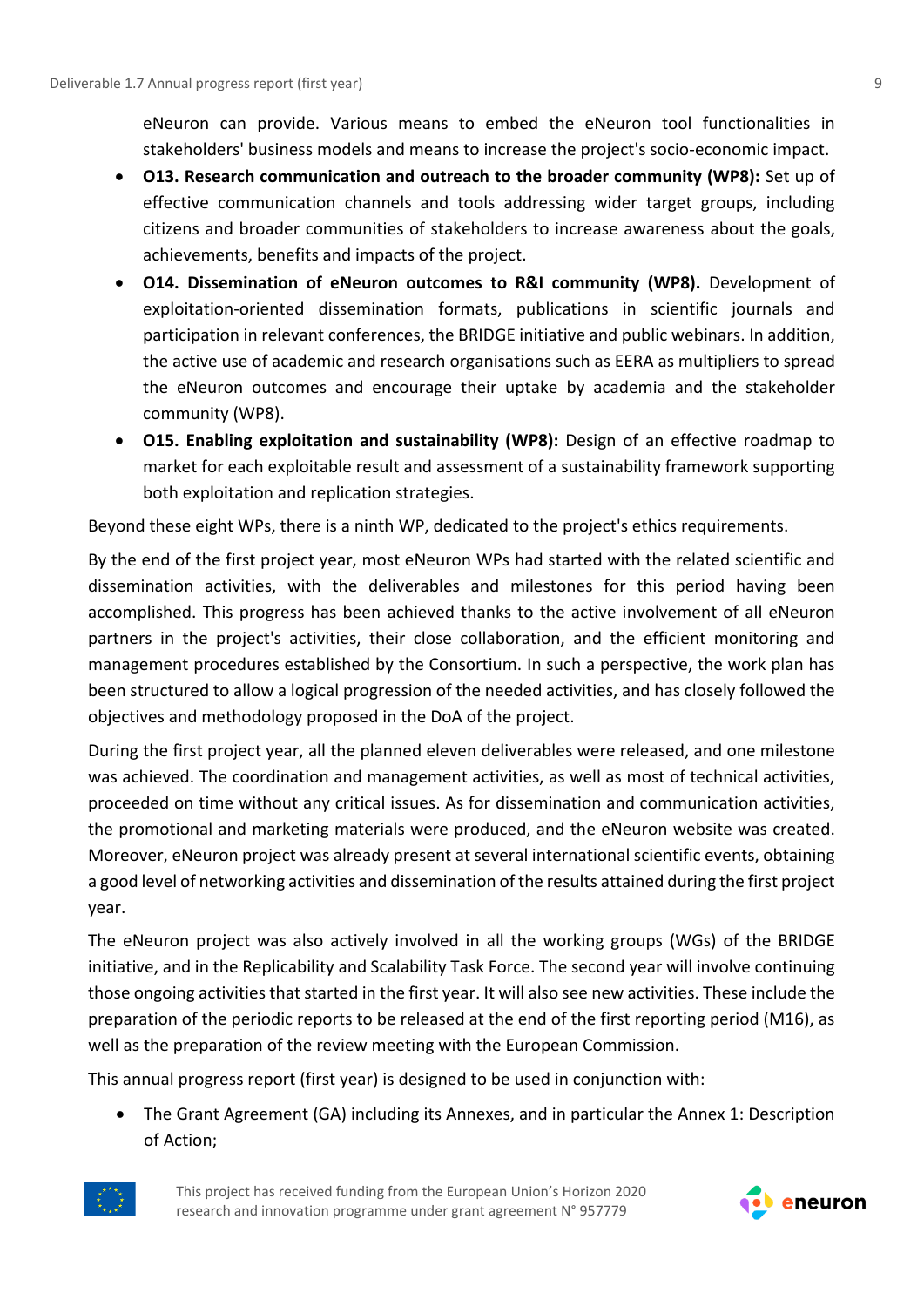- All the deliverables and related Annexes released during the first project year in the period [M1-M12];
- The eNeuron website [\(http://eneuron.eu/](http://eneuron.eu/)), and eNeuron social media platforms (LinkedIn, Twitter) with reference to all aspects related to dissemination and communication activities.

### <span id="page-9-0"></span>1.1 Purpose and scope of the document

The deliverable D1.7 falls within the scope of WP1 dedicated to the Coordination and Project Management, and describes the progress achieved by the eNeuron project during the first year. The main objectives of this deliverable are described below:

- Describing the overall status of the project at the end of the first year, including the status of deliverables and milestones;
- Describing in detail the progress achieved under individual WPs;
- Describing the progress achieved in BRIDGE activities;
- Describing the activities planned for the second project year, including the deliverables and milestones set out for the next project year;
- Presenting a critical assessment of the project progress with reference to the first year, through the identification of risks for each WP, with related status and mitigation measures;
- Assessing the progress of each WP and the effective activity of the related WP team with reference to the first project year against a series of internal Key Performance Indicators (KPIs), by taking into account both technical and organizational aspects.

### <span id="page-9-1"></span>1.2 Structure of the document

In the following, the progress of eNeuron project and results achieved during the first year are described in Section 2. The activities planned for the second project year under each WP are discussed in Section 3. Finally, the critical assessment of the project progress with reference to the first project year is presented in Section 4.



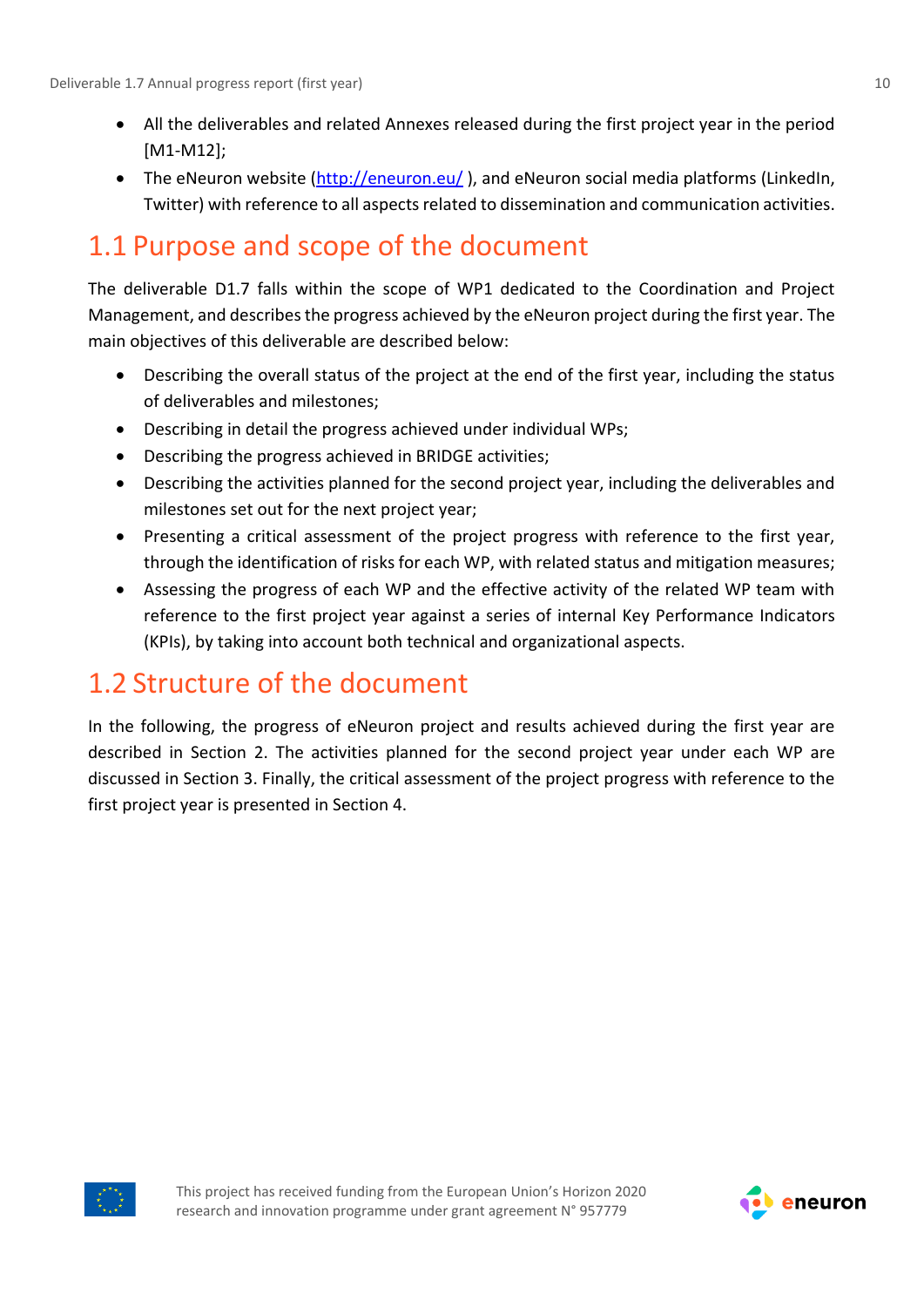# <span id="page-10-0"></span>**2 Progress of eNeuron project and results achieved during the first year**

### <span id="page-10-1"></span>2.1 Overall status of eNeuron project

During the first year of eNeuron project, most of scientific and dissemination activities started, with the deliverables and milestones for this period having been accomplished. These are presented in Figure 1.

During the first year, 11 deliverables have been released as indicated in Table 1.

The milestone MS14 "Launch of the communication and dissemination strategy" was reached on time at M4, and consisted of the first release of the communication and dissemination plan.

As for dissemination and communication aspects, during the first year, the promotional and marketing materials for the project were produced, and the eNeuron website and social media platforms (LinkedIn, and Twitter) were created.

Moreover, eNeuron project was already present at several international scientific events, obtaining a good level of networking activities and dissemination of the results. The events/workshops in which eNeuron participated are listed below:

- **BRIDGE general assembly**, online event, 2-4 March 2021.
- **Italian G20 Presidency at the First Energy Transition Working Group** under the guiding topic of smart, resilient and sustainable cities, online event, 22-23 March 2021;
- **Grid Futurability Matera** organized by the Italian DSO, e-distribuzione, online event, 16 June 2021;
- **Sector integration cluster meeting**, online event, 16 July 2021;
- **9 th annual edition of Sustainable Places (SP2021)**, a hybrid event with both virtual and physical sessions in Rome, 29 September-1 October 2021.



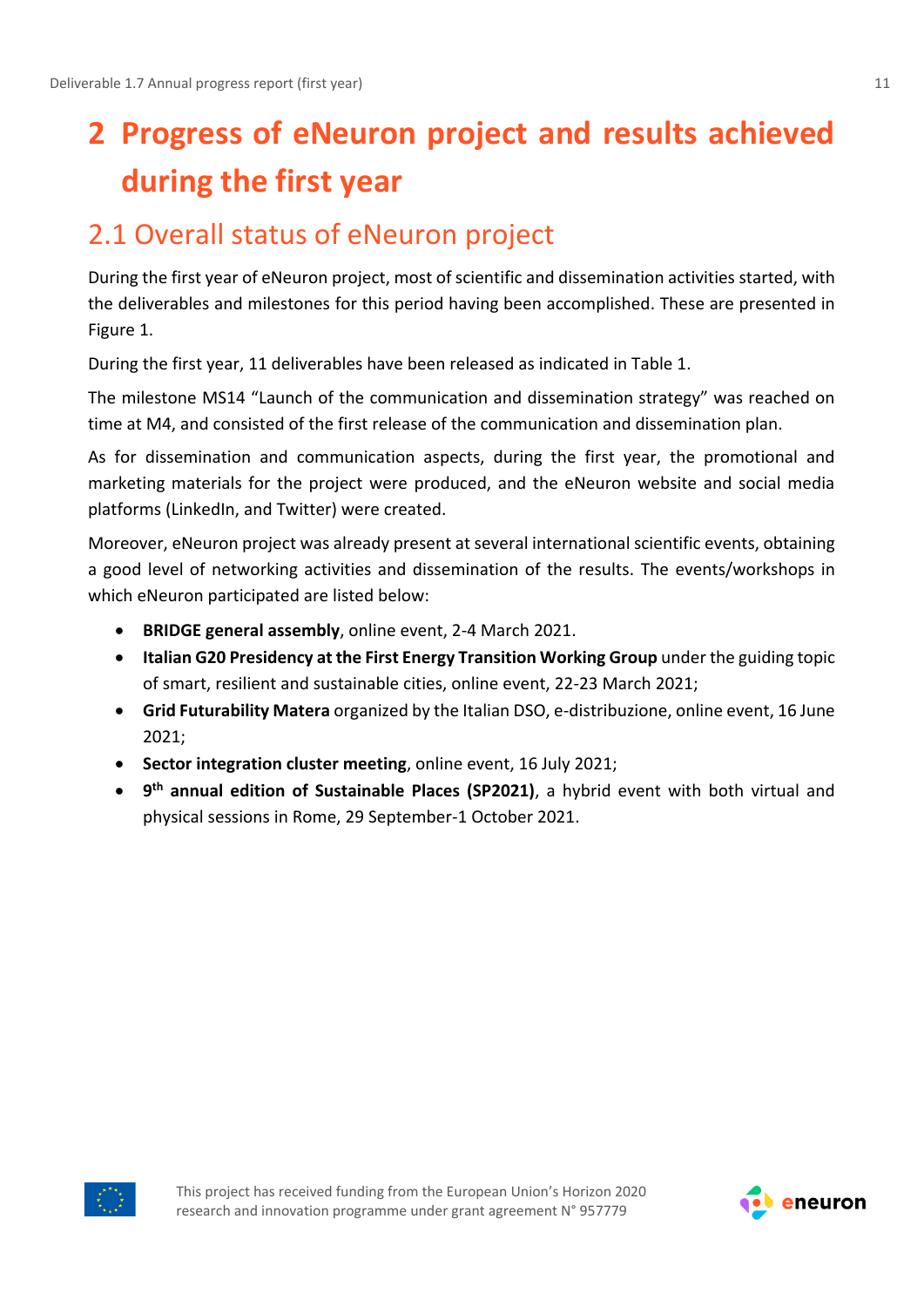#### Deliverable 1.7 Annual progress report (first year) 12

| The eNeuron Time Plan                                                                                                                                |   |              |      |                |      |       |   |   |      |    |    |      |
|------------------------------------------------------------------------------------------------------------------------------------------------------|---|--------------|------|----------------|------|-------|---|---|------|----|----|------|
| Mon th                                                                                                                                               | 1 | $\mathbf{2}$ | 3    | $\overline{4}$ | 5    | 6     | 7 | 8 | 9    | 10 | 11 | 12   |
| WP1 Coordination and project management                                                                                                              |   |              |      |                |      |       |   |   |      |    |    |      |
| Task 1.1 Procedural and quality management                                                                                                           |   | D1.1         | D1.5 |                |      | DI .6 |   |   |      |    |    | D1.7 |
| Task 1.2 Management and reporting on administrative and financial aspects                                                                            |   |              |      |                |      |       |   |   |      |    |    |      |
| WP2 : Limitations and shortcomings for optimal use of local resources                                                                                |   |              |      |                |      |       |   |   |      |    |    |      |
| Task 2.1 Preliminary scoping of the study based on the Pan-European de-<br>carbon isation targets, regulatory acts and roadmaps                      |   |              |      |                |      | D2.1  |   |   |      |    |    |      |
| Task 2.2 Status for deployment of integrated local multi-vector energy<br>systems and corresponding enabling technologies and solutions              |   |              |      |                |      |       |   |   | D2.2 |    |    |      |
| Task 2.3 Identification of limitations and shortcomings, input to<br>specification of demonstration and test programs.                               |   |              |      |                |      |       |   |   |      |    |    |      |
| WP3: Idea tification of the "Local Integrated Energy Community"<br>subject and definition of the Use Cases.                                          |   |              |      |                |      |       |   |   |      |    |    |      |
| Task 3.1 Identification of the "Local Integrated Energy Community"<br>subject through the assessment of the current regulatory fiamework in          |   |              |      |                |      |       |   |   |      |    |    |      |
| Europe<br>Task 3.2 Mapping of the emerging technologies and analysis of the key<br>actors in the implementation of energy communities at local level |   |              |      |                |      |       |   |   |      |    |    |      |
| Task 3.3 Definition of e-Neuron use cases and new business models.                                                                                   |   |              |      |                |      |       |   |   |      |    |    |      |
| WP4: Analysis, design and operation optimization of the local energy<br>systems; emergence of energy hubs.                                           |   |              |      |                |      |       |   |   |      |    |    |      |
| Task 4.1 Identification and analysis of the multi-objective problem and the<br>inno vative approach of Energy Hub                                    |   |              |      |                |      |       |   |   |      |    |    |      |
| Task 4.2 General methodology approach for optimal design and operation<br>of an Energy Hub                                                           |   |              |      |                |      |       |   |   |      |    |    |      |
| Task 4.3 eNeuron tool development                                                                                                                    |   |              |      |                |      |       |   |   |      |    |    |      |
| WP5: Simulations and Lab testing                                                                                                                     |   |              |      |                |      |       |   |   |      |    |    |      |
| Task 5.1 Modelling of flexibility elements and distribution grids                                                                                    |   |              |      |                |      |       |   |   |      |    |    |      |
| Task 5.2 Design of scenarios for simulation                                                                                                          |   |              |      |                |      |       |   |   |      |    |    |      |
| Task 5.3. Simulation of energy hub solutions in selected scenarios                                                                                   |   |              |      |                |      |       |   |   |      |    |    |      |
| Task 5.4. Validation of the operation of energy hubs in a lab environment                                                                            |   |              |      |                |      |       |   |   |      |    |    |      |
| WP6: Pilot Roll out and Real world Testing                                                                                                           |   |              |      |                |      |       |   |   |      |    |    |      |
| WP7: Evaluation of results: Replicability and scalability                                                                                            |   |              |      |                |      |       |   |   |      |    |    |      |
| Task 7.1: C to ss-comparison of demonstration results, assessment of<br>impacts and extraction of the added value for the European framework         |   |              |      |                |      |       |   |   |      |    |    |      |
| Task 7.2. End-users engagement and assessment of social impacts                                                                                      |   |              |      |                |      |       |   |   |      |    |    |      |
| Task 7.3: Assessment of Scalability and Replicability at European level                                                                              |   |              |      |                |      |       |   |   |      |    |    |      |
| Task 7.4: Roadmap and guidelines for optmising the LECs / energy islands                                                                             |   |              |      |                |      |       |   |   |      |    |    |      |
| WP8: Communication, Dissemination and Exploits tion                                                                                                  |   |              |      |                |      |       |   |   |      |    |    |      |
| Task 8.1 Communication and Dissemination Strategy                                                                                                    |   |              |      | MS/<br>D8.1    |      |       |   |   |      |    |    |      |
| Task 8.2 Project Identity and communication channels                                                                                                 |   |              |      |                | D8.3 | DS.4  |   |   |      |    |    |      |
| Task 8.3 Public outreach and awareness                                                                                                               |   |              |      |                |      |       |   |   |      |    |    |      |
| Task 8.4 Dissemination and stakeholders' dialogue                                                                                                    |   |              |      |                |      |       |   |   |      |    |    |      |
| Task 8.5 Mapping Exploitable results                                                                                                                 |   |              |      |                |      |       |   |   |      |    |    |      |
| Task 8.6 Exploitation Plan                                                                                                                           |   |              |      |                |      |       |   |   |      |    |    |      |

Figure 1 - eNeuron Gantt chart with reference to the first project year



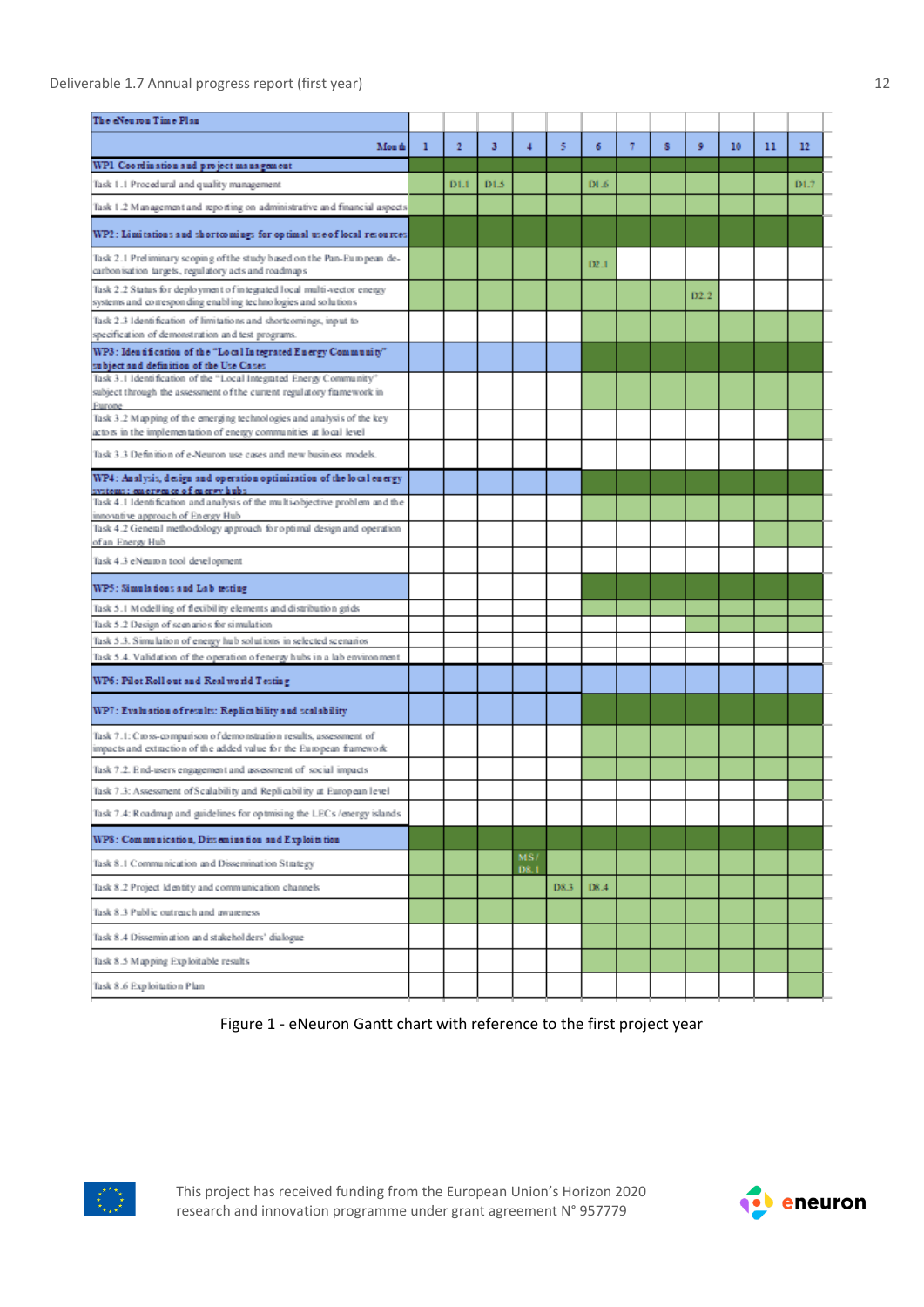| <b>Deliverable</b><br>number | <b>Deliverable title</b>                                                                                                                  | WP / Lead<br>beneficiary                     | <b>Type</b><br><b>Dissemination</b><br>level  | Due date<br>(in<br>months) |
|------------------------------|-------------------------------------------------------------------------------------------------------------------------------------------|----------------------------------------------|-----------------------------------------------|----------------------------|
| D1.1                         | Project management<br>plan (first version)                                                                                                | WP1 / ENEA                                   | Report / CO                                   | M <sub>2</sub>             |
| D <sub>1.5</sub>             | Project Handbook (DoW)                                                                                                                    | WP1 / ENEA                                   | Report / PU                                   | M <sub>3</sub>             |
| D <sub>1.6</sub>             | (first<br>Management Plan<br>Data<br>version)                                                                                             | WP1 / ENEA                                   | ORDP / CO                                     | M6                         |
| D1.7                         | Annual progress report (first year)                                                                                                       | WP1 / ENEA                                   | Report / PU                                   | M12                        |
| D <sub>2.1</sub>             | Local multi-vector energy systems<br>within the European political and<br>regulatory landscape: scope and<br>key priorities for the study | WP <sub>2</sub><br>T<br><b>SINTEF</b>        | Report / PU                                   | M <sub>6</sub>             |
| D <sub>2.2</sub>             | Technical solutions for<br>multi<br>carrier integrated systems under<br>the LEC concept: A review                                         | WP <sub>2</sub><br>$\prime$<br><b>UNIVPM</b> | Report / PU                                   | M <sub>9</sub>             |
| D8.1                         | Communication<br>and<br>dissemination plan (first version)                                                                                | WP8 / ICONS                                  | Report / CO                                   | M4                         |
| D8.3                         | Website online                                                                                                                            | WP8 / ICONS                                  | Websites,<br>filling,<br>patents<br>etc. / PU | M <sub>5</sub>             |
| D8.4                         | Presentation video and brochure                                                                                                           | WP8 / ICONS                                  | Websites,<br>patents<br>filling,<br>etc. / PU | M6                         |
| D9.1                         | H - Requirement No. 1                                                                                                                     | WP9 / ENEA                                   | Ethics / CO                                   | M <sub>3</sub>             |
| D9.2                         | POPD - Requirement No. 2                                                                                                                  | WP9 / ENEA                                   | Ethics / CO                                   | M <sub>3</sub>             |

Table 1- List of deliverables released during the first project year

The progress achieved under the coordination and management perspective, and towards scientific and dissemination objectives is discussed in detail in the following.

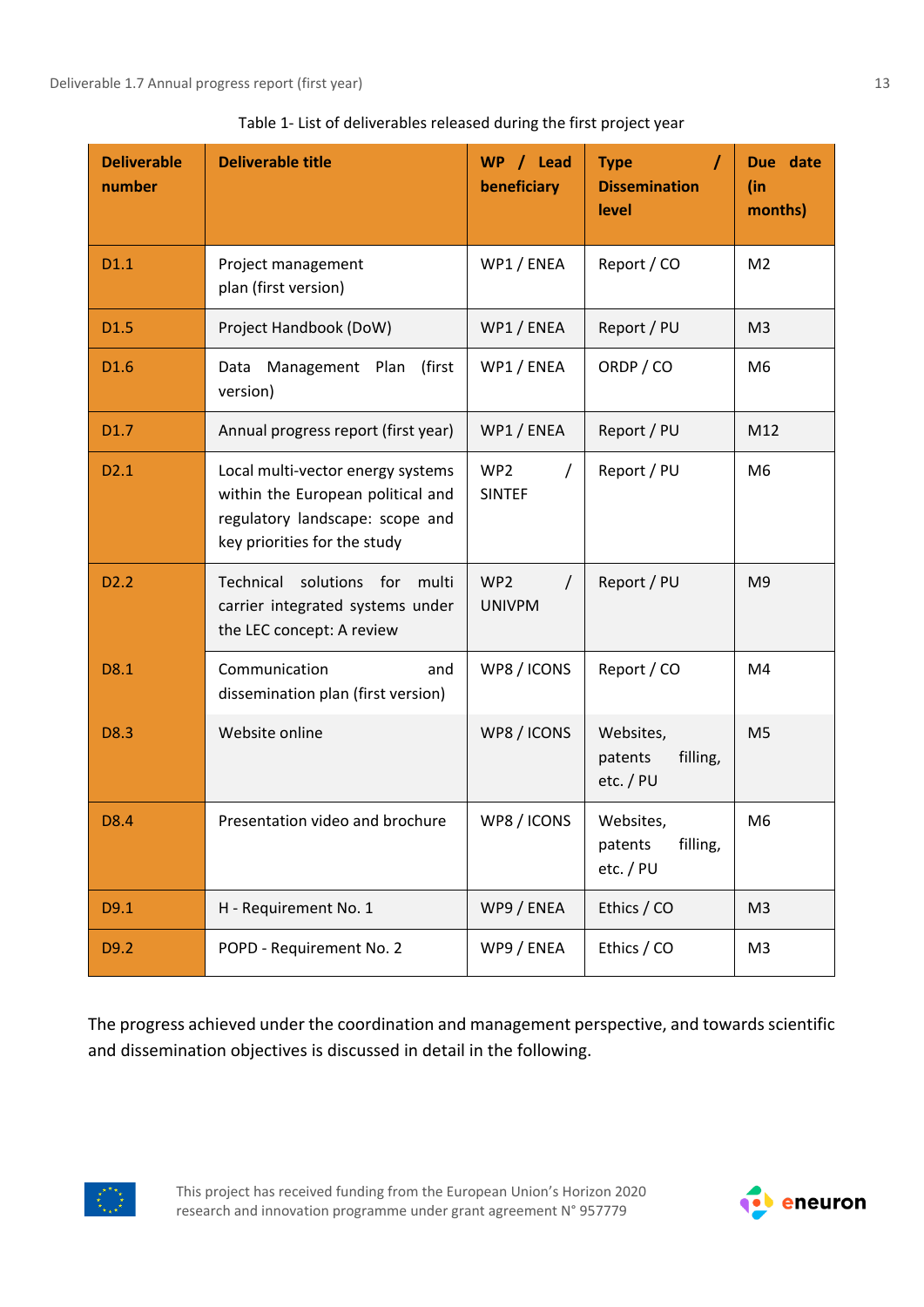# <span id="page-13-0"></span>2.2 Progress under the coordination and project management perspective

The coordination and management of eNeuron project is covered by WP1, which aims to ensure a successful completion of the project goals on time, within the limits defined by the budgetary framework, and quality adequate for European standards.

WP1, led by ENEA, consists of two tasks:

- **Task 1.1** Procedural and quality management [M1 M48];
- **Task 1.2** Management and reporting on administrative and financial aspects [M1 M48].

All partners are involved in them.

With reference to Task 1.1, the main results achieved during the first year are reported below:

- The first version of the Project Management Plan was provided. In detail, the project organisation, procedures, roles and responsibilities related to the quality control and quality assurance activities carried out in the project were set out. The guidelines for all the project partners were established to ensure quality assurance of project processes and outputs and prevent possible deviations from the project work plan as described in the DoA.
- The eNeuron project handbook (DoW) was drawn up with a detailed description of the work to be done in the project. It aims to promote an effective trans-disciplinary work in the consortium and ensure adequate communication among partners. To guarantee the flexible coordination of eNeuron's activities, the management structure and procedures were also established along with the quality control mechanisms for deliverables.
- The first version of the data management plan was provided. It related to the data to be collected, processed and/or generated by eNeuron project. An analysis of the main elements of the data management policy with regard to the project research data was carried out, and a preliminary list of indicative types of research data that eNeuron project will produce was identified with reference to the technical WPs (WP2 – WP7).

During the first year, three deliverables were submitted on time:

- D1.1 "Project management plan (first version)", released at M2.
- D1.5 "Project Handbook (DoW)", released at M3.
- D1.6 "Data management plan (first version)", released at M6.

Among these, D1.5 is a public deliverable, whereas all the rest are confidential.

Task 1.2 aims to manage the compilation of periodic activity and financial reports according to the Financial Guidelines of the European Commission. The main results achieved in this task are mostly related to the preparation of 6-monthly internal reports provided by all the project partners. In detail, these reports consist of financial (use-of-resources) reports, and aim to monitor the budget



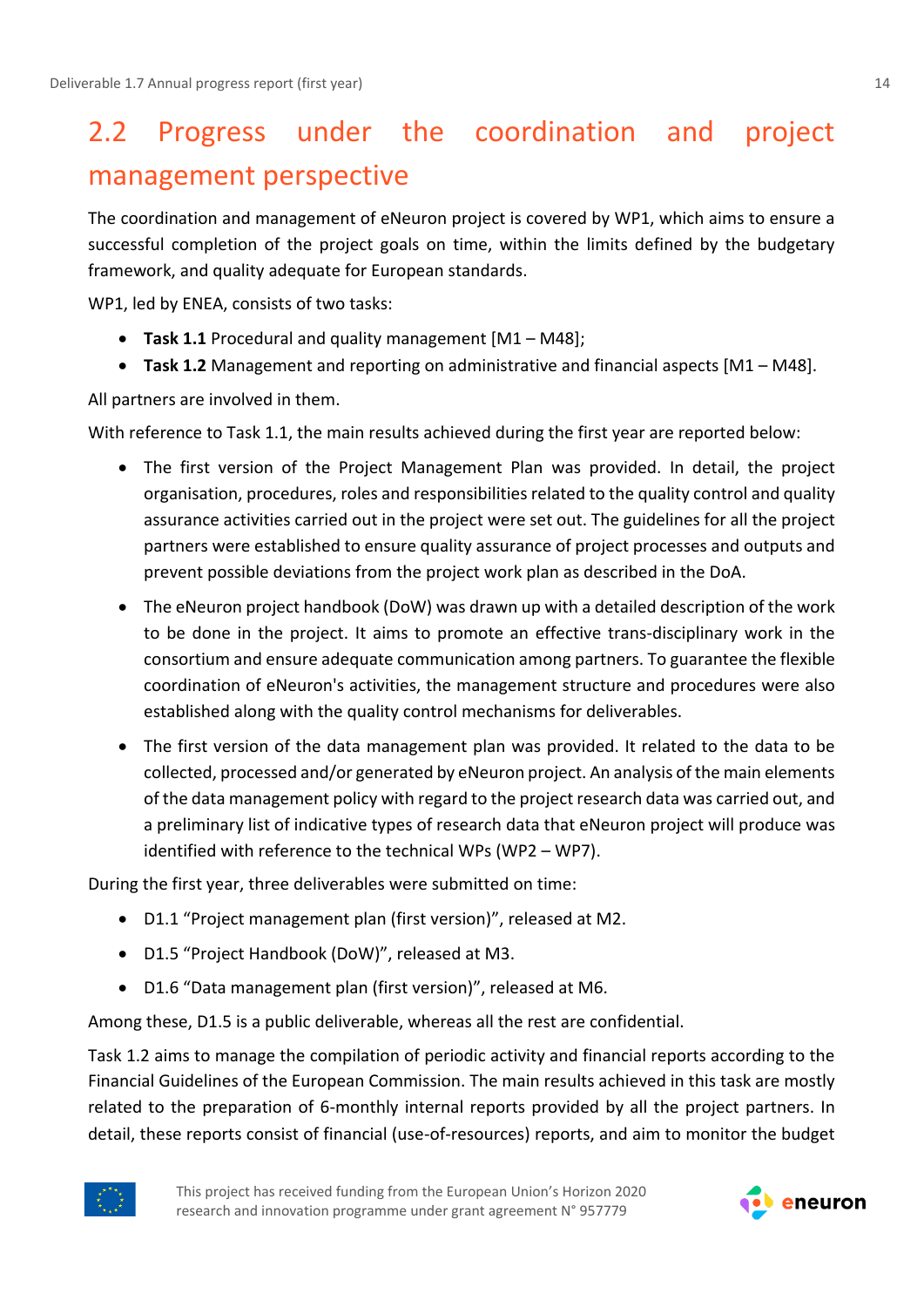spending for early detection of any issues that might arise from both technical and financial points of view.

WP1 also took in charge of leading and monitoring of the interaction between eNeuron partners and BRIDGE initiative related to the four active working groups which are Consumer and Citizen Engagement, Regulation, Business Models and Data Management and TF Replicability and Scalability that concludes on October 2021.

### <span id="page-14-0"></span>2.3 Progress towards the scientific objectives

In the following, the overall status of the scientific activities carried out by the eNeuron consortium and the progress achieved under individual technical WPs during the first year are discussed.

### <span id="page-14-1"></span>**2.3.1 Overall status of the scientific activities carried out during the first project year**

As shown in the GANTT chart in Figure 1, most of scientific activities started in the first year, and some have been already completed (activities related to Task 2.1 and Task 2.2). The first year's scientific activities progressed on schedule:In full consistence with the actions planned for the first year, the progress of the project concerned the following scientific activities:

- Delivery of a detailed assessment of the most recent regulatory framework status and roadmaps related to the optimal use of local energy resources in Europe (WP2);
- Delivery of a detailed assessment of the current status of local multi-vector energy system deployment, architectures, involved actors and interactions between them, with the identification of the energy conversion and storage systems that grant integration capabilities among different energy carriers and the control/management architectures to coordinate such complex systems (WP2);
- Identification of the main limitations and shortcomings for the local multi-vector energy systems deployment, from the technical, economical and regulatory point of view (WP2);
- Analysis of LECs in European countries with main characteristics, organizational models and key stakeholders (WP3);
- Preliminary analysis of key actors and their interest in the implementation of LECs (WP3);
- Critical state-of-the art of the scientific literature regarding the approaches for optimization of energy hubs with multiple energy carriers (WP4);
- Identification and development of models of energy technologies and grids made available by the consortium to be used in simulations for validation purposes (WP5);
- Identification and collection of time series under a data repository associated with the generation resources, the different types of loads and grids made available by the consortium for simulations (WP5);



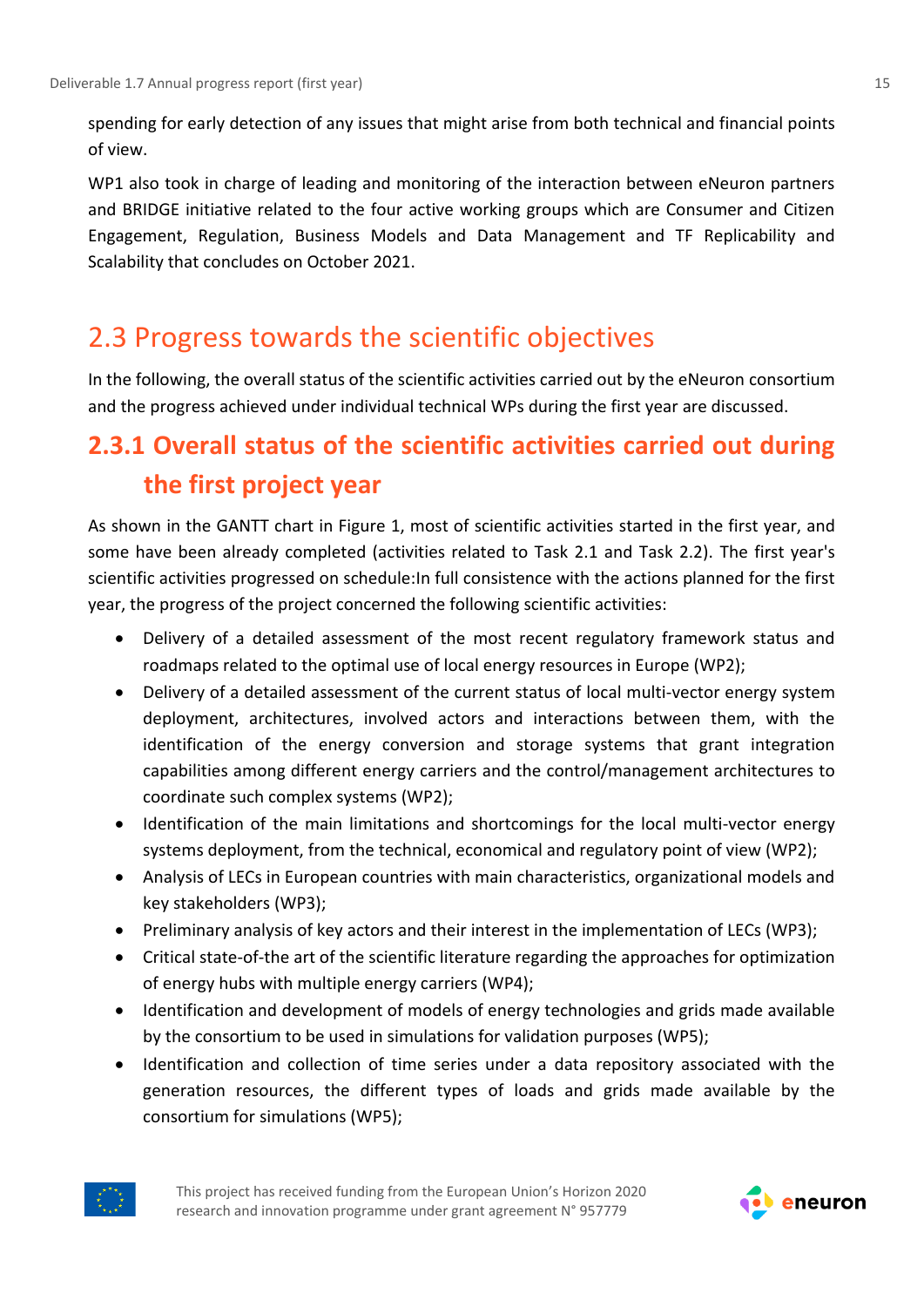- Identification of technical, environmental, economical and social KPIs for the purpose of evaluating the project results (WP7);
- Preparation of questionnaires for the project pilots to define their socio-economic contexts, existing engagement frameworks and top-level social objectives (WP7).

## <span id="page-15-0"></span>**2.3.2 Progress achieved under WP2 "Limitations and shortcomings for optimal use of local resources"**

The main objective of WP2 is to scope the study based on the Pan-European decarbonisation targets and consequent regulatory acts, trends and roadmaps, e.g., European Technology & Innovation Platform - Smart Networks for Energy Transition (ETIP-SNET) "Vision 2050". The study further identifies and benchmarks the indicative status for the deployment of integrated local multi-vector energy systems (including batteries and electric vehicles - EVs) and corresponding supporting mechanisms, tools and technologies in the Member States. The next step will identify the present (technical) limitations, shortcomings, and obstacles to innovation, which may prevent the intended transformation of the European energy landscape towards local multi-vector energy systems with a high level of decarbonisation. Potential implications of the identified gaps, limitations and shortcomings will be qualitatively evaluated, and the results will be used as an input to the specification of the pilots

WP2, led by SINTEF, includes three tasks:

- **Task 2.1** Preliminary scoping of the study based on the Pan-European de-carbonisation targets, regulatory acts and roadmaps (**SINTEF**, ENEA, UCY, IREC, TEC, EPRI, UNIVPM, UPM) [M1-M6]
- **Task 2.2** Status for deployment of integrated local multi-vector energy systems and corresponding enabling technologies and solutions (**UNIVPM**, ENEA, UCY, IREC, SINTEF, TEC, DERlab, EPRI, UPM, EDP LABELEC, CoB) [M1-M9]
- **Task 2.3** Identification of limitations and shortcomings, input to specification of demonstration and test programs (**UPM**, ENEA, UCY, IREC, SINTEF, TEC, DERlab, EPRI, UNIVPM, CoB) [M6-M15]

The main results for the first project year are as following:

**Task 2.1:** The activity applied qualitative evaluation methods, based on data collected through literature screening of a selected documents from the key European stakeholders. The study was limited to pre-defined "topics of interest" – those which are critically important for the eNeuron project. These represent either some key assumptions made within the project, or/and some attributes, which can be directly and indirectly decisive for the development and later for the implementation of the project outcomes.

The results were presented in the technical report: "D2.1 Local multi-vector energy systems within the European political and regulatory landscape: scope and key priorities for the study." The



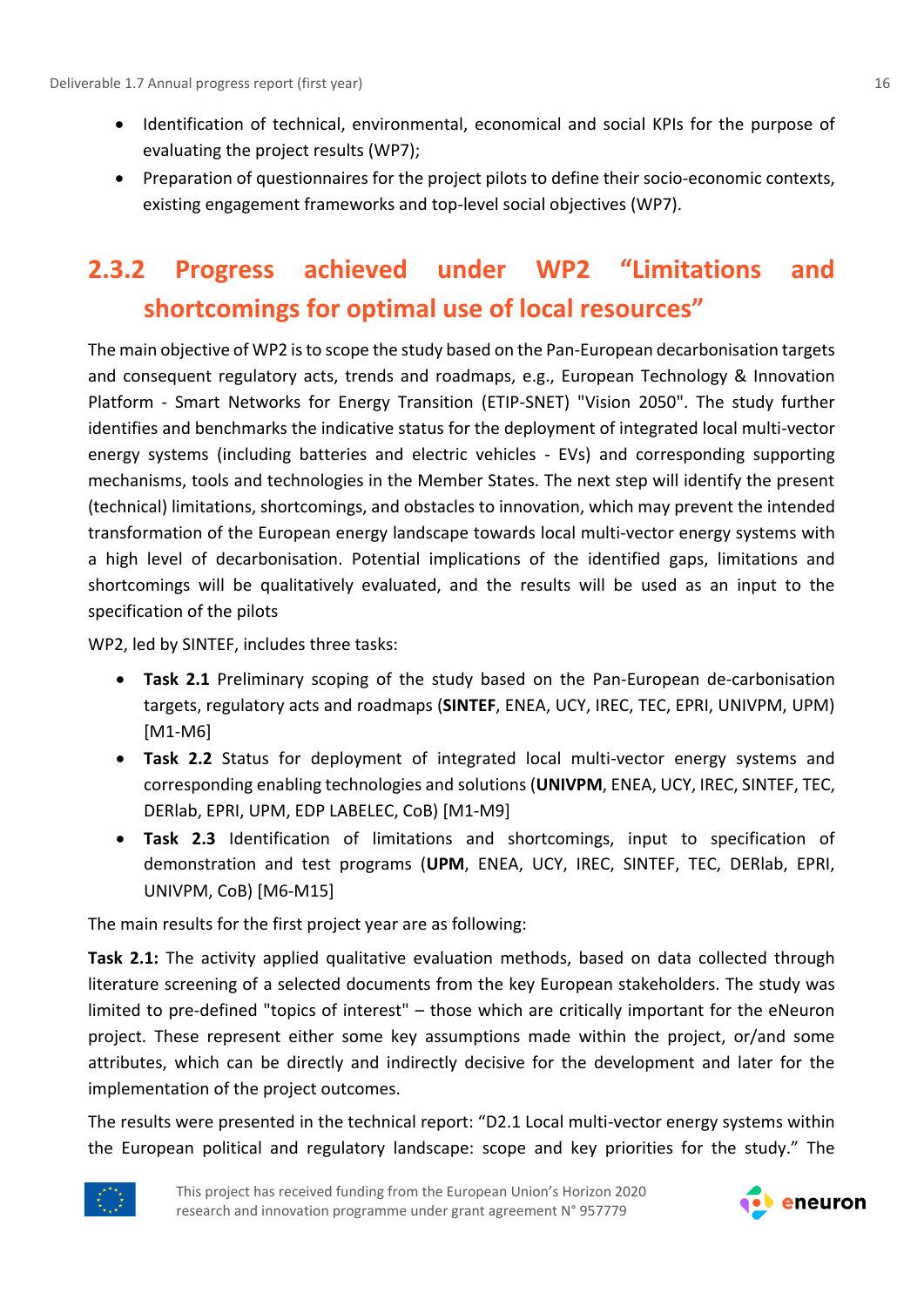document assesses the project's scope based on the Pan-European decarbonisation targets and consequent regulatory acts, trends and roadmaps. The aim is to ensure that the project outcomes comply with the overall Pan-European political targets.

**Task 2.2:** The activity focused on the present status of local multi-vector energy system deployment, architectures, the players involved and their interactions. The results are presented in the technical report "D2.2 Technical solutions for multi-carrier integrated systems under the LEC concept: A review", which provides an overview of technological solutions enabling the eNeuron concept. The document includes a comprehensive review of the connecting technologies, which are the technologies enabling interaction between different energy carriers/networks. Connecting technologies are presented for both micro‐energy hub and energy hub level in order to consider the differences in terms of size, efficiency and capital/O&M costs. The document also includes a critical review of the existing planning tools and overview of the four pilots where the eNeuron tools will be tested.

**Task 2.3** is currently active. An exhaustive list (33) of different energy generation and storage technologies have been identified and analysed to evaluate the main barriers which may obstruct the deployment of multi-vector local energy systems in Europe. One survey (including the main technical, economic and regulatory limitations) for each of the technologies analysed has been generated. These documents have gone through a double review process involving all partners. The main conclusion of this work, including potential recommendations to overcome the identified limitations and shortcomings will be presented in "D2.3 Limitations and shortcomings for optimal use of local resources" [M15].Therefore, in summary, during the first year, two deliverables have been submitted on time as specified below:

- "D2.1 Local multi-vector energy systems within the European political and regulatory landscape: scope and key priorities for the study", released at M6
- "D2.2 Technical solutions for multi-carrier integrated systems under the LEC concept: A review", released at M9

# <span id="page-16-0"></span>**2.3.3 Progress achieved under WP3 "Identification of the Local Integrated Energy Community subject and definition of the Use Cases"**

WP3 aims to identify the "Local Integrated Energy Community" subject by analysing the most recent regulatory developments and policies across Europe and in the countries represented in the consortium. It also involves detailed mapping of the key technologies and players for bringing about this energy paradigm locally. The definition of the eNeuron use cases and business models is also covered by WP3, considering the characteristics of the project pilots.

WP3, led by ENEA, consists of three tasks:



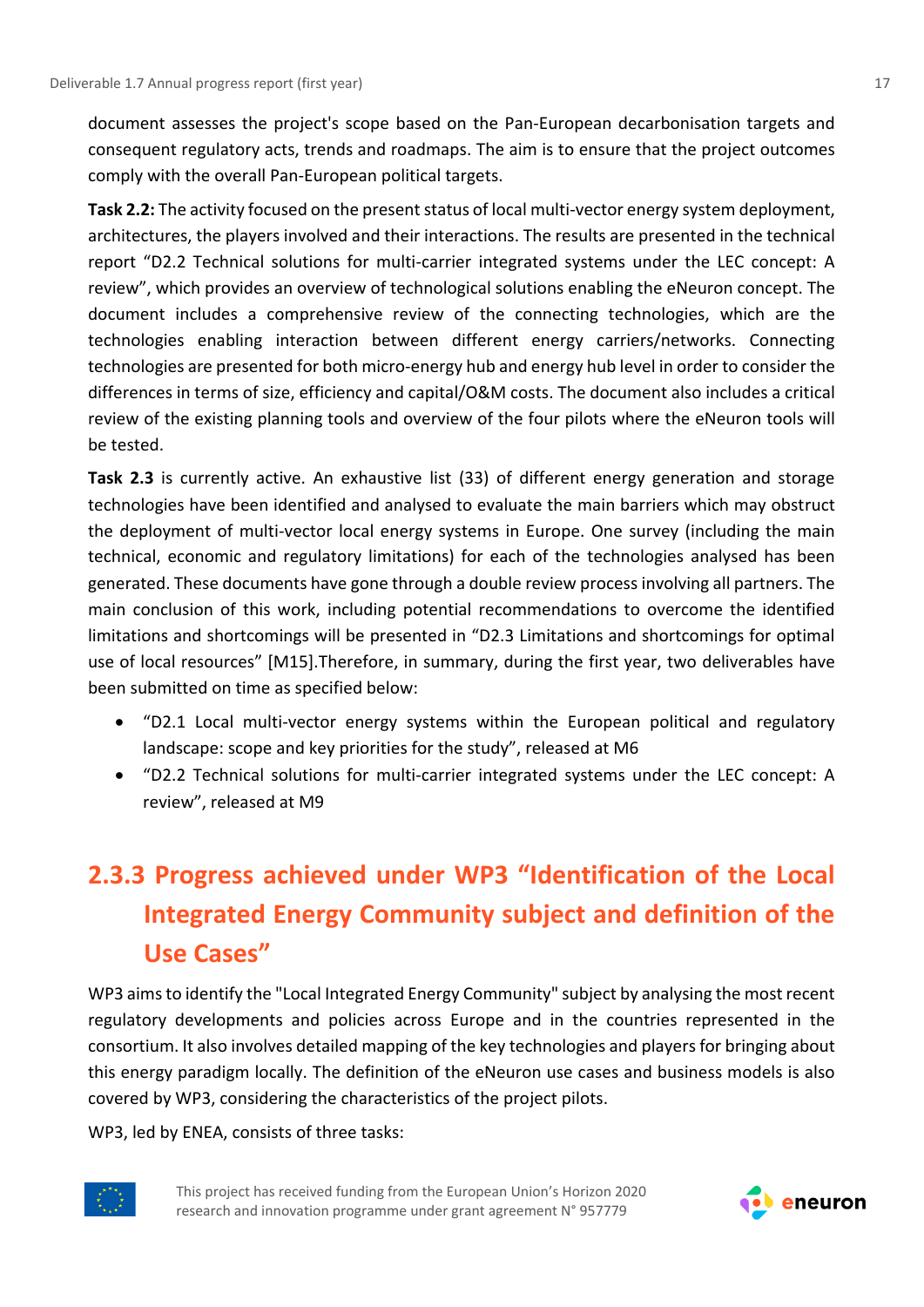- **Task 3.1** Identification of the "Local Integrated Energy Community" subject through the assessment of the current regulatory framework in Europe [M6-M14]. The partners involved in the task are ENEA, UCY, IEn, IREC, SINTEF, DERLAB, EPRI, UPM.
- **Task 3.2** Mapping of the emerging technologies and analysis of the key actors in the implementation of integrated energy communities at local level [M12-M22]. The partners involved in the task are ENEA, UCY, IEn, IREC, EPRI.
- **Task 3.3** Definition of eNeuron use cases and new business models [M17-M33]. This task sees the involvement of ENEA, UCY, IEn, IREC, SINTEF, DERLAB, EPRI, UNIVPM, UPM, EDP LABELEC, Eneida, Marinha.

Task 3.1, led by SINTEF, analyses the most recent regulatory developments in order to identify the main characteristics of LECs and their expected roles and responsibilities. This will also feed into the creation of business models in Task 3.3. The task 3.1 will also consider how local conditions (e.g. generation mix, existing infrastructure and availability of resources), current policies and practices will influence development of future energy communities in Europe.

The work accomplished so far has been the analysis of existing LECs and their countries, with emphasis on mapping energy communities in eNeuron consortium countries and some others. In total, 89 local energy communities in 11 countries have been reviewed. The country descriptions are available for 10 out of 11 countries;

Task 3.2, led by ENEA, aims to provide a detailed mapping of the emerging technologies (at both household level and community level), which could be part of a Local Integrated Energy Community, and an overview of the key actors and their interests in the implementation of LECs.

The activities under Task3.2 that started during the first year are reported below:

- definition of key actors and their interests at private and system level in the implementation of LECs;
- definition of main attributes of an integrated local energy community.

Task 3.3, led by EPRI, aims to define the eNeuron use cases and business models. It will start at M17, during the second project year.

# <span id="page-17-0"></span>**2.3.4 Progress achieved under WP4 "Analysis, design and operation optimisation of the local energy systems: emergence of energy hubs"**

This work package covers the core of the eNeuron project and aims to develop a technical solution that is optimal in both architecture and operation for multi-carrier energy systems employing the energy hub concept. This optimal solution should be developed within the context of business environments and models that are proven to be effective and sustainable.



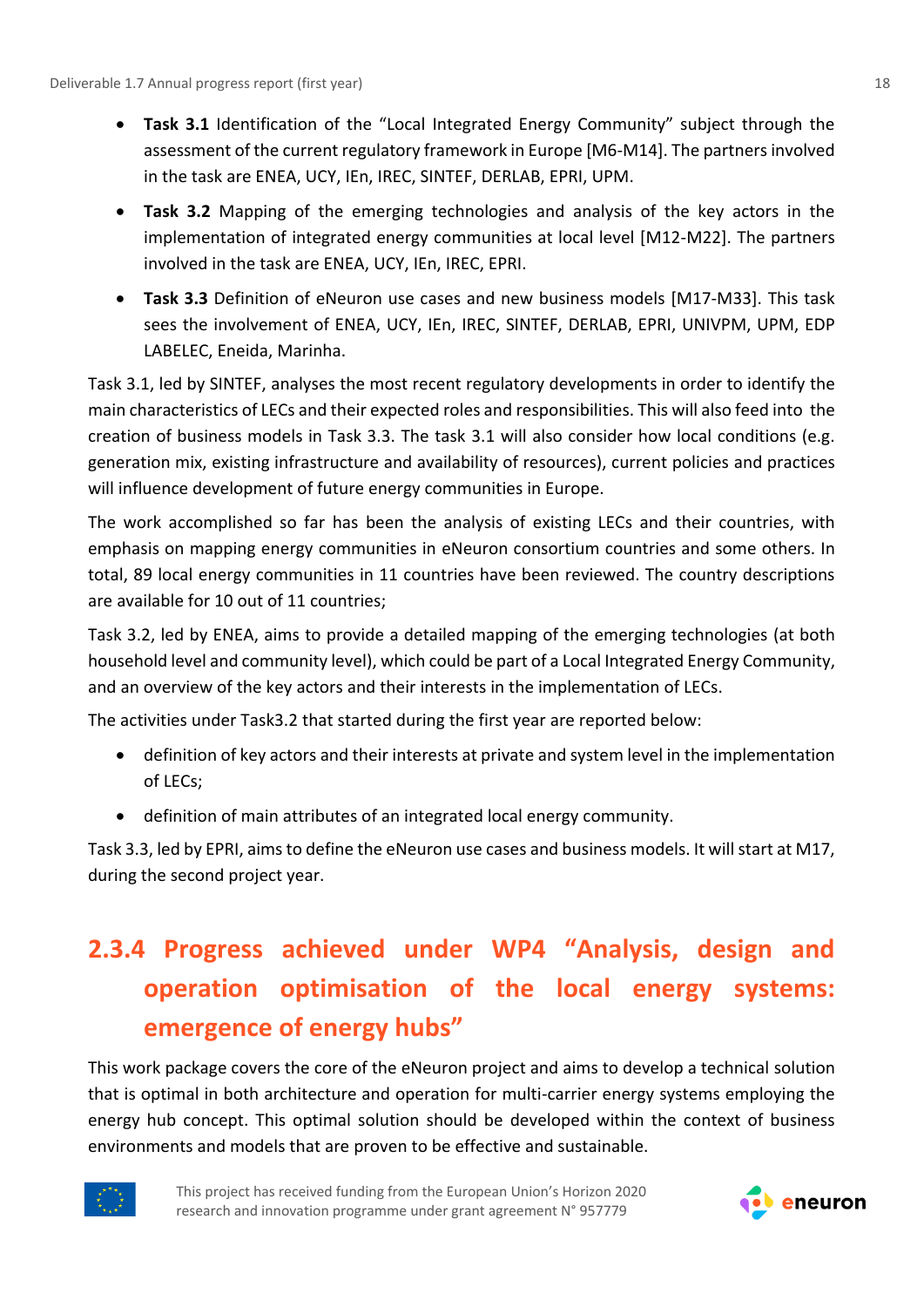WP4, led by UCY, consists of three tasks and the following subtasks:

**Task 4.1** Identification and analysis of the multi-objective problem and the innovative approach of energy hub [M6-M16] (**UCY**, ENEA, IEn, IREC, SINTEF, TECNALIA, DERlab, EPRI EUROPE DAC, UNIVPM, UPM, EDP LABELEC, Eneida, CoB)

**Task 4.2** General methodology approach for optimal design and operation of an energy hub [Μ11- M36] (**EPRI**, ENEA, UCY, IEn, IREC, SINTEF, TEC, DERlab, EPRI, UNIVPM, UPM, EDP LABELEC, ENEIDA, CoB)

**Task 4.3** eNeuron tool development [M14-M48] (**SINTEF**, ENEA, UCY, IEn, TEC, DERlab, EPRI, UNIVPM, UPM, EDP LABELEC, ENEIDA, CoB)

- o **Sub-Task 4.3.1:** eNeuron core software [M14-M48]
- o **Sub-Task 4.3.2**: eNeuron functionalities toolbox [M20-M48]
- o **Sub-Task 4.3.3:** Hardware device development [M14-M33]

As WP4 kicked off on M6, only T4.1 and T4.2 were active during the first project year.

With reference to Task 4.1, the main activities pursued during the first year are reported below:

- An exhaustive list of topics of interest (24) was identified. These relate to research topics to be tackled under the eNeuron activities to serve the project objectives;
- An exhaustive list of documents of interest (117) were collected based on the topics for performing an exhaustive literature review;
- The documents underwent an extensive 2-stage review process where all partners contributed according to their efforts.

With reference to Task 4.2 that has recently kicked off, the following preparatory actions were carried out:

- Brainstorming activities for well defining the needs of the optimization problem to be tackled;
- Brainstorming to identify the interactions with other eNeuron tools/solutions.

# <span id="page-18-0"></span>**2.3.5 Progress achieved under WP5 "Validation of energy hub solutions through simulation and testing in a lab environment"**

This work package, led by TECNALIA, comprises the simulation and laboratory validation of the energy hub software functionalities before they are deployed at the pilots. In this phase of the project, it is essential to establish a link between the use cases and business models of eNeuron (from the WP3) and the functionalities designed to enable the optimal design and operation of the local integrated energy communities developed in WP4, when applied to key scenarios. From these key scenarios, a subset will be later tested in real conditions in the pilots within WP6. This WP will



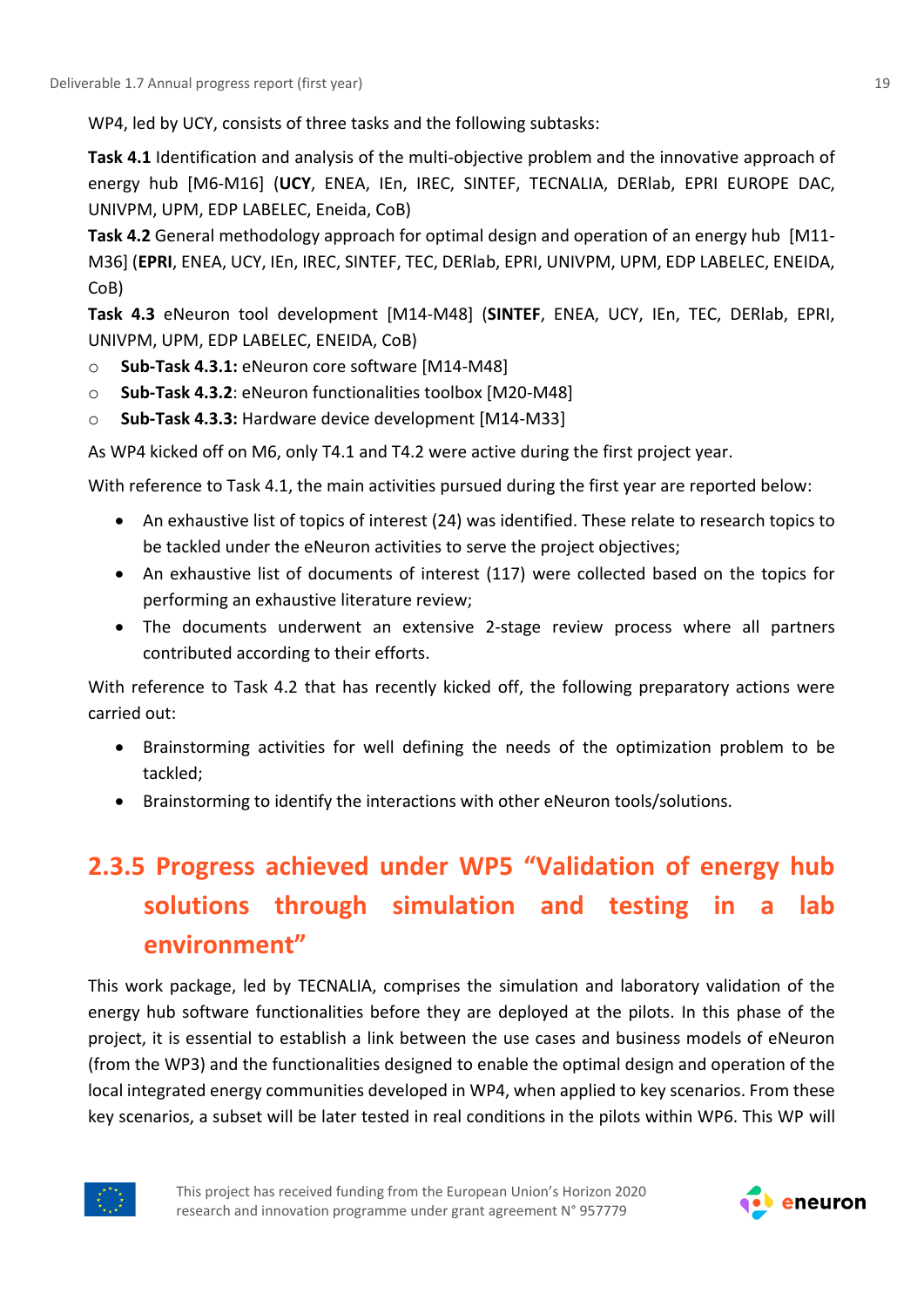also test the new solutions developed (energy hub solutions) to detect the bottlenecks that may exist prior to testing/implementing them in realistic large-scale scenarios.

WP5 has four tasks:

**Task 5.1** Modelling of flexibility elements and distribution grids (**UCY**, ENEA, IREC, TEC, UNIVPM, EDP LABELEC) (M6-M17)

**Task 5.2** Design of scenarios for simulation (**UPM**, ENEA, UCY, TEC, UNIVPM, EDP LABELEC) (M9- M20)

**Task 5.3** Simulation of energy hub solutions in selected scenarios (**UCY**, ENEA, IREC, TEC, DERlab, UNIVPM, UPM) (M20-M43)

**Task 5.4** Validation of the operation of energy hubs in a lab environment (**TEC**, IREC, DERlab, UPM, ENEIDA) (M27-M48)

Tasks 5.1 and 5.2 started in year 1 and are described below:

### **T5.1 Modelling of flexibility elements and distribution grids (M6-M17)**

Aims:

- Modelling of energy components including distributed generation units (such as PV facilities), energy storage systems (such as electric vehicles (EVs)), and thermal components (heat pumps, combined heat and power (CHPs), etc.) to be able to design hybrid models of the energy hubs.
- Preliminary state-of-the art review in order to select grid models to test the developments of the project to find a set of grids with a trade-off between size, accuracy and tractability, while also considering which topologies are more suitable for representing LECs that can behave as energy hubs (residential/commercial, urban/rural, etc.).
- Preliminary state-of-the-art review to select grid models. These will test eNeuron's work to reach a trade-off between size, accuracy and tractability. Topologies will also be considered for their suitability in representing LECs able to behave as energy hubs residential/commercial, urban/rural, etc.).

Based on the above, the following activities were carried out:

- o **Subtask T5.1.1:** Gathering and selection of distributed generation models/storage to meet the requirements of the energy hubs/local energy communities (PVs, EVs, heat pumps etc.) [M6- M12]
	- o Finding and registering the existing models from the partners involved.
	- o Gather the information for the existing models and populate the library.
	- o Identify what is missing from the existing library of models.



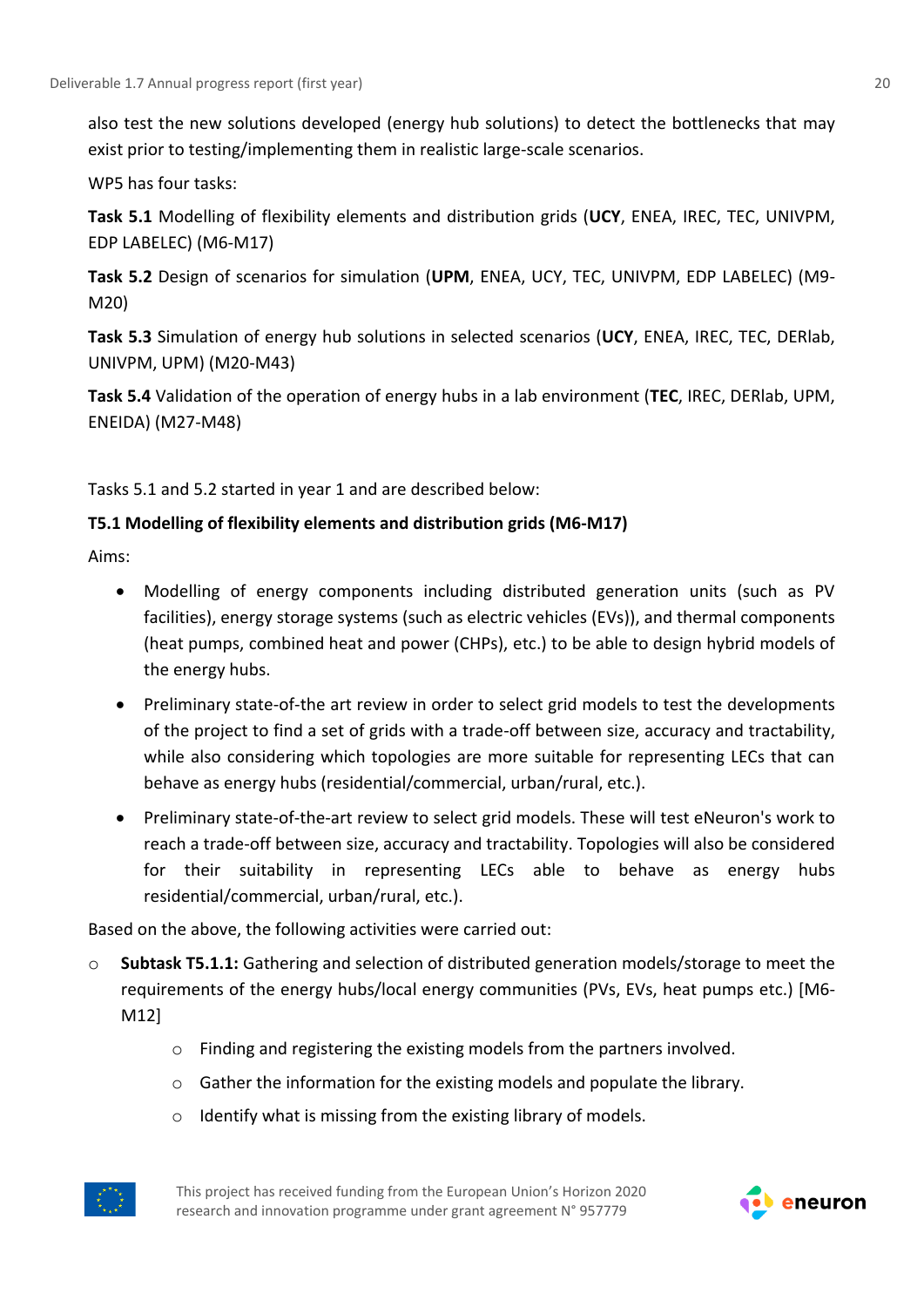- o **Subtask T5.1.2** Preliminary state-of-the-art, development/selection of suitable grid models (residential/commercial, urban/rural, etc.) [M8-M13]
	- o The characteristics to be considered for the grid models were defined.
	- o Available and reference grid models were gathered from the partners involved and then analysed.
	- $\circ$  A discussion was opened about to consider different grid models or only one enough flexible and modular to cover the different grids considered. This activity remains active in M12.

### **T5.2. Design of scenarios for simulation [M9-M20]**

The objective of T5.2 is the design of selected scenarios for their simulation. These scenarios are characterised by time series associated with the generation sources and the different kinds of loads considered and consistent with the energy components models in the T5.1.

This task was broken down into sub-tasks:

- o **Sub-Task 5.2.1** Time series definition [M9-M10]:
	- $\circ$  Definition of time resolution and time horizon, data interests, data formats, etc.
	- o Definition of administrative aspects (ownership, DBMS, repositories...).
- o **Sub-Task 5.2.2** Time series compilation, processing and homogenization [M11-M15]:
	- o Historical and synthetic time series availability gathered by means of specifically design templates.
	- $\circ$  New data creation started and remains active for the next reporting period.
- o **Sub-Task 5.2.3** General Scenarios definition [M12-M15]
	- o Just kicked off in M12 with the identification of the technologies without existing time series identified and the discussion about the options to create them.

### <span id="page-20-0"></span>**2.3.6 Progress achieved under WP7 "Evaluation of results: Replicability and scalability"**

WP7 aims to assess the impacts of the solutions implemented in the demo pilots. It also involves assessment of their potential to be scaled up and replicated.

Additionally, it identifies key factors at play such as barriers to innovation and requirements of other energy islands. It will provide guidance and joint policy action to help increase the share of RES in the LEC energy mix in Europe and to enable large-scale replication of the eNeuron solutions.



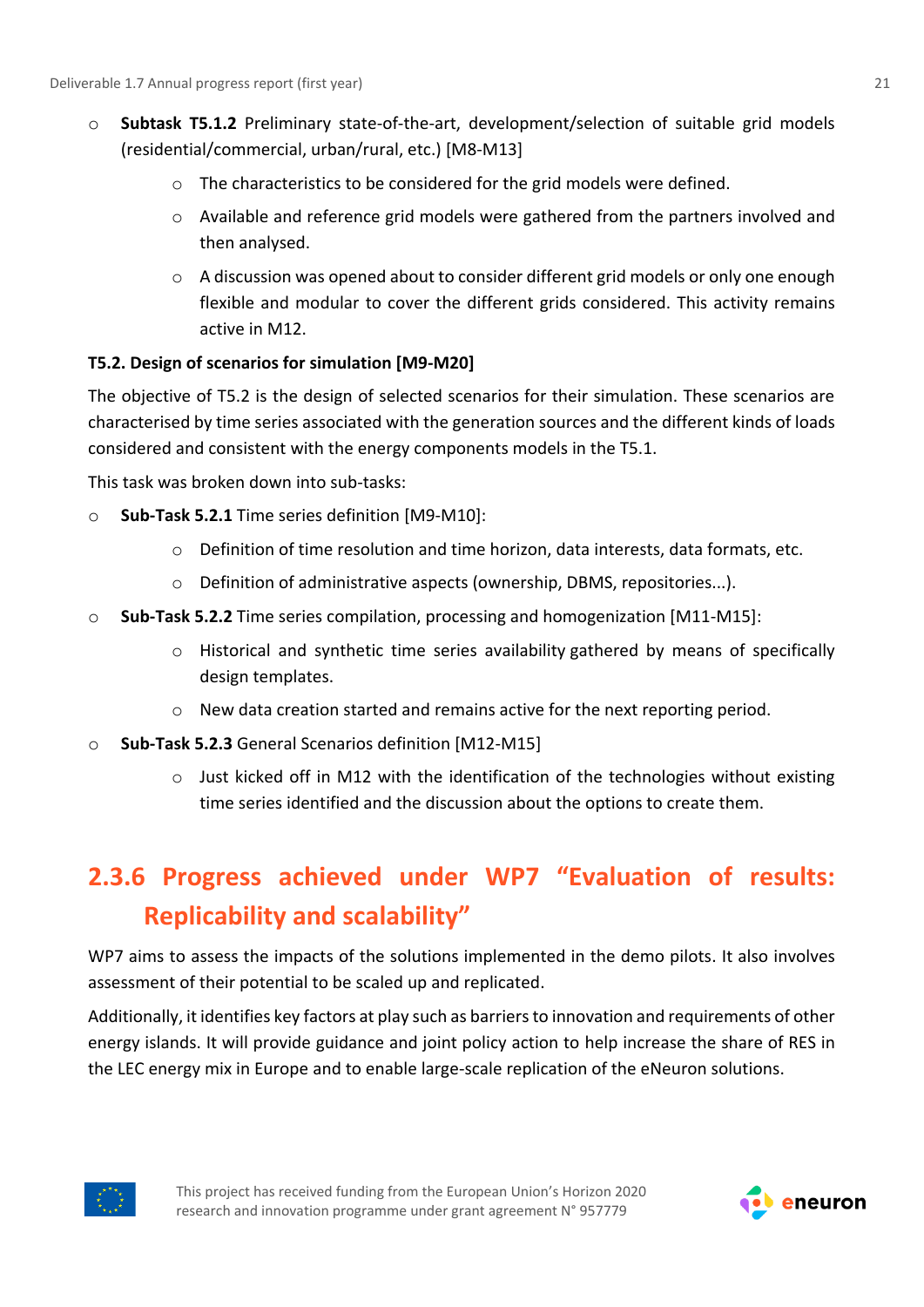At the end it is aimed to present recommendations and general guidelines - extracted from the results of the project and validated through direct consultation with stakeholders – to foster optimising the LECs / energy islands.

The WP, led by DERlab, consists of 4 tasks:

**Task 7.1** - Cross-comparison of demonstration results and assessment of technical, regulatory, environmental and economic impacts (M6-M42) (**DERlab**, ENEA, UCY, IEn, IREC, SINTEF, TEC, UNIVPM, ENEA OPERATOR, LEDE, EDP LABELEC, ENEIDA, CoB).

- **Sub-task 7.1.1**  Technical assessment.
- **Sub-task 7.1.2** Regulatory assessment.
- **Sub-task 7.1.3** Environmental assessment Life Cycle Assessment (LCA).
- **Sub-task 7.1.4** Economic assessment -Life Cycle Cost (LCC).

**Task 7.2** - End-users engagement and assessment of social impacts (M6-M42) (**ICONS**, ENEA, UCY, IEn, SINTEF, TEC, DERlab, UNIVPM, ENEA OPERATOR, LEDE, EDP LABELEC, ENEIDA, Marinha, CoB).

**Task 7.3** - Assessment of scalability and replicability at European level (M12-M48) (**IREC**, ENEA, UCY, IEn, SINTEF, TEC, DERlab, UNIVPM, ENEA OPERATOR, LEDE, EDP LABELEC, ICONS, ENEIDA, CoB).

**Task 7.4** - Roadmap and guidelines for optimising the LECs /energy islands (M18-M48) (**DERlab**, ENEA, UCY, IEn, IREC, SINTEF, TEC, UNIVPM, EDP LABELEC ICONS, ENEIDA, CoB).

In the first project year, the first two tasks kicked-off and the following activities were performed.

Partners discussed plans and first steps. This allowed them to produce a template for collecting and identifying KPIs which will enable the project results to be evaluated. These KPIs cover technical, environmental, economic and social aspects. The template is currently being used for this purpose. In addition, the project pilots filled in questionnaires about their socio-economic contexts, existing engagement frameworks and social objectives. At the moment, social engagement methods are being screened.

# <span id="page-21-0"></span>2.4 Progress towards the communication, dissemination and exploitation objectives

Communication and dissemination is covered by WP8 which aims to raise awareness and engagement with multiple audiences. The overall purpose is to increase stakeholders' acceptance of project results when these become available and to promote uptake and replication of these results.

Exploitation activities also form part of WP8 and aim at identifying the project's exploitable results and to design an ad hoc strategy for their deployment and uptake beyond eNeuron's duration.



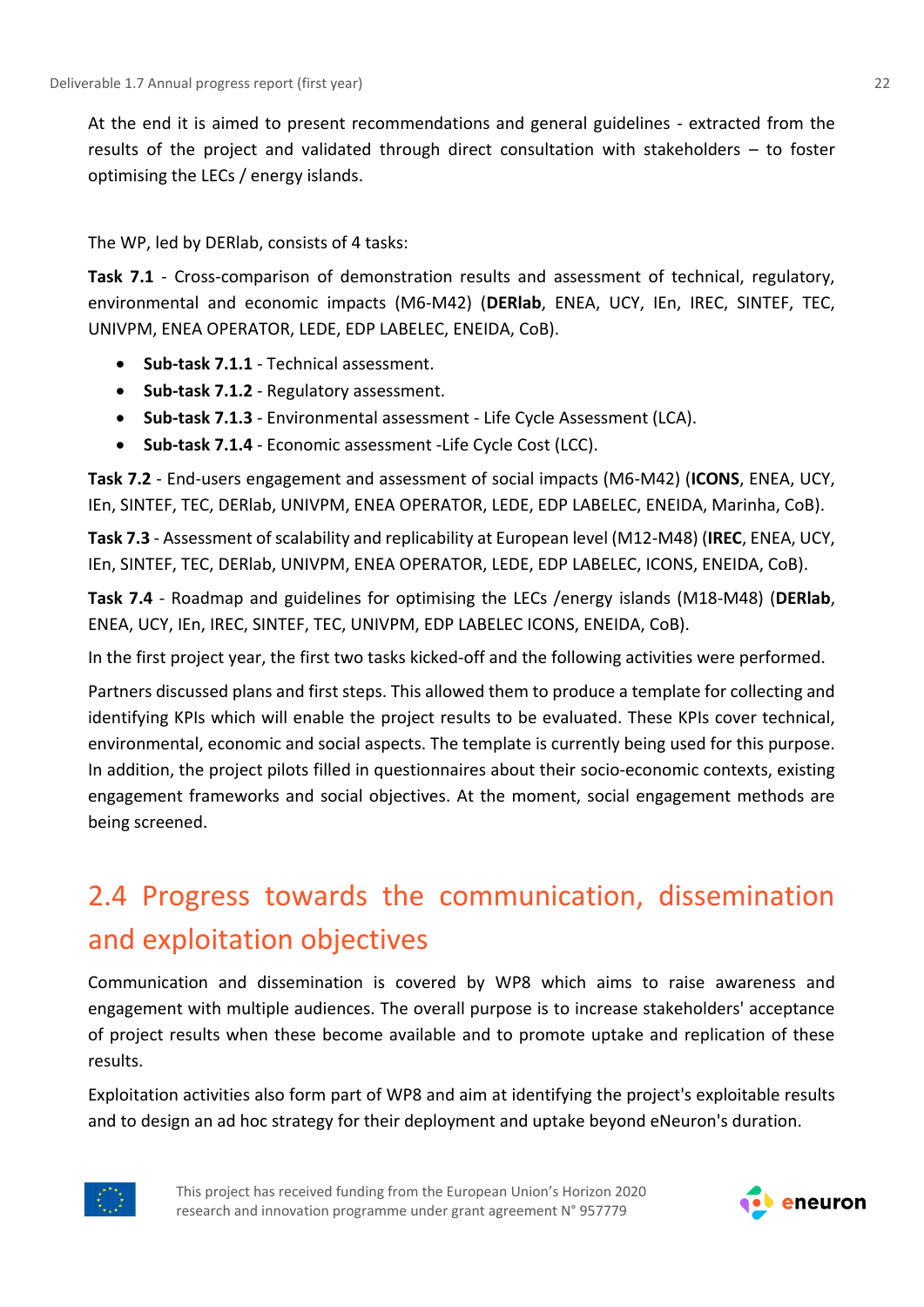WP8 comprises the following tasks that see the involvement of all partners:

**Task 8.1** Communication & Dissemination Strategy [M1 - M48]

**Task 8.2** Project identity and communication channels [M1 - M48]

**Task 8.3** Public outreach and awareness [M1- - M48]

**Task 8.4** Dissemination and stakeholder dialogue [M6 - M48]

- **Sub-task 8.4.1** Dissemination formats.
- **Sub-task 8.4.2** Networking and clustering.

**Task 8.5** Mapping exploitable results [M6 - M18]

**Task 8.6** Exploitation Plan [M12- 48]

With reference to T8.1, here are the first year results.

This task started at M1 and continues until (and beyond) M48. As such it is constantly evolving. The main activities in this first year have been to set out a communication and dissemination strategy and to start applying it. Broad target audiences have been identified and these will be refined in line with the exploitation activities. Deliverable D8.1 (communication & dissemination plan – first version) was submitted in M4 as planned.

With reference to T8.2, here are the first year results.

This task also spans the project's lifetime and started in M1. The project's visual identity was designed with participation from all partners and from this, a set of graphic elements were created – logos, templates for presentations and reporting purposes. Twitter and LinkedIn accounts had been set up by M2. Since then, they have been actively used to disseminate project updates and to relay posts from other sources of interest. A landing page for the project website was set up and online by M2 while awaiting the full version of the website, which went live as planned in M5.

In addition to these channels, a project brochure was produced in M6 along with an introductory video which are both available on the project website. A YouTube channel was also created to accommodate the video and future videos and webinars etc.

With reference to T8.3, here are the first year results.

Since the social media channels have been set up, mini-campaigns have been conducted to highlight project features and the broader background to energy communities. In addition, news items have been issued for the website and social media where partners have attended events. These have been actively relayed by partners via their own networks. This activity will be continued in line with project development.



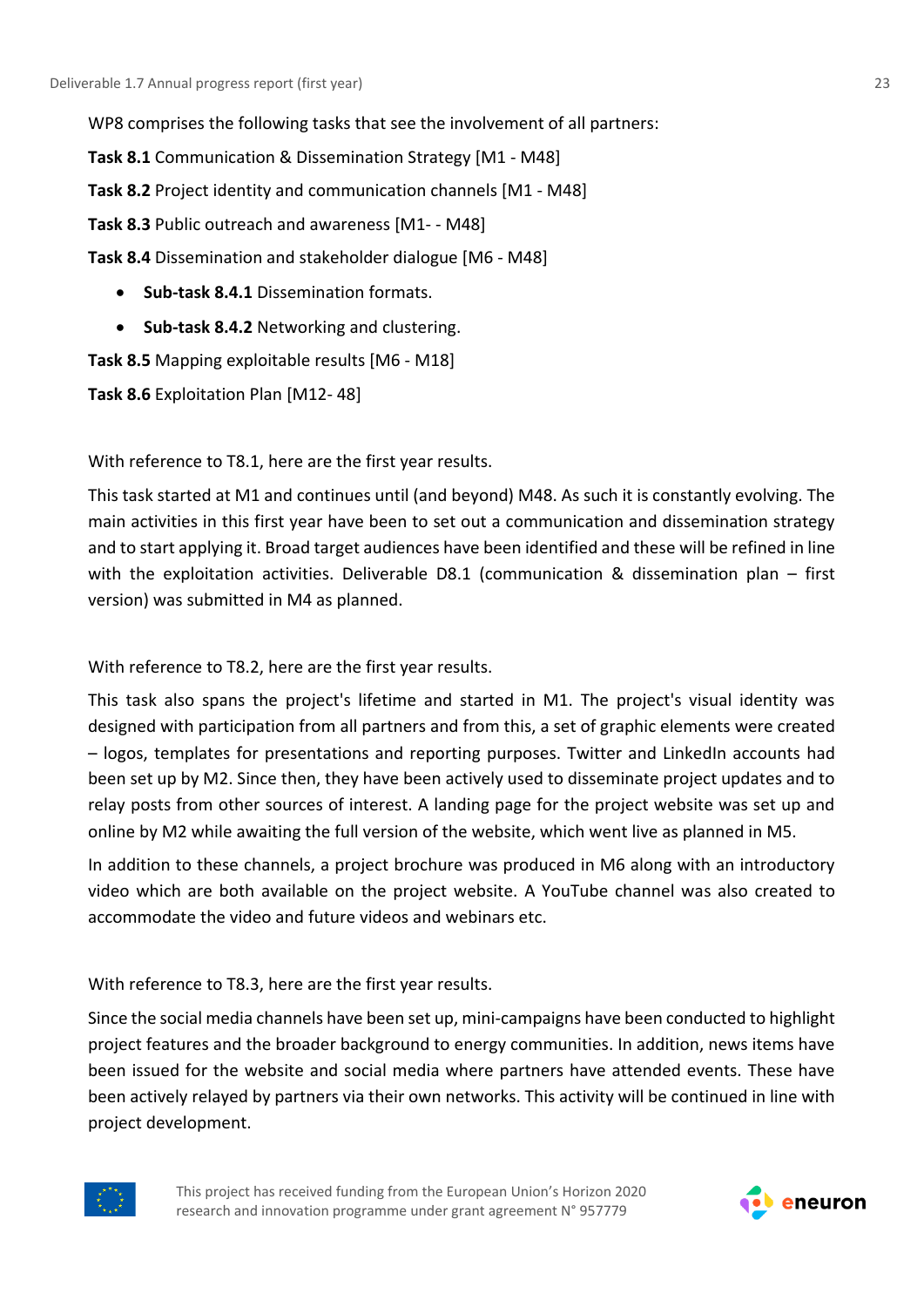With reference to T8.4, here are the first year results.

This task blends in with the previous ones but will take on more importance as the project produces results for dissemination. Activities in the first year include active participation in the BRIDGE initiative where project partners are involved in all the four Working Groups and one TF, as will be described later in detail.

With reference to T8.5, here are the first year results.

This task represents the setup of eNeuron exploitation strategy. Within Task 8.5, ICONS, in collaboration with project's partners, will map eNeuron Key Exploitable Results (KERs) and define their IPR strategy to timely address any issue that may hamper future exploitation.

During the first year, three deliverables were submitted on time:

- D8.1 Communication & dissemination plan (M4).
- D8.3 Website online (M5).
- D8.4 Presentation video and brochure (M6).

### <span id="page-23-0"></span>2.5 Progress achieved in the BRIDGE initiative

The eNeuron project was officially joined the BRIDGE initiative at the General Assembly held on 2-4 March 2021. The project was presented by the Project Coordinator in order to identify the content area matching with the current work in BRIDGE.

eNeuron currently has project partners across all the BRIDGE WGs, namely Consumer and Citizen Engagement, Data Management, Business Models and Regulation. This allows the project to follow all the work carried out in European Commission's initiative and to collaborate towards best standards in Europe. In addition, eNeuron partners have been engaged in the Replicability and Scalability TF of BRIDGE for the last year. This TF will be concluded by end of October 2021.

The progress achieved by eNeuron in BRIDGE during the first project year is briefly discussed below with reference to the various WGs:

• **Consumer and Citizen Engagement:** as part of this WG, eNeuron is involved in the subgroup dedicated to "Organisational and governance models". The main objective of this subgroup is to analyse the energy communities' interactions with their ecosystem with the aim to provide recommendations for better integrating them into the electricity market. eNeuron took part in five meetings in total during the first project year, during which the project participated in the discussion related to the main goals of the WG and the gaps identified during the last years as well as the next steps. In this regard, eNeuron is currently involved in a survey which has the goal to collect data on BRDIGE project engagement strategies and methods in order to provide a broad overview of the type of collective action mechanisms implemented by BRIDGE projects. The main points covered by the survey are listed below:



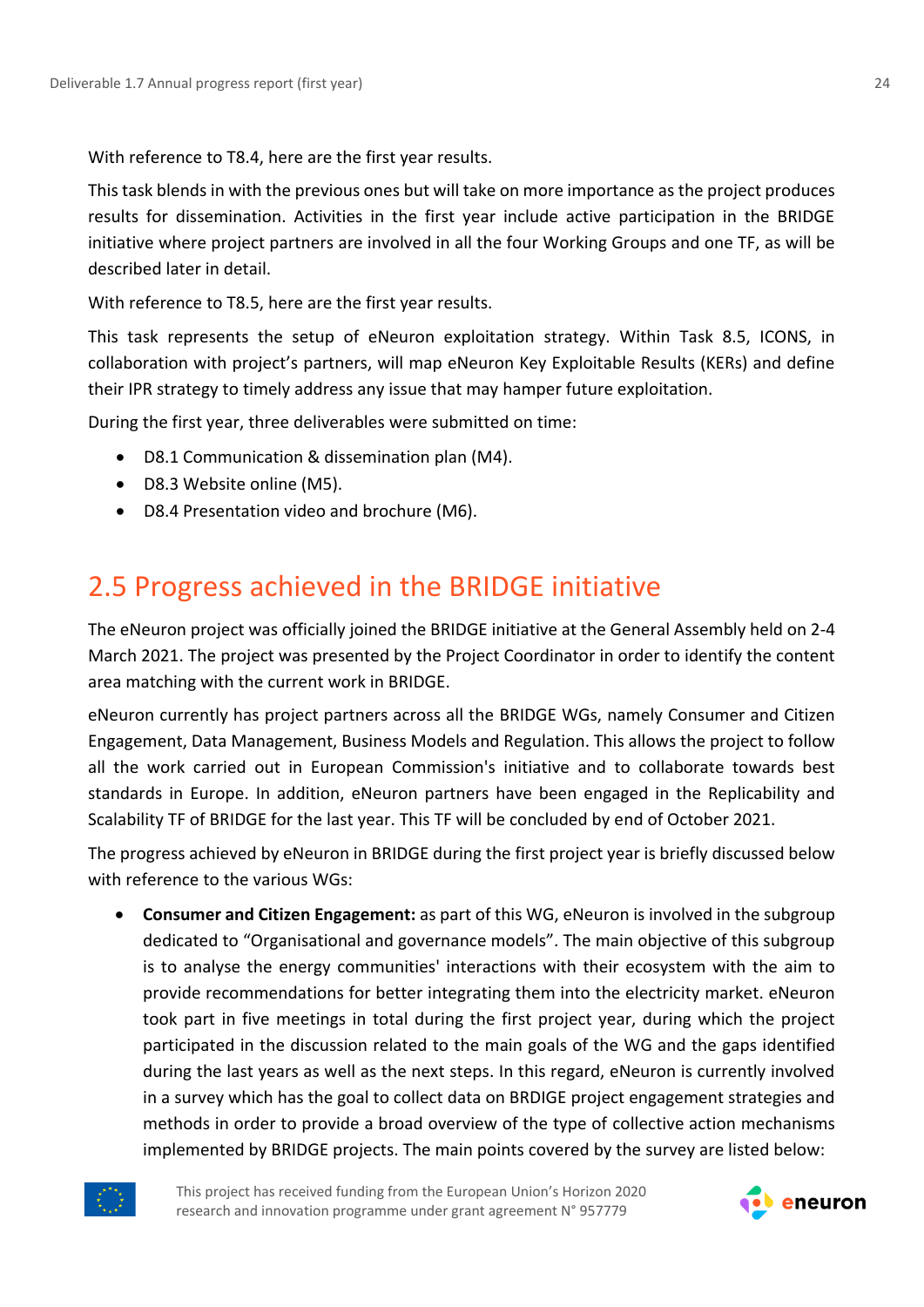- o general information about the project;
- $\circ$  identifying users of the project;
- o identifying a strategic direction for engagement;
- $\circ$  identifying the specific organizational models and regulatory barriers;
- o identifying the tools used to engage with consumers.

Furthermore, emphasis was placed on the EC's digitalization strategy. This issue along with the market integration of energy communities will be the topics of a workshop to be organised in November 2021.

- **Data Management:** this WG focuses on all the technical aspects about data management. These include: establishing rules for exchange, along with security issues and responsibility distribution in data handling. The three areas of collaboration in the Data Management WG are:
	- o Communication Infrastructure, embracing the technical and non-technical aspects of the communication infrastructure needed to exchange data and the related requirements
	- $\circ$  Cybersecurity and Data Privacy, entailing data integrity, customer privacy and protection
	- o Data Handling, including the framework for data exchange and related roles and responsibilities, together with the technical issues supporting the exchange of data in a secure and interoperable manner, and the data analytics techniques for data processing

eNeuron project attended the WG meetings and provide the information for the 2021 survey and answered the questionnaire related to interoperability assets: Feedback on reference framework and generic business processes that will be used as the methodology from architecture perspective.

- **Business Models**: The main objectives of this WG are the following:
	- o Defining common language and frameworks around business model description and valuation
	- o Identifying and evaluating existing and new or innovative business models from the project demonstrations or use cases
	- $\circ$  The development of a simulation tool allowing for the comparison of the profitability of different business models applicable to smart grids and energy storage solutions is being developed and tested by the WG members

This WG stalled for a while and resuming activities during the summer of 2021. The Core Team has shared with all projects the work plan for the next year [\(https://www.h2020](https://www.h2020-bridge.eu/wp-content/uploads/2021/08/WG-BUSINESS-MODELS-WORK-PLAN-final.pdf) [bridge.eu/wp-content/uploads/2021/08/WG-BUSINESS-MODELS-WORK-PLAN-final.pdf](https://www.h2020-bridge.eu/wp-content/uploads/2021/08/WG-BUSINESS-MODELS-WORK-PLAN-final.pdf) )



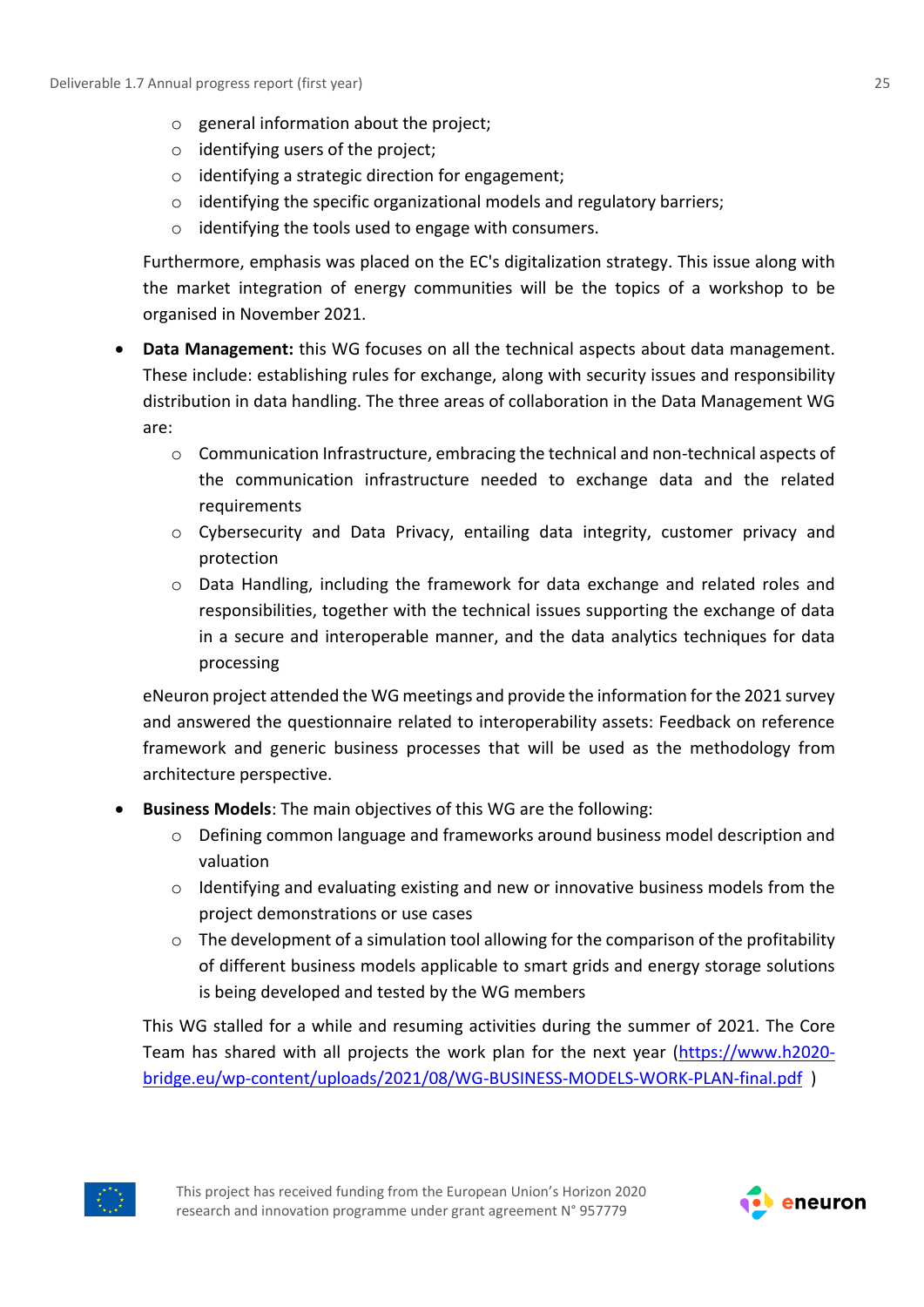In this respect and in view of project objectives, eNeuron partnersselected the *Task 1: Value Analysis Methodology definition: the relationship of Use Cases, Business Models, Services, Actors, and value chain segments,* to interact with

Within this topic, the eNeuron partners contribute to the following topics:

- TOPIC 2 Design of tools to evaluate the benefit of the services and solutions (to be addressed in 2022)
- TOPIC 3 Design of business models (BM) to better include data value chain observability (to be addressed in 2022)

For Topic 2, eNeuron will follow the tasks below:

- Task 2: Proposal of quantification method for BM benefits of services and solutions under various UC scenarios using the proposed Value Analysis Methodology
- Task 3: Baseline scenarios definition for quantitative comparison of services and solutions to highlight their benefits and compare it to the cost/benefit of their alternatives (e.g. flexibility services vs. grid reinforcement)

For Topic 3, eNeuron will follow the tasks below

- Task 1: Investigation of the types and characters of the data value chains in BRIDGE projects
- Task 2: Proposal of a methodology to increase the observability of data value chain in a demonstration project

eNeuron representatives will co-lead Task 1.

• **Regulation:** in the past years, the Regulation WG has focused on market design, in particular Products and Services, Coordination Models and Market Integration. In order to continue the work, four tracks have been set out and will focus on several integration/harmonization aspects of market design. During the first project year, eNeuron has been involved in the following tracks/ aspects:

(1) Harmonization at the level of products and services, including the role of energy communities as service provider.

- (2) Cross-border and regional cooperation.
- (3) Integration of market -based and non-market based flexibility mechanisms.
- (4) Coordinated flexibility markets for system services.

These activities have been recently kicked off. There will be calls for inputs collection and the aim is to deliver a "Regulation WG report" by the end of February 2022 and organise a webinar for each track by the end of the year.

• **Replicability and Scalability TF.** This TF aims to develop a solid methodology that will provide quantifiable indexes of scalability and replicability for the R&I projects of the



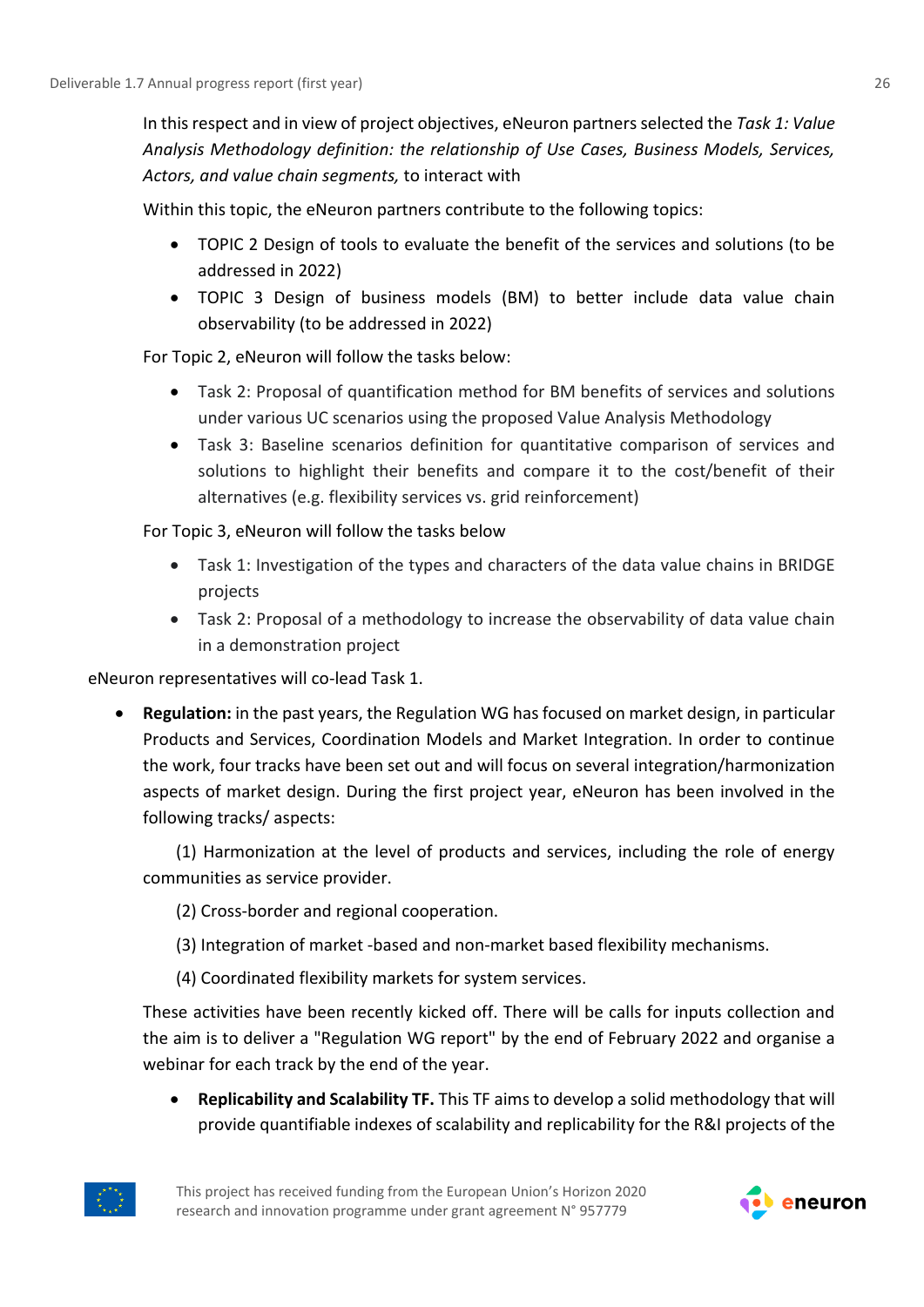community. The eNeuron project has been extensively involved in this TF over the last year and co-chaired the TF and achieved the following.

- o Solid methodology on replicability and scalability indexing development
- o Validation of the methodology
- o Linking with the WG on data management
- o Linking the methodology with the EIRIE platform
- o Develop the final report



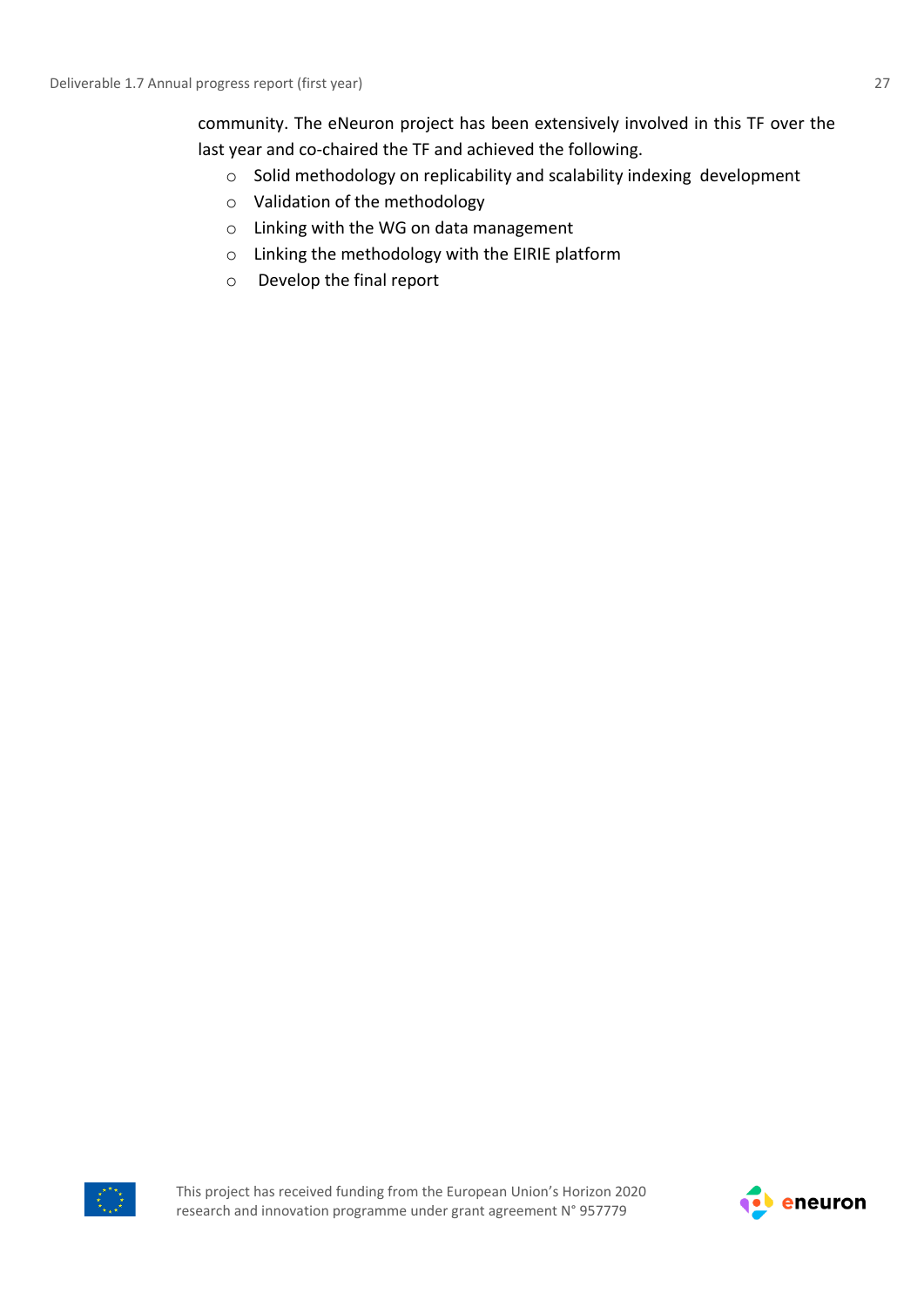# <span id="page-27-0"></span>**3 Activities planned for the second project year**

For its second year, eNeuron will focus on the following areas:

- Completion of the analysis regarding limitations and shortcomings of enabling technologies for LECs with provision of recommendations to overcome these shortcomings (WP2);
- Completion of the assessment of the current regulatory framework in Europe regarding energy communities (WP3);
- Mapping of the emerging technologies and analysis of the key actors in the implementation of energy communities at local level (WP3);
- Preparation of use cases and business models (WP3);
- Completion of the state-of-the-art related to the approaches for optimization of energy hubs with multiple energy carriers (WP4);
- Preparation of a general methodology for the optimal design and operation of energy hubs with multiple energy carriers (WP4);
- Activities related to eNeuron tool development (WP4);
- Completion of activities related to modelling of flexibility elements and distribution grids (WP5);
- Completion of definition of scenarios for simulations (WP5);
- Preparation of activities for starting simulations of eNeuron technical solutions (WP5);
- Activities related to the preparations of the four eNeuron pilot and the use cases to be employed within (WP6);
- Cross-comparison of demonstration results, assessment of impacts and extraction of the added value for the European framework (WP7);
- Activities related to the end-users engagement with assessment of social impacts of eNeuron project (WP7);
- Assessment of scalability and replicability of eNeuron tool and related solutions (WP7);
- Dissemination, communication and exploitation activities (WP8).

In addition to the above, periodic reports will be produced for the end of the first reporting period (M16), and the project review meeting will be organised.

The progress towards the deliverables and milestones planned in the second project year, as well as the detailed activities planned under each active WP are described in detail below.

# <span id="page-27-1"></span>3.1 Progress towards Deliverables and Milestones foreseen in the second project year

During the second project year, 13 deliverables will be released (Table 2) and 3 milestones will be achieved (Table 3).



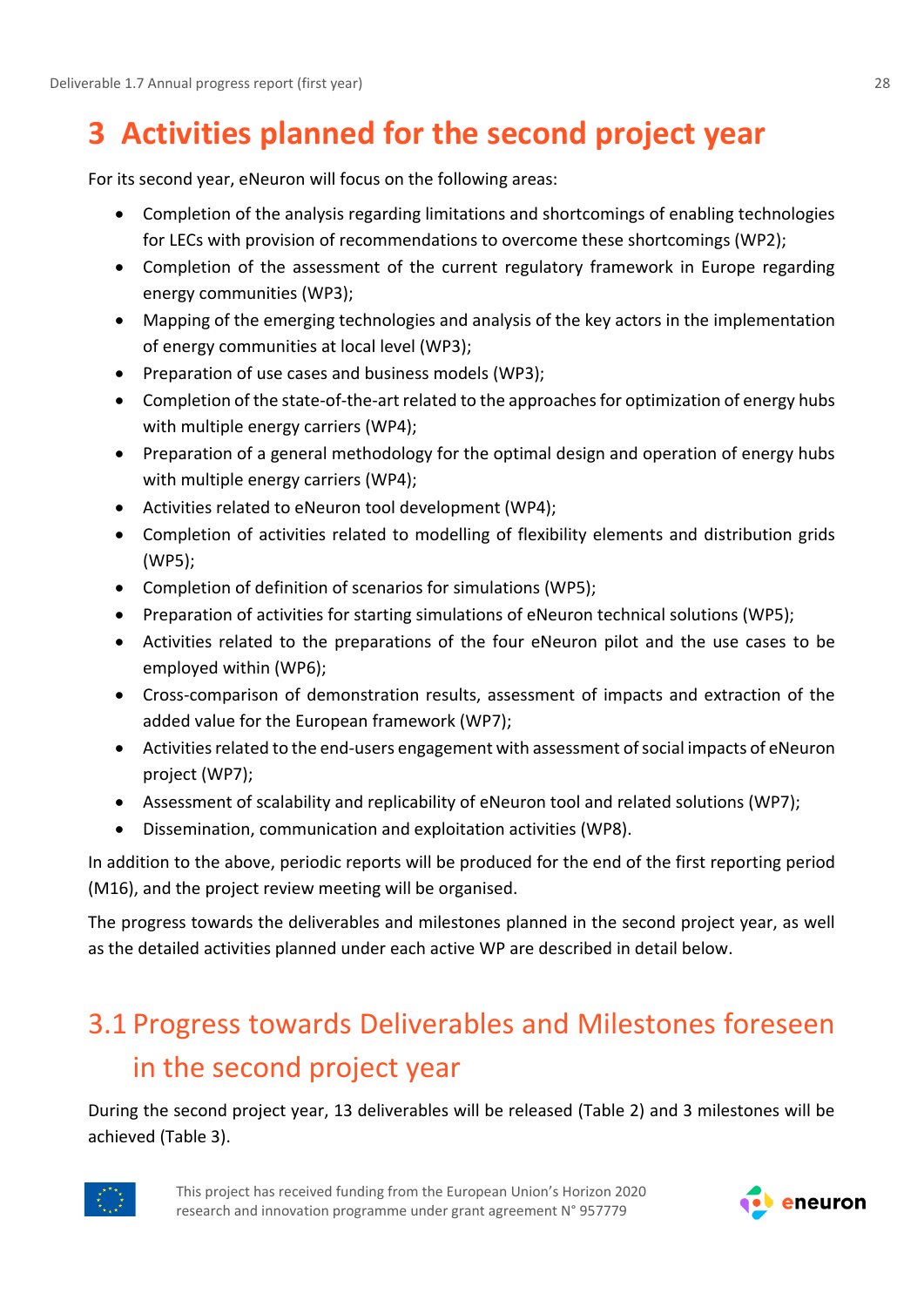| <b>Deliverable</b><br>number | <b>Deliverable title</b>                                                                                                                                                 | WP / Lead<br>beneficiary         | <b>Type</b><br><b>Dissemination</b><br>level | Due date<br>(in<br>months) |
|------------------------------|--------------------------------------------------------------------------------------------------------------------------------------------------------------------------|----------------------------------|----------------------------------------------|----------------------------|
| D <sub>1.2</sub>             | Project management<br>plan (second version)                                                                                                                              | WP1 / ENEA                       | Report / CO                                  | M15                        |
| D <sub>1.8</sub>             | Annual progress report (second<br>year)                                                                                                                                  | WP1 / ENEA                       | Report / CO                                  | M24                        |
| D <sub>2.3</sub>             | Limitations and shortcomings for<br>optimal use of local resources                                                                                                       | WP2 / UPM                        | Report / PU                                  | M15                        |
| D3.1                         | Introduction and development of<br>Communities<br>Local<br>Energy<br>in<br>Europe                                                                                        | WP3<br>$\prime$<br><b>SINTEF</b> | Report / PU                                  | M14                        |
| D3.2                         | Attributes of an integrated local<br>energy community: mapping of<br>emerging technologies, key actors<br>driving<br>forces<br>for<br>and<br>implementation and adoption | WP3 / ENEA                       | Report / PU                                  | M <sub>22</sub>            |
| D4.1                         | Report on the energy hub concept<br>the<br>multi<br>objective<br>and<br>of an<br>programming<br>approach<br>energy hub                                                   | WP4 / UCY                        | Report / PU                                  | M16                        |
| D5.1                         | Design of scenarios for eNeuron<br>tool simulations                                                                                                                      | WP5 / UPM                        | Report / PU                                  | M20                        |
| D7.1                         | technical,<br>The<br>outcome<br>οf<br>regulatory,<br>environmental<br>and<br>economic impacts assessment (first<br>version)                                              | WP7<br><b>DERIab</b>             | Report / PU                                  | M24                        |
| D7.3                         | of<br>end-user<br>The<br>outcome<br>engagement and social<br>impacts<br>assessment (first version)                                                                       | WP7 / ICONS                      | Report / PU                                  | M24                        |
| D8.2                         | Communication and dissemination<br>plan (final version)                                                                                                                  | WP8 / ICONS                      | Report / CO                                  | M24                        |
| D8.7                         | Report on C&D activities including<br>impact analysis (first version)                                                                                                    | WP8 / ICONS                      | Report / PU                                  | M22                        |



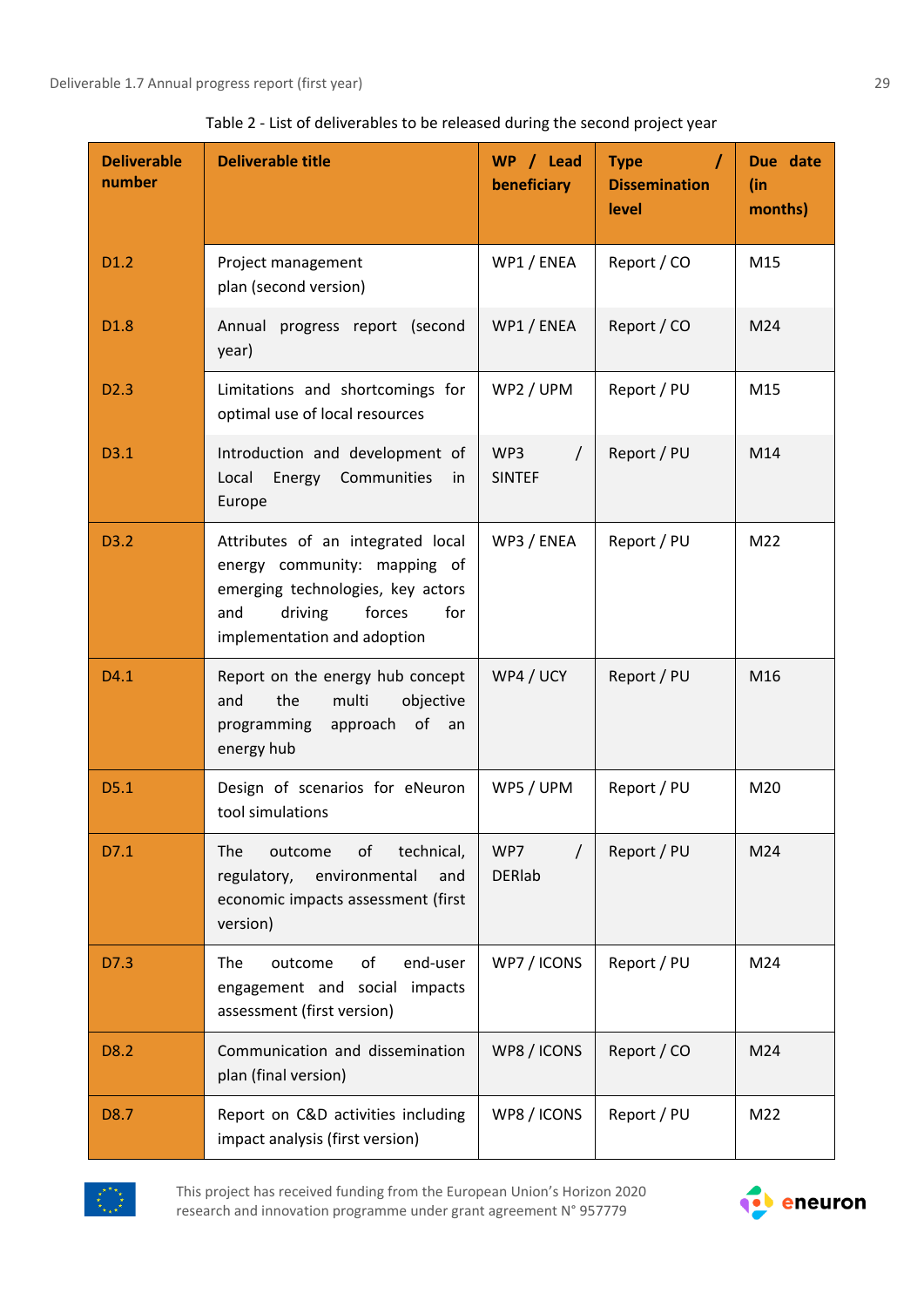| D8.9  | Library of exploitable results    | WP8 / ICONS | Report / CO | M18 |
|-------|-----------------------------------|-------------|-------------|-----|
| D8.10 | Exploitation plan (first version) | WP8 / ICONS | Report / CO | M24 |

Table 3 - List of milestones to be reached during the second project year

| <b>Milestone</b><br>number | <b>Milestone title</b>                                                                                                  | WP / Lead<br>beneficiary         | <b>Means of verifications</b>                                                                                                         | Due date<br>(in<br>months) |
|----------------------------|-------------------------------------------------------------------------------------------------------------------------|----------------------------------|---------------------------------------------------------------------------------------------------------------------------------------|----------------------------|
| MS1                        | The critical analysis of the<br>deployment status of<br>integrated local multi-<br>vector energy systems is<br>complete | WP <sub>2</sub><br><b>SINTEF</b> | Completion of the analysis<br>on the deployment status of<br>integrated local multivector<br>energy systems at pan-<br>European level | M15                        |
| MS3                        | Preliminary<br>version of<br>eNeuron tool is ready to<br>be shared with WP5 and<br>WP6                                  | WP4<br><b>SINTEF</b>             | The preliminary version of<br>eNeuron tool is developed<br>and ready to be shared with<br>the other relevant WPs.                     | M <sub>24</sub>            |
| <b>MS15</b>                | Identification of eNeuron<br>exploitable results                                                                        | WP8/ICONS                        | Release of the library of<br>exploitable results                                                                                      | M18                        |

## <span id="page-29-0"></span>3.2 Activities planned under each individual Work Package

### <span id="page-29-1"></span>**3.2.1 Activities planned under WP1 "Coordination and Project Management"**

During the second project year, the coordination and project management activities will continue under WP1, and the related deliverables D1.8 "Annual progress report (second year)" will be produced.

Moreover, WP1 will continue monitoring the interactions between eNeuron partners and the BRIDGE initiative, by promoting the discussion during every monthly Technical Committee meeting.

Beyond these activities, WP1 will focus on the preparation of the periodic reports due at the end of the first reporting period. According to the Grant Agreement (GA) (Article 20.2), the eNeuron project has three reporting periods covering M1-16, M17-M32, M33-M48. The periodic reports related to the first reporting period are due after M16, within 60 days following the end of this period.

These reports will include a technical and a financial report. The periodic technical report will include:



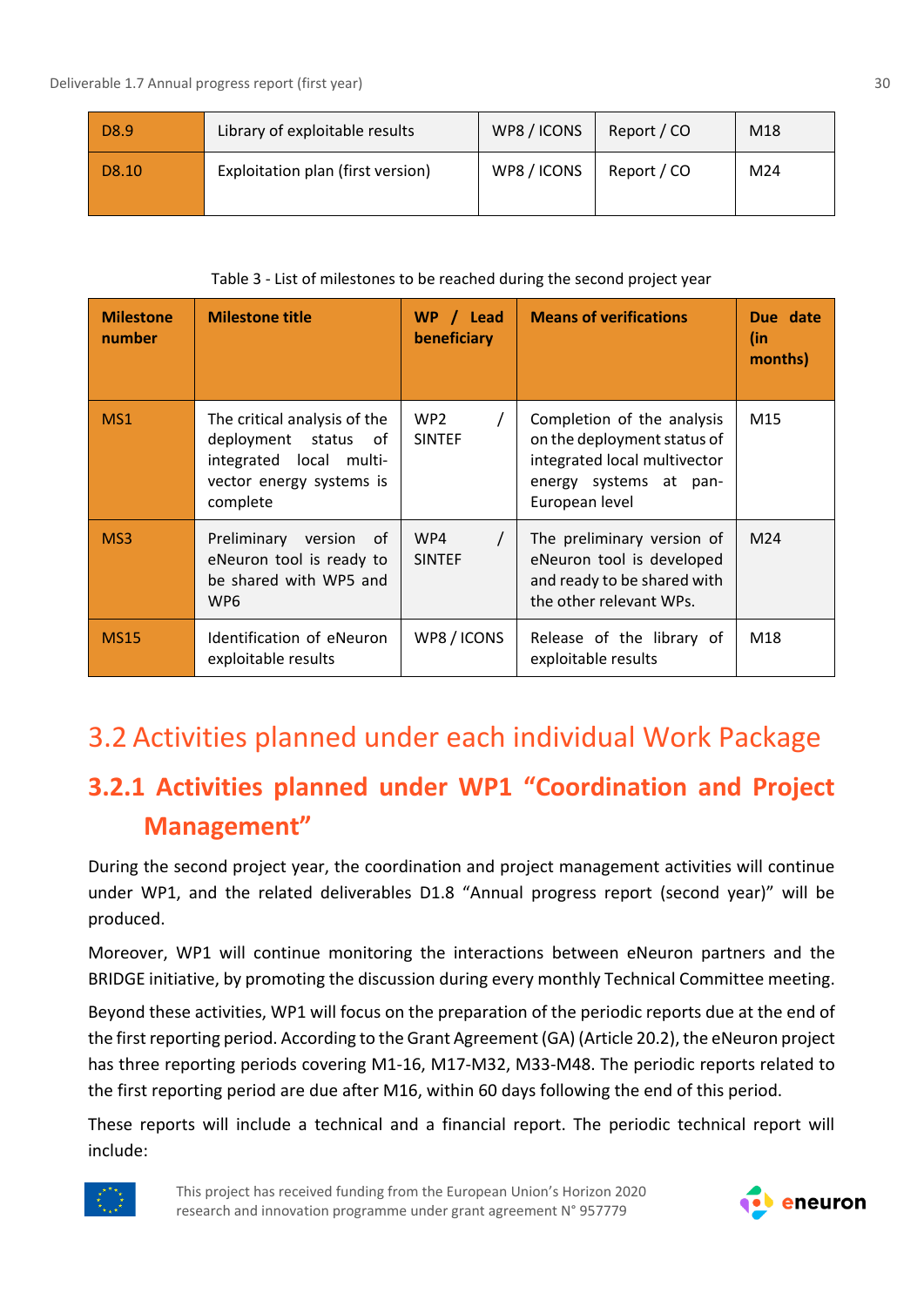- progress reports per WP / Task;
- a list of publications;
- a list of dissemination and networking activities;
- a deliverable and milestone table;

The contributions of the WPLs will encompass the overall reporting period, covering all the activities carried out in the previous 16 months.

The periodic financial report consists of:

- an individual financial statement;
- use-of-resources;
- a periodic summary financial statement.

To guarantee that the financial periodic reports will be prepared efficiently and submitted on time, a 6-month internal progress reporting will be continued during the second project year.

Moreover, WP1 will also focus on the preparation of the first review meeting (RV1) with the EC, which is scheduled for M19 according with the GA.

## <span id="page-30-0"></span>**3.2.2 Activities planned under WP2 "Limitations and shortcomings for optimal use of local resources"**

This WP will accomplish its third and final task – T2.3 Identification of limitations and shortcomings – contributing to the demonstration specifications and test programmes.

This task involves identifying the existing limitations and shortcomings detected by the crossed analysis performed in the preceding T2.1-2.2. Such identification will be performed by each country where restrictions may differ. In this regard, potential recommendations to overcome such limitations will be given. In addition, both will be used as input for the specification of the pilots.

According to the DoA, the results will be presented in the technical report "D2.3 Limitations and shortcomings for optimal use of local resources" (due by M15). In addition to this, the activity will be validated by milestone MS1 "The critical analysis of the deployment status of integrated local multi-vector energy systems is completed" by M15.



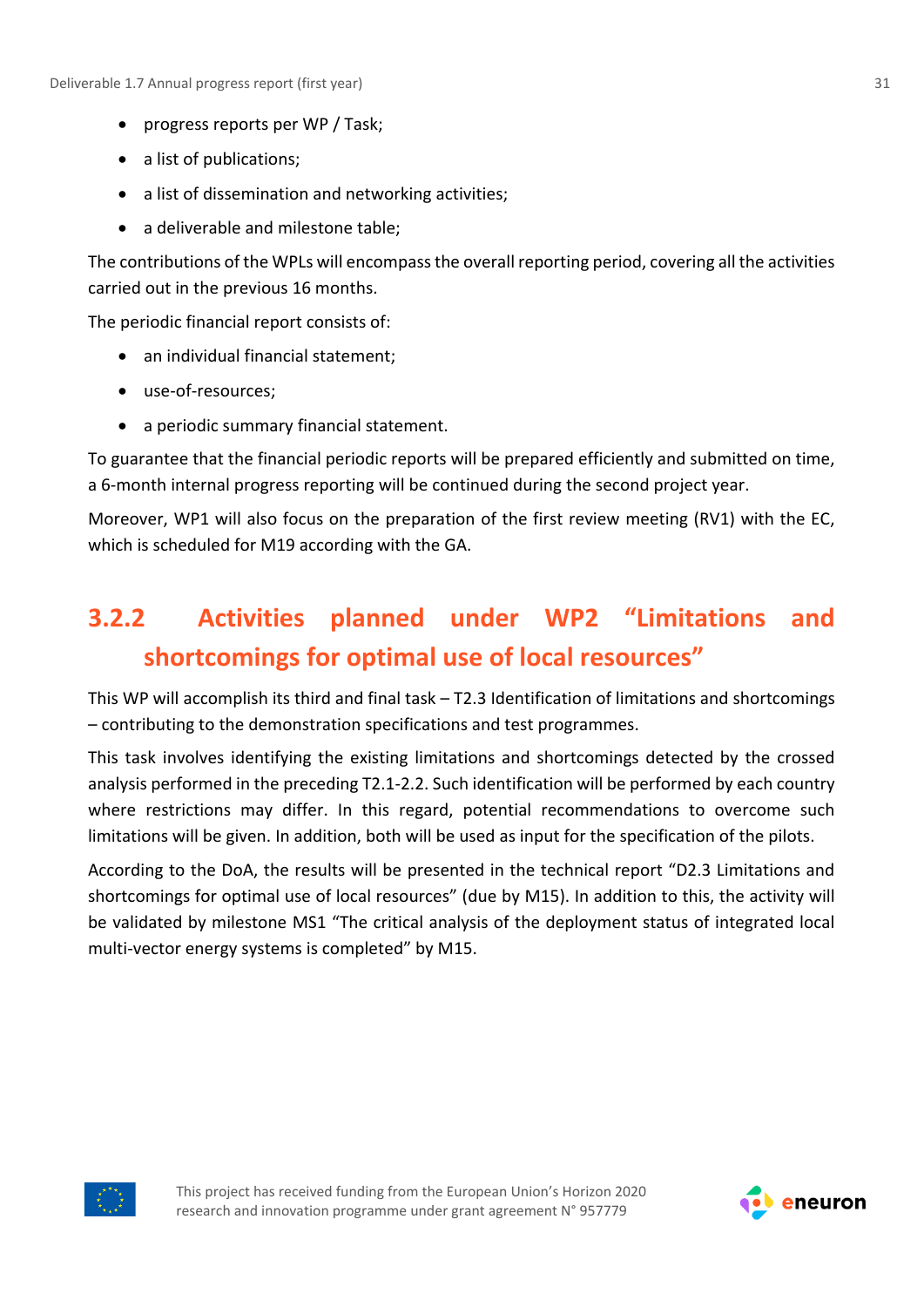# <span id="page-31-0"></span>**3.2.3 Activities planned under WP3 "Identification of the Local Integrated Energy Community subject and definition of the Use Cases"**

During the second project year, the activities planned under WP3 will continue for all the three tasks described earlier.

Based on the descriptions of the countries and the different energy communities addressed during the first year, the analysis under Task 3.1 will include the following parts:

- characterization of energy communities;
- consideration of how local conditions, current policies and practices will influence the development of future energy communities in Europe.

According to the DoA, the associated deliverable, D3.1 "Introduction and development of Local Energy Communities in Europe", will be released at M14.

During the second project year, the analysis under Task 3.2 will include the following parts:

- mapping of the emerging energy and ICT technologies which could be part of a LEC at both household level (micro-energy hub (mEH)) and community level (energy hub (EH));
- analysis of demand-side flexibility technologies;
- identification of the key issues (technological, socio-economic, environmental and regulatory) for implementation and adaptation.

According to the DoA, the associated deliverable, D3.2 "Attributes of an integrated local energy community: mapping of emerging technologies, key actors and driving forces for implementation and adoption", will be released at M22.

The analysis under Task 3.3 will start at M17. This will be related to the following aspects:

- identification of local energy community customer value propositions by using the enabling technologies identified in T3.2;
- once the value propositions are defined, the analysis related to the construction of use cases and business models will start.

# <span id="page-31-1"></span>**3.2.4 Activities planned under WP4 "Analysis, design and operation optimisation of the local energy systems: emergence of energy hubs"**

During the second project year, WP4 will complete T4.1 activities and proceed with developing T4.2.

With reference to Task 4.1, the following activities will be completed:

• The final reviews of the collected documents of interest will be completed;

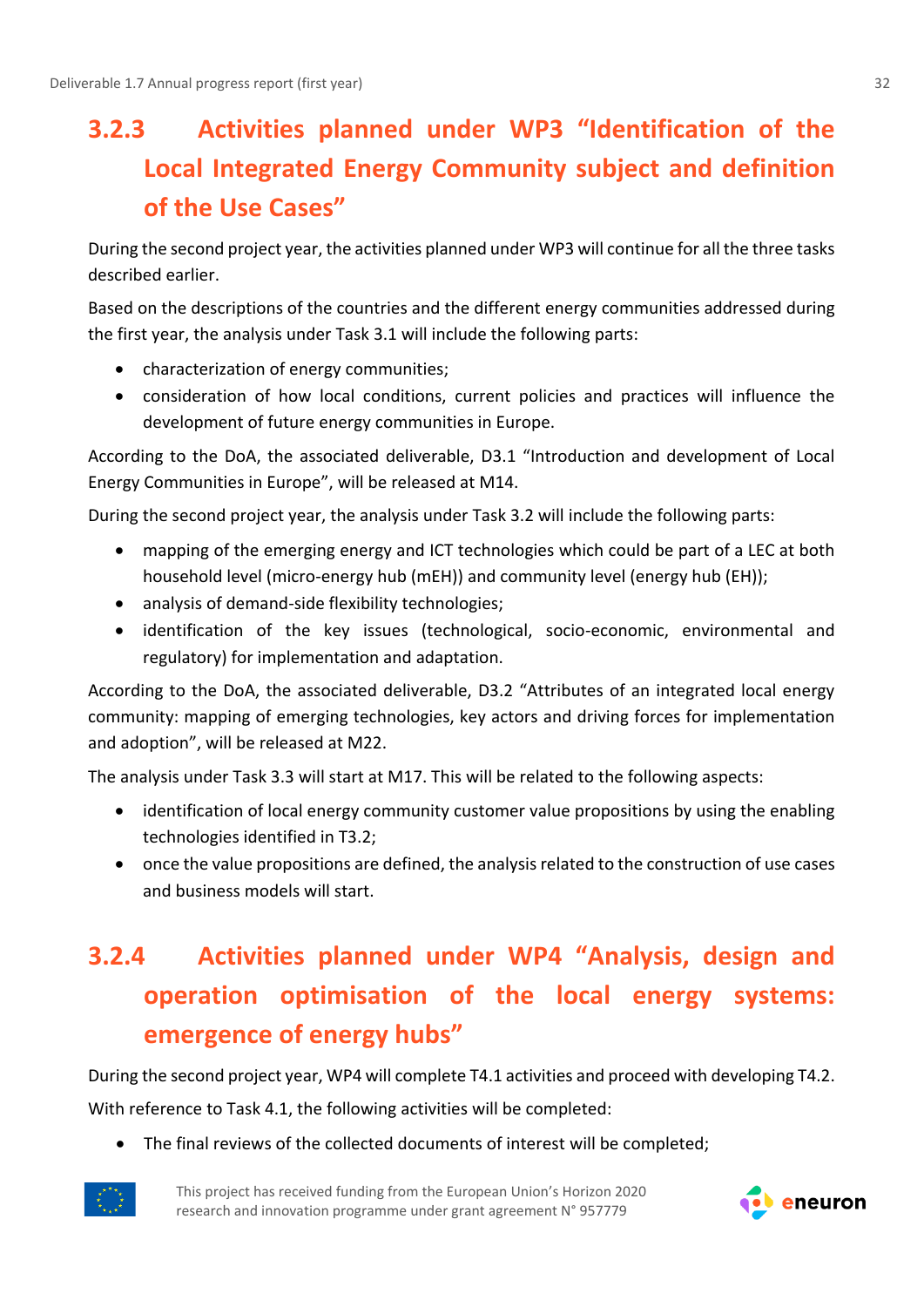• The main innovations shall be defined based on the state of the art.

By completing this task on M16, the related deliverable will be submitted:

**D4.1 Report on the energy hub concept and the multi-objective programming approach of an energy hub** [M16]. This public report will provide an in-depth analysis of the literature surrounding the existing state of the art approaches, and set out a path for how these can be improved and extended to fit the eNeuron approach as identified above.

Task 4.2 will draw extensively on the feedback from T4.1. It will be pivotal in establishing the general optimisation methodology for both levels. The following tasks will be performed:

- Definition of long-term optimisation objective(s) based on preliminary use cases;
- Determination of required inputs from LEC and various energy carriers;
- Development of long-term optimisation problem considering inputs and objectives.

The WP's third task will start in the second year.

Task 4.3 eNeuron tool development (SINTEF, ENEA, UCY, IEn, TEC, DERlab, EPRI, UNIVPM, UPM, EDP LABELEC, ENEIDA, CoB) [M14-M48]

# <span id="page-32-0"></span>**3.2.5 Activities planned under WP5 "Validation of energy hub solutions through simulation and testing in a lab environment"**

During the second project year of the project, the following tasks will be active:

- T5.1 Modelling of flexibility elements and distribution grids [M6-M17]
- T5.2. Design of scenarios for simulation [M9-M20]
- T5.3. Simulation of energy hub solutions in selected scenarios [M20-M43]

T5.1 and T5.2 are set to finish in this reporting period and T5.3 will start at M20 for 5 months.

Details of each task are shown below:

### **T5.1 Modelling of flexibility elements and distribution grids [M6-M17]**

- **Subtask T5.1.2** Preliminary state-of-the-art, development/selection of suitable grid models (residential/commercial, urban/rural, etc.) [M8-M13]
	- $\circ$  Development of the technologies being considered in the demos but with no model available among the partners.
	- $\circ$  Analysis and possible selection of the available grid models or, as an alternative, the discussion and decision about to consider and select a unique grid model able to cover the different grids to be simulated and evaluated.



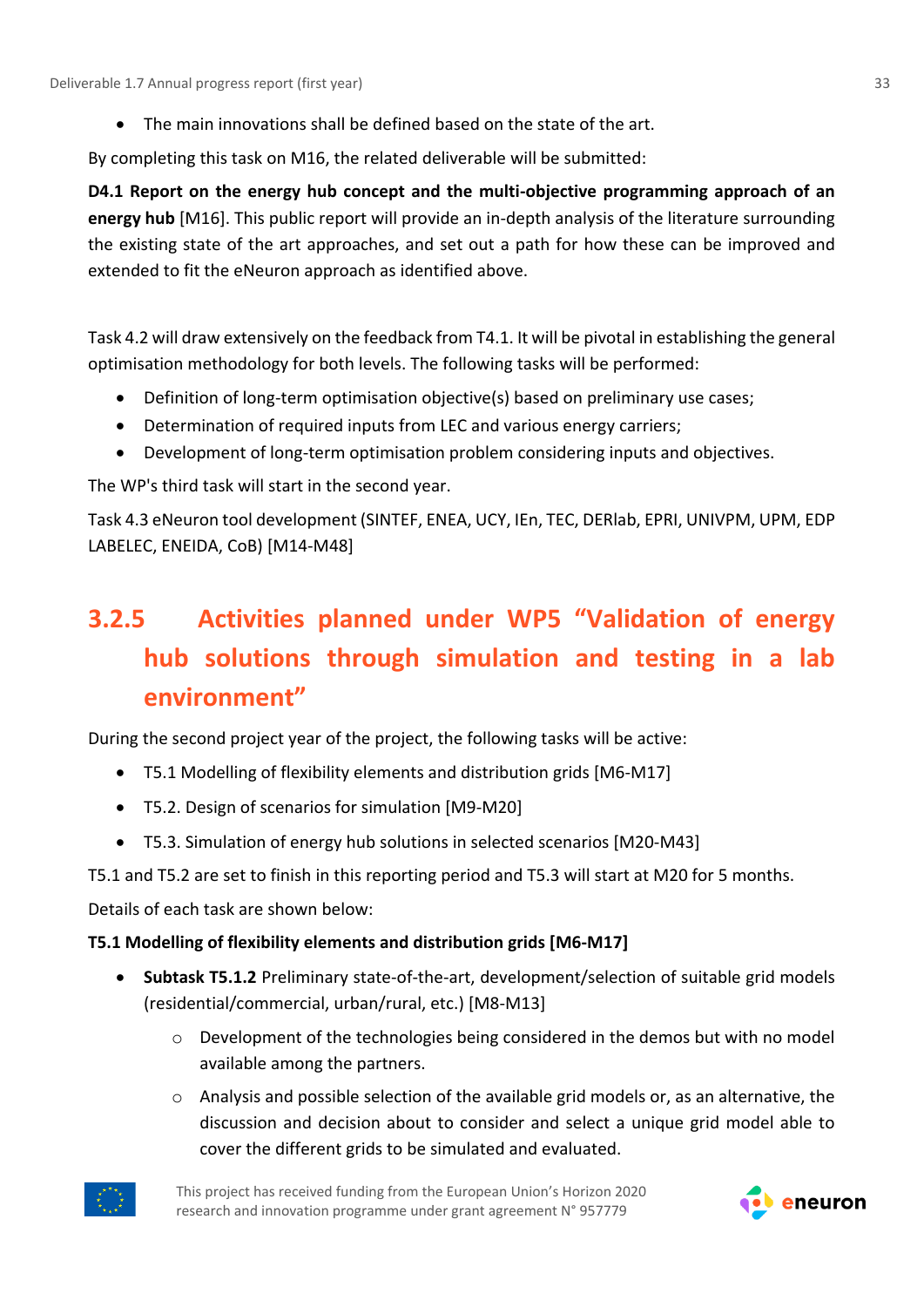- **Subtask T5.1.3** Combination of the findings from sub-tasks 1 and 2 [M13-M15]
	- o Compilation and integration of all the short documents prepared by partners into a single report.
	- $\circ$  Gathering in an ordered and structured way the energy components and grid models provided by the partners.
- **Subtask T5.1.4** Verification of the content of the report from partners [M15-M17]
	- $\circ$  Distribution of the report produced in T5.1.3 to partners for its revision and improvement.

### **T5.2. Design of scenarios for simulation [M9-M20]**

- **Sub-Task 5.2.2.** Time series compilation, processing and homogenization [M11-M15],
	- $\circ$  New data creation from scratch for those time series not available among the partners.
- **Sub-Task 5.2.3**. General Scenarios definition [M12-M15]
	- o The creation of a number of representative and diverse scenarios considering the combination of the technologies involved, the addressed sector and the geographic location.
- **Sub-Task 5.2.4**. Use Cases and Business Models Scenarios [M14-M16]
	- $\circ$  Revision of the defined scenarios according to the preliminary use cases and business models defined in T3.3.
- **Sub-Task 5.2.5.** Pilot Scenarios [M15-M17]
	- o Final refinement and gathering of the different scenarios selected, represented by their corresponding descriptive document and time series.
- **Sub-Task 5.2.6.** Verification of the content for the full report and feedback from partners [M18-M19]
- **Sub-Task 5.2.7.** Compilation of D5.1 report [M20]

In this period, deliverable, "D5.1. Design of scenarios for eNeuron tool simulations", will be produced at the end of the task [M20].

### **T5.3. Simulation of energy hub solutions in selected scenarios [M20-M43]**

The main objective of T5.3, led by UCY, is to verify the eNeuron tool functionalities under modelling and simulation approaches run and analysed for the grids selected in T5.1 and the scenarios of T5.2. This modelling will consider sensitivities and variants to be produced, if necessary, in order to



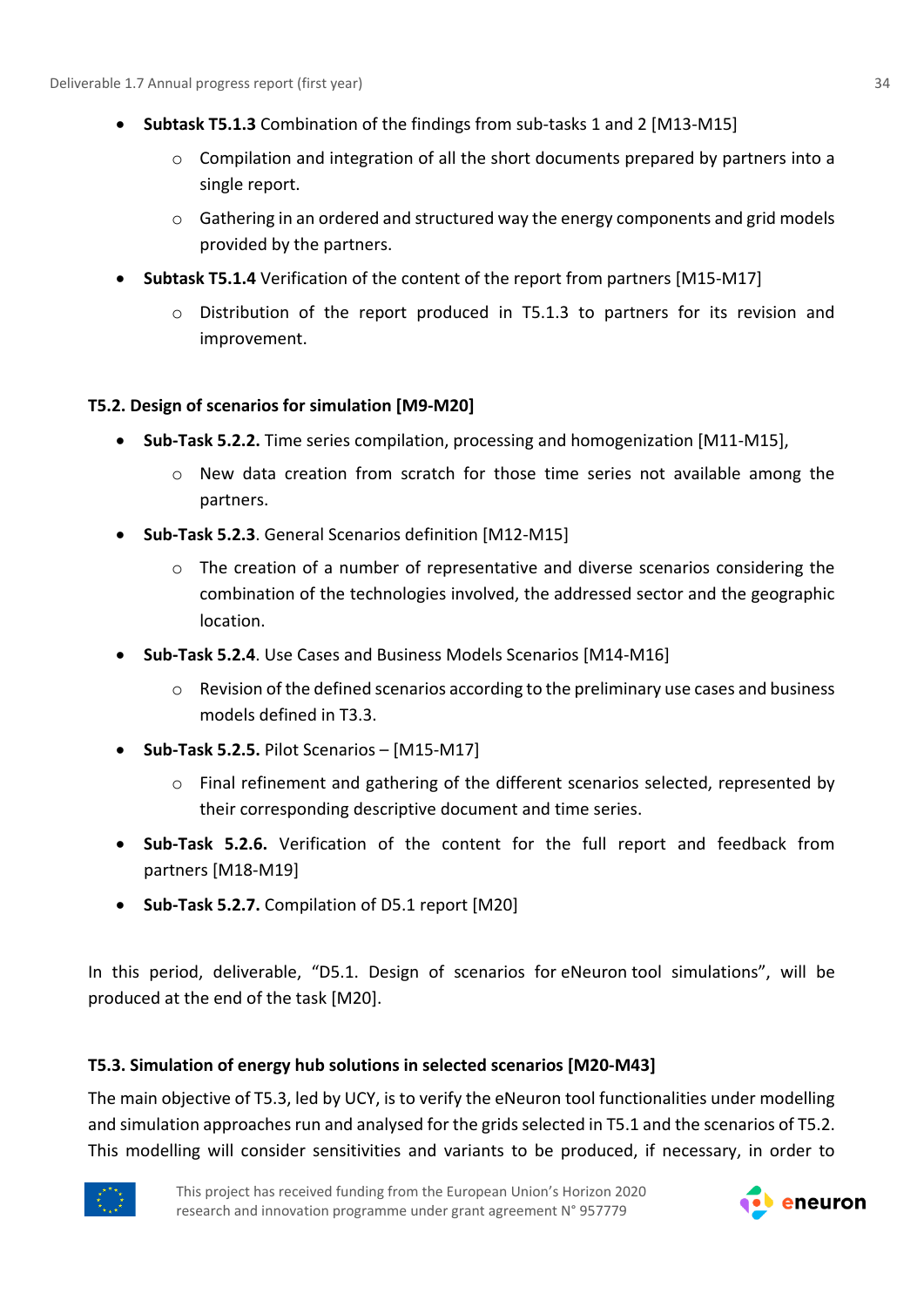analyse uncertain variables. The results will be evaluated in order to identify gaps and potential improvements for the eNeuron tool and also, if needed, to serve as an input for the refinement of the algorithms of WP4.

The deliverable "D5.2 Simulation results of eNeuron solutions" is planned for M43 as the main result of this task.

T5.3 has been structured as follows:

- T5.3.1. Integration of eNeuron tool functionalities, models of flexibility elements and distribution grids and scenarios time series in the simulation framework [M20-M30].
- T5.3.2. Simulation and analysis of selected scenarios [M28-M40].
- T5.3.3. Sensitivity analysis to evaluate the response to uncertain variables [M38-M43].
- T5.3.4. Evaluation of results and proposal of refinements for the algorithms of WP4 [M30- M43].
- T5.3.5. Compilation of the D5.2 report [M42-M43].

Sub-task T5.3.1 will be active during M20-M24. Activities are shown below:

- o Definition and setup of the simulation framework defined. Initially, **ILOG CPLEX** or **GAMS** (for optimization validation) and **PowerFactory** (for technical validation) have been chosen as the reference tool for the simulation campaigns.
- o Preparation (as far as needed) and integration the energy components and grid models selected in the task T5.1, and the scenarios time series agreed in T5.2. into the simulation framework. This activity may remain active after M24 depending on the number and complexity of the scenarios time series selected.
- $\circ$  Launch of programming of the eNeuron tool functionalities in the simulation framework. This activity will remain active beyond M24.

## <span id="page-34-0"></span>**3.2.6 Activities planned under WP6 "Pilot Roll out and Real world Testing"**

WP6 will be kicked-off in M13, at the beginning of the second year of the project. The main activities will be related to the preparations of the four eNeuron pilot in order to guarantee a duly start of demonstration phase at the end of the third year and to have a full year of optimisation cycles and lessons learned are captured by the end of the fourth year. The eNeuron pilots consist of:

- Polish pilot: City of Bydgoszcz;
- Norwegian pilot: Skagerak Energy Lab;
- Portuguese pilot: Lisbon naval base;
- Italian pilot: University campus in Ancona.



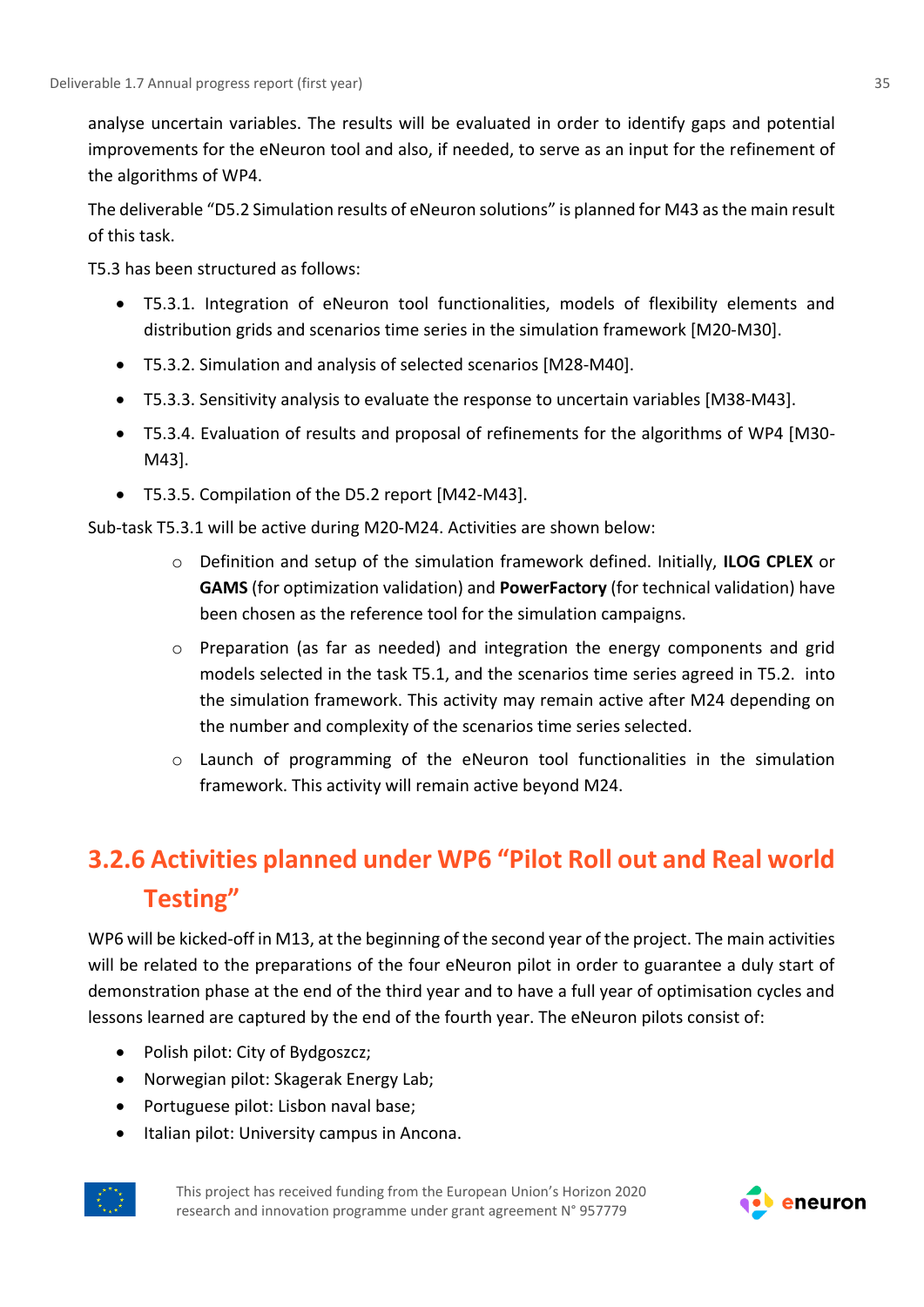Each demo will tailor the use cases and business models developed in Task 3.3. The activity will also include the preparations of both software and hardware to be deployed in each demo.

In the second year, four tasks will be active:

- **Task 6.1** Pilot roll out-Poland [M13-M48]
- **Task 6.2** Pilot roll out-Norway [M13-M48]
- **Task 6.3** Pilot roll out-Portugal [M13- M48]
- **Task 6.4** Pilot roll out-Italy [M13-M48]

In the second year, there are no deliverables or milestones scheduled for this WP.

### <span id="page-35-0"></span>**3.2.7 Activities planned under WP7 "Evaluation of results: Replicability and scalability"**

During the second project year, the task 7.3 will kick off and the following deliverables will be produced:

- D7.1 The outcome of technical, regulatory, environmental and economic impacts assessment (first version) [M24].
- D7.3 The outcome of end-user engagement and social impacts assessment (first version) [M24].

The most suitable social engagement methods will be identified and implemented. A framework for reviewing the collected KPIs will be prepared and the most feasible and coherent KPIs will be selected. The initial demonstration results will be collected and evaluated, and the outcome will be reported in the deliverables mentioned.

### <span id="page-35-1"></span>**3.2.8 Activities planned under WP8 "Communication, Dissemination and Exploitation"**

During the second project year, the communication–dissemination–exploitation WP8 will continue to roll out the C&D strategy. All tasks will be active and four deliverables will be produced:

D8.9 Library of exploitable results [M18].

D8.7 Report on C&D activities including impact analysis (first version) [M22].

D8.10 Exploitation plan (first version) [M24].

D8.2 Communication & Dissemination plan (final version) [M24].

Contrary to most other WPs, the tasks in WP8 are long term in that they run until the end of the project and overlap to some extent.



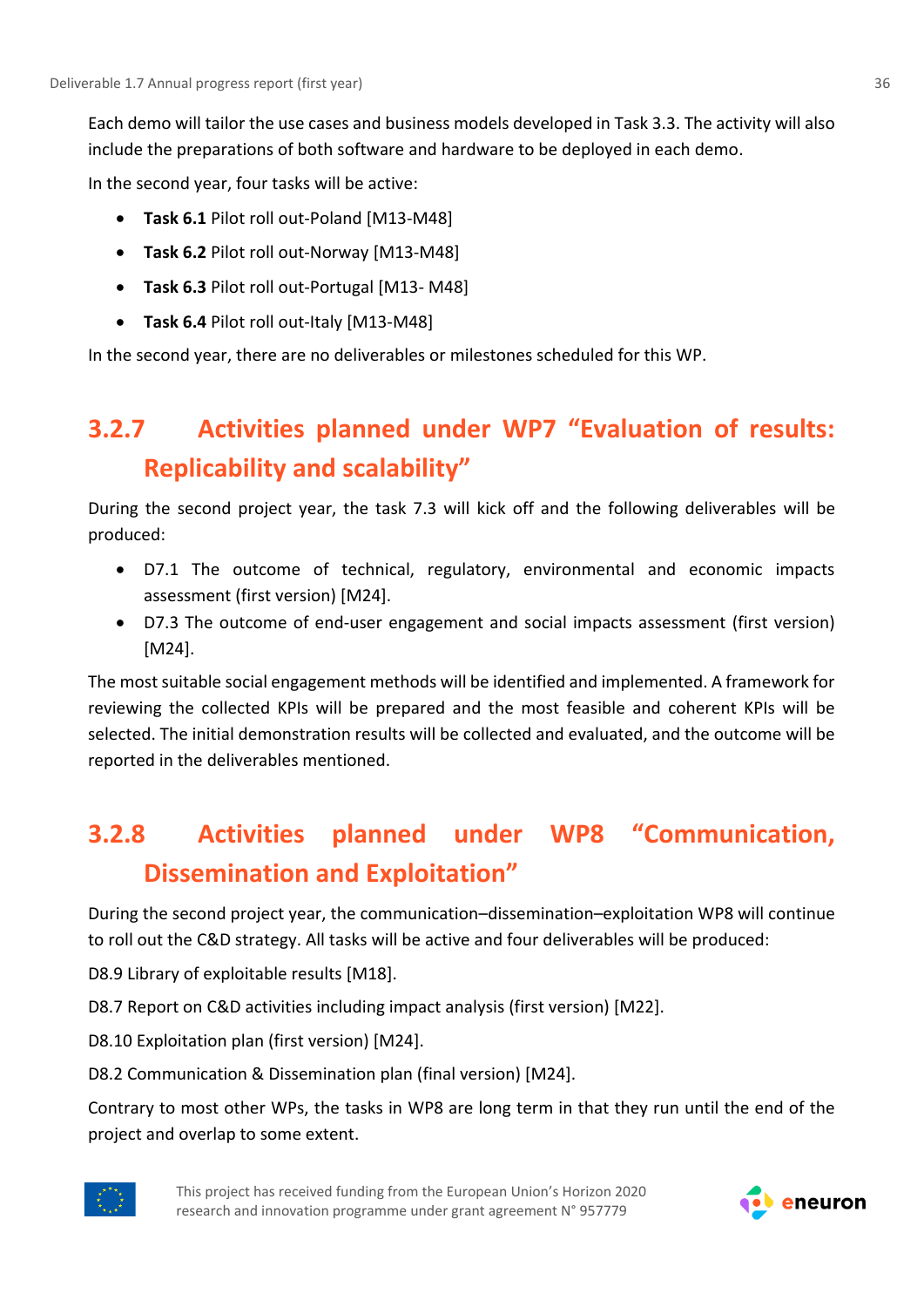For project year 2, Task 8.1 will include the following:

Now that the first deliverables in WP2 have been produced and progress made on other WPs, local dissemination teams will be set up. They will be tasked with social media and news campaigns at pilot site level. Key messages will be refined according to stakeholder groups in line with input from the ongoing exploitation tasks.

For M22, a first report on C&D activities will be produced. This will then be used to update the C&D plan (final version D8.2) in M24. This updated version will also draw on the parallel exploitation plan (first version D8.10) and the report on technical, environmental and economic impact assessment to be produced under WP7 as D.7.1.

For project year 2, Task 8.2 will include the following:

The initial part of this task was set up in the first few months of the project. This second year will use printed materials and a roll-up poster for events, more of which are now taking place physically. As indicated for T8.1, local social media campaigns will be conducted with help from partners at the pilot sites. In addition, outreach on the EU level will be stepped up in light of project progress and deliverables across the other WPs.

For project year 2, Task 8.3 will include the following:

News releases and events news will continue to be produced and relayed through the project channels. A particular emphasis will be put on reaching out to local communities where the pilot sites are located (see above). However, all partners will be tasked with providing project updates about their deliverables and WPs.

One or two journalistic articles will be commissioned this coming year, highlighting the issues addressed by eNeuron against the broader backdrop of the energy transition.

For project year 2, Task 8.4 will include the following:

A newsletter will shortly be published and two more are planned for the next year. These will include spotlights on the pilots, interviews with expert partners, highlights of particular project achievements and challenges.

In line with exploitation activities, a database of stakeholders will be set up for use by eNeuron for dissemination purposes. This database will be a merger of existing stakeholder lists. Each partner relays dissemination material to its own stakeholders, even if the material may come from a different part of the project in which the partner is not involved.

According to the deliverables scheduled in other WPs, it may be possible to produce two or three technical publications this coming year.



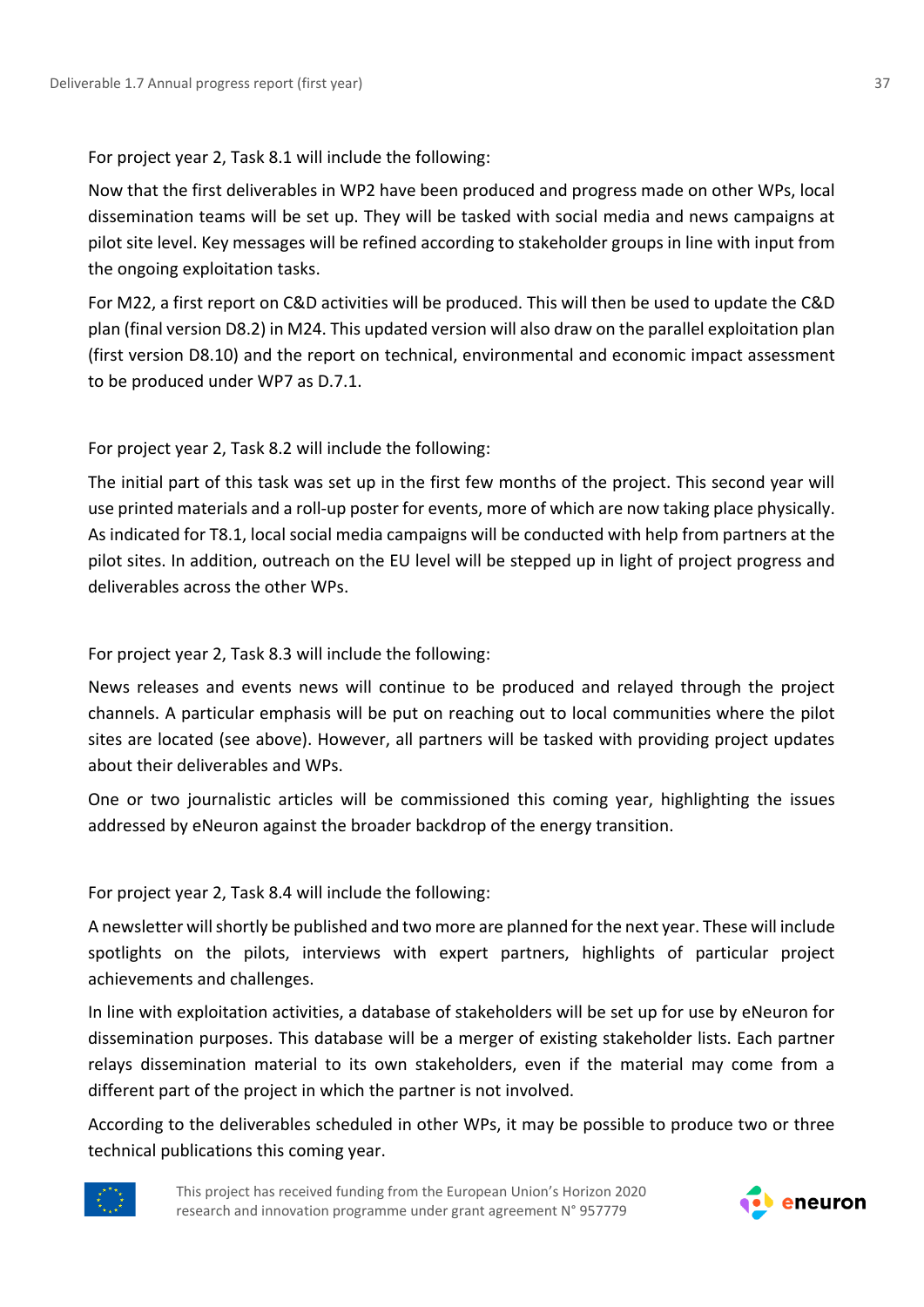Activities related to BRIDGE will continue across the four working groups. A specific file has been created to record the work done and also to record the ideas of benefit to eNeuron from the other member projects. This will also be used for clustering purposes.

For project year 2, Tasks 8.5 and 8.6 (exploitation) will continue by mapping KERs with project partners and establishing their exploitation strategies. A particular focus will be given to the eNeuron tool and its sustainability beyond the project. Main activities will be:

- **One-to-one discussions with partners & continuous feedback cycle**: ICONS will schedule one-to-one discussions with all project partners in order to identify and validate exploitable results, agree on their IP and IPR measures, and set out an initial exploitation pathway to be further studied in Task 8.6. As a basis for the discussions, the library of KERs and guidelines will be used.
- **Setup of the library of exploitable results**. Based on the previous step, the eNeuron library of exploitable results will be set up.
- **First exploitation workshop.** While one-to-one calls are useful to define partners' individual exploitation strategies, an internal workshop will guide the discussion on the joint exploitation of some of the key results (e.g. the eNeuron tool). The workshop will cover also IP and IPR issues connected to joint results.
- **Reviews, updates and continuous feedback cycle; Delivery of D8.9 at M18**.
- The setting up of the library of exploitable results should be considered more as a continuous improvement process/discussion, where frequent communications and reviews will be performed between ICONS and eNeuron partners to refine and update the information in the database. In the last step, ICONS will consolidate the library to level out all the results in terms of both format and content and prepare D8.9 at M18.
- **Drill down into the initial exploitation pathways**, via additional interviews and workshops to set out a detail roadmap to exploitation for project results, both at individual and joint level as follows:
	- o Individual level: Definition of partners' individual exploitation plans after the project's end to leverage KERs for commercial and non-commercial purposes in their operations, service portfolio, scientific activities, knowledge transfer, etc.
	- $\circ$  Joint level: Creation of a joint plan to ensure the sustainability of the eNeuron tool, by leveraging the appropriate governance and business model.

The delivery of D8.9 "Library of Exploitable results" at M18 will also serve as the means to verify MS15 "Identification of eNeuron exploitable results". The identification of all KERs is a prerequisite to build an effective exploitation strategy for the project. The library will also be key in drafting the first version of the Exploitation Plan (M24).



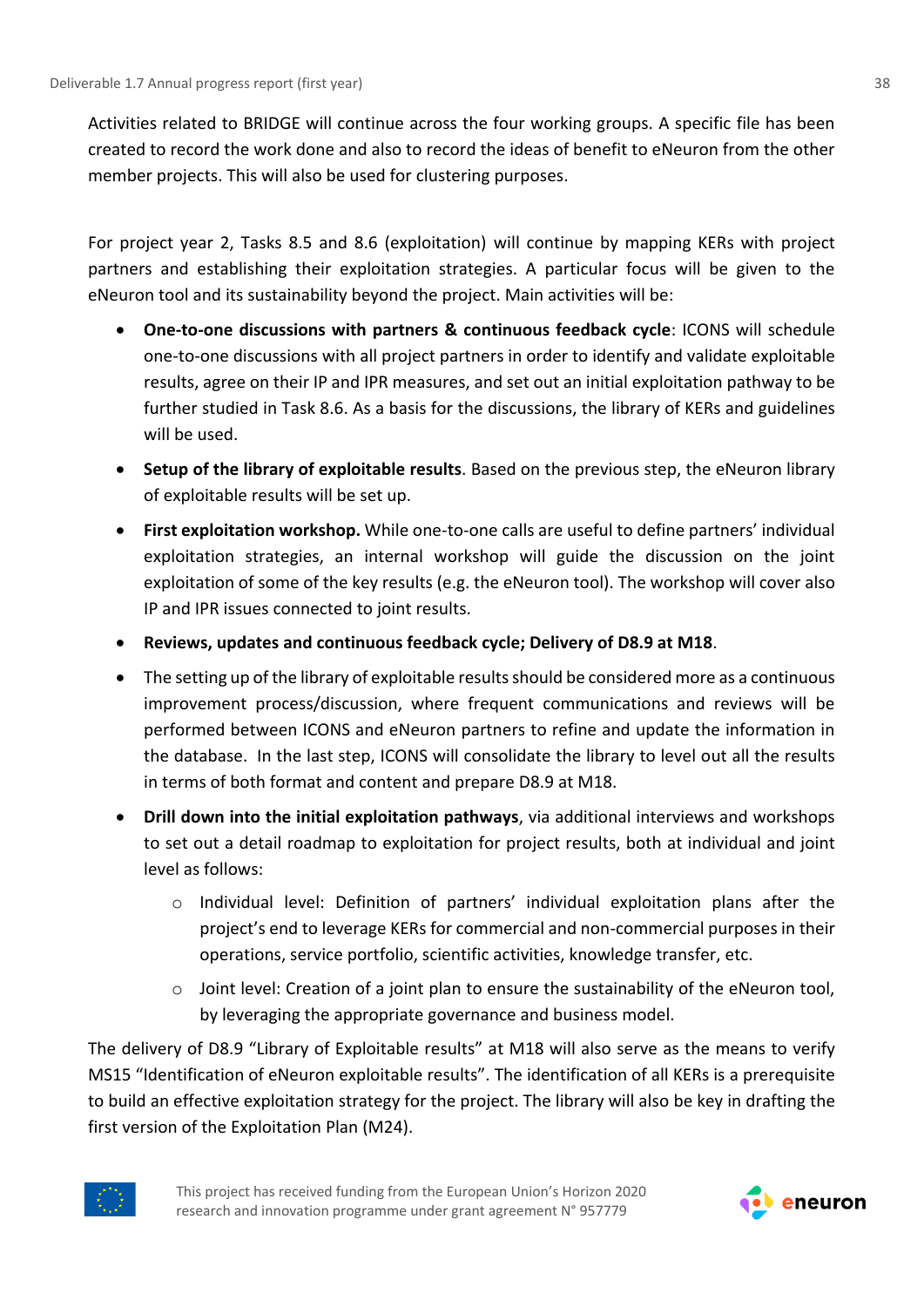# <span id="page-38-0"></span>**4 Critical assessment of the project progress**

# <span id="page-38-1"></span>4.1 Risks identified and/or foreseen with related mitigation measures

The risks identified during the first project year and foreseen for the second project year with corresponding corrective actions are presented in the table below.

| <b>Risk / associated WP</b>                                                                                                        | <b>Status</b>       | <b>Corrective actions taken</b>                                                                                                                                                                                                                                                                                                                               | <b>Corrective actions</b><br>proposed                                                                                                      |
|------------------------------------------------------------------------------------------------------------------------------------|---------------------|---------------------------------------------------------------------------------------------------------------------------------------------------------------------------------------------------------------------------------------------------------------------------------------------------------------------------------------------------------------|--------------------------------------------------------------------------------------------------------------------------------------------|
| Delay in assessment of<br>procedures and<br>methodologies/ WP1                                                                     | Mitigated<br>so far | During the first project year,<br>technical<br>monthly<br>committee meetings have<br>been organized<br>by the<br>Project Coordinator<br>(PC)<br>and the Technical Project<br>Coordinator<br>(TPC)<br>to<br>monitor the overall status of<br>the project and of individual<br>WPs. Moreover, a 6-month<br>internal progress reporting<br>has been implemented. | The corrective actions<br>taken during the first<br>will<br>be<br>year<br>implemented<br>throughout the entire<br>duration of the project. |
| Milestones/deliverables<br>deadlines are not met and<br>the time frame for the<br>execution of the project is<br>exceeded/ All WPs | Mitigated<br>so far | Monthly<br>technical<br>committee (TC) meetings<br>have been organised to<br>monitor the overall status<br>of the project and of<br>individual<br>WPs.<br>Moreover,<br>regular<br>meetings have been also<br>organised for individual<br>WPs, to discuss the status<br>of each WP and the next<br>steps to be followed by<br>partners.                        | The corrective actions<br>taken during the first<br>will<br>be<br>year<br>implemented<br>throughout the entire<br>duration of the project. |
| Poor quality of deliverables/<br><b>All WPs</b>                                                                                    | Mitigated<br>so far | This risk has been mitigated<br>through organising regular<br>dedicated<br>meetings<br>to<br>individual WPs, which allow<br>the status of each WP to be<br>monitored. Furthermore, a                                                                                                                                                                          | The corrective actions<br>taken during the first<br>will<br>be<br>year<br>implemented<br>throughout the entire<br>duration of the project. |

Table 4*:* List of risks identified and foreseen with corresponding corrective actions



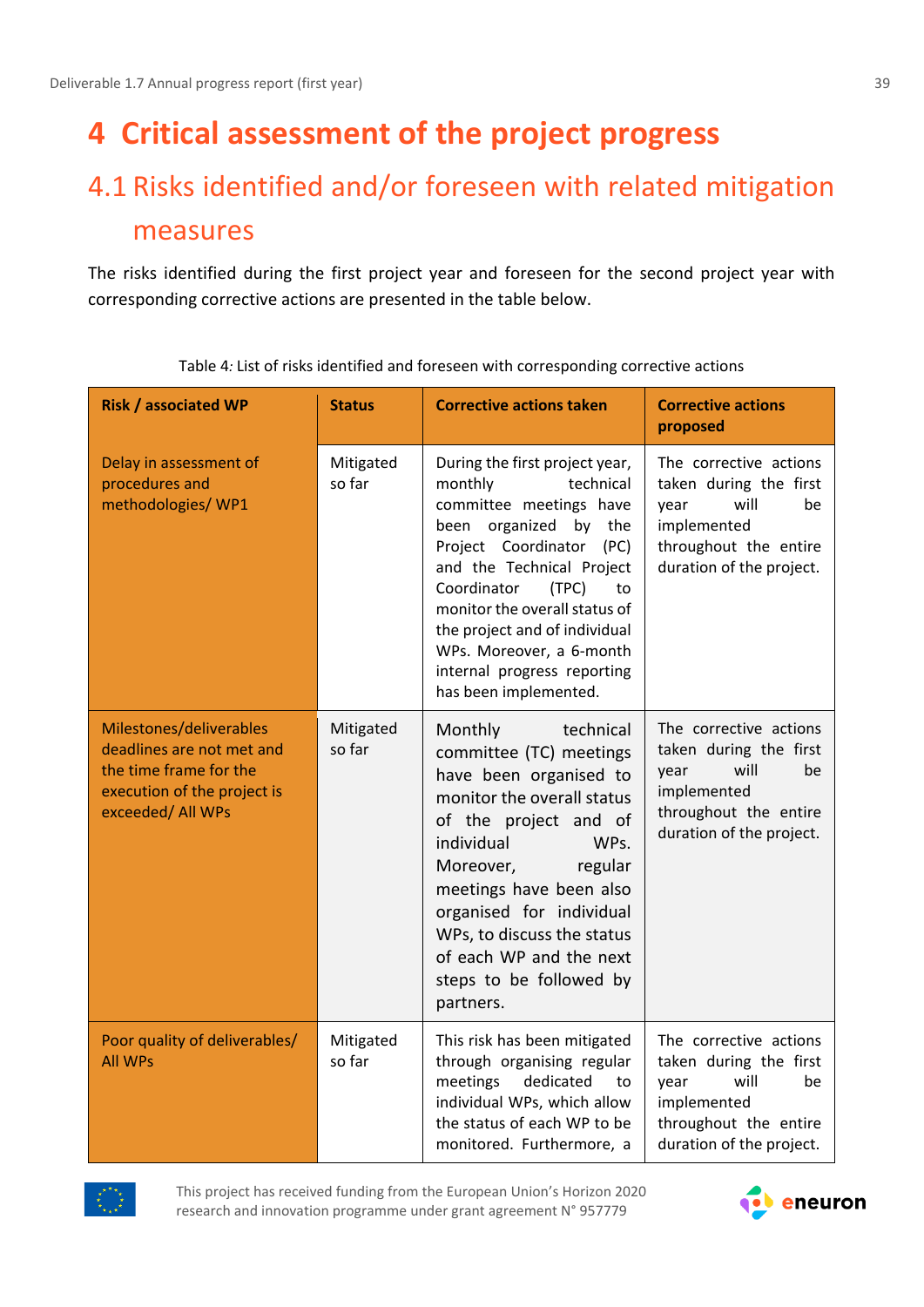|                                                                                                                                                                                                      |                     | detailed<br>project<br>management plan has been<br>established at the beginning<br>of the project, to define the<br>procedures, the roles and<br>the responsibilities related<br>quality control<br>and<br>to<br>quality assurance activities<br>that will be carried out<br>during the project.                                                                           |                                                                                                                                                                                                                                                                                                        |
|------------------------------------------------------------------------------------------------------------------------------------------------------------------------------------------------------|---------------------|----------------------------------------------------------------------------------------------------------------------------------------------------------------------------------------------------------------------------------------------------------------------------------------------------------------------------------------------------------------------------|--------------------------------------------------------------------------------------------------------------------------------------------------------------------------------------------------------------------------------------------------------------------------------------------------------|
| Discussion of use cases and<br>business models is required<br>from WP4 and WP5 prior to<br>the official start of Task 3.3/<br>WP3                                                                    | Mitigated<br>so far | During the first project year,<br>a coordination meeting was<br>organized<br>by the WP3<br>leader, the PC and the TPC<br>with the involvement of the<br>Task 3.3 leader to set out a<br>sustainable<br>strategy for<br>deriving initial use cases and<br>business models that will<br>represent the basis for the<br>work to be done at the<br>official start of Task 3.3. | The corrective actions<br>taken during the first<br>will<br>be<br>year<br>implemented until the<br>official start of Task 3.3.                                                                                                                                                                         |
| availability<br>Low/<br>no<br><sub>of</sub><br>demonstration<br>data<br>and<br>results (technical, social,<br>environmental, economic) to<br>be evaluated in the second<br>year of the project / WP7 | anticipated<br>risk | Not applicable                                                                                                                                                                                                                                                                                                                                                             | Holding<br>regular<br>discussions (e.g. in the<br>TC meeting) with pilots<br>and other WP leaders<br>to monitor the status<br>and identify alternative<br>solutions<br>such<br>as<br>analysing<br>simulation<br>results for the cases<br>that the demonstration<br>results<br>are<br>not<br>available. |
| Coordination between T5.2<br>and T3.3.T3.3 is an input for<br>T5.2 (use cases and business<br>models) and starts 4 months<br>prior to T5.2 / WP5                                                     | Mitigated<br>so far | T3.3 kicked off earlier for<br>coordinating<br>the<br>relationship with other tasks<br>including T5.2. Considering<br>the derivation of initial use<br>cases and models as the<br>basis to share with these<br>tasks                                                                                                                                                       | keep<br>close<br>To<br>a<br>coordination between<br>both tasks while T5.2 is<br>active                                                                                                                                                                                                                 |
| Coordination between T5.2<br>and T4.2. T4.2 could/should<br>be an input and ends after<br>T5.2 end / WP5                                                                                             | Mitigated<br>so far | Possible inputs from T4.2 to<br>T5.2 will be specifically<br>considered, analysed and                                                                                                                                                                                                                                                                                      | close<br>keep<br>To<br>a<br>coordination between<br>both tasks while T5.2 is<br>active                                                                                                                                                                                                                 |



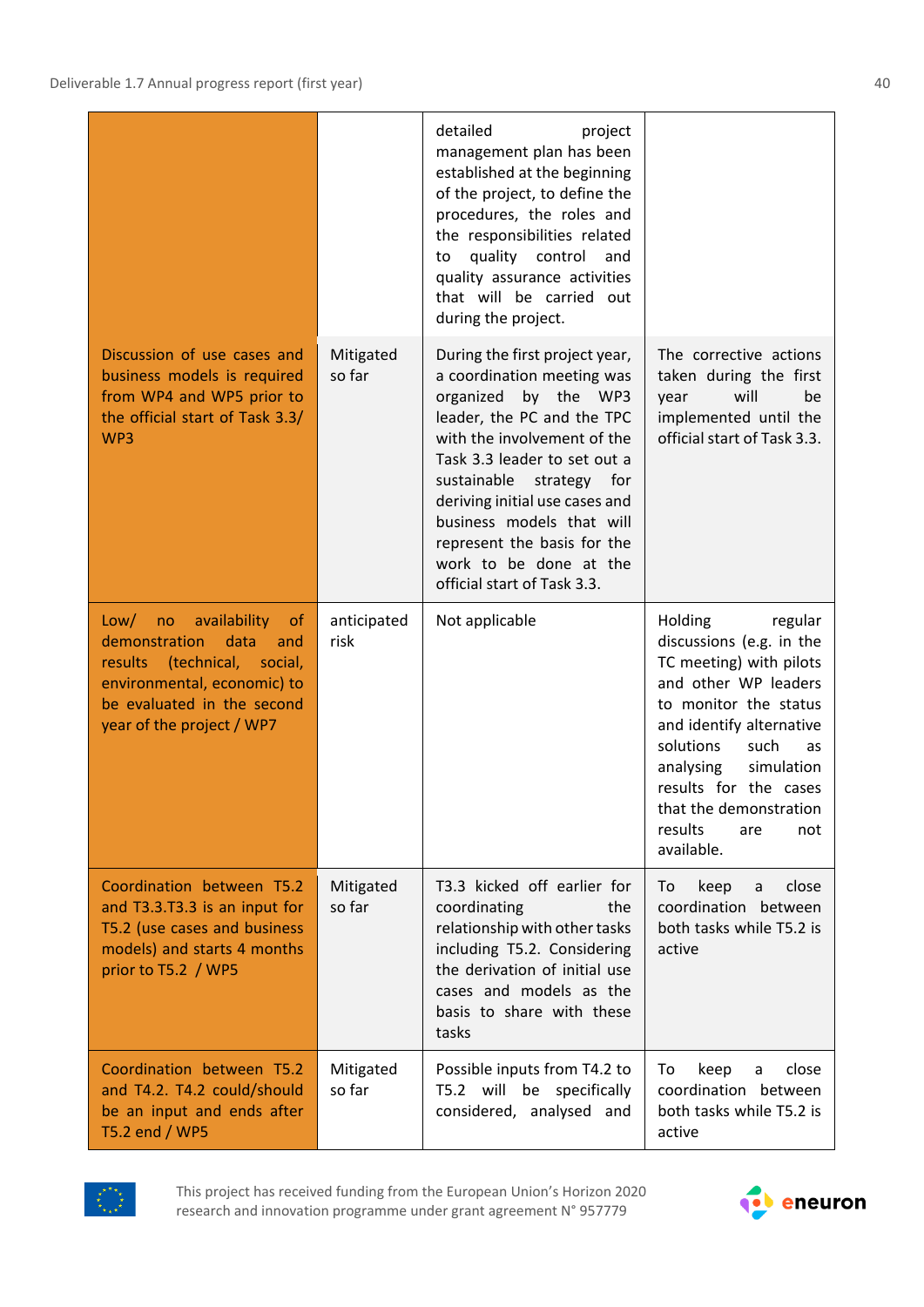|                                                                                                                                       |                     | anticipated during<br>the<br>coexisting 10 months                                                                                 |                                                                                                                             |
|---------------------------------------------------------------------------------------------------------------------------------------|---------------------|-----------------------------------------------------------------------------------------------------------------------------------|-----------------------------------------------------------------------------------------------------------------------------|
| SINTEF and Skagerak/Lede,<br>involved in the Norwegian<br>pilot, are not taking part in<br>T5.2 while pilots data are<br>needed / WP5 | Mitigated<br>so far | UPM, leader of T5.2 have<br>effectively managed with<br>SINTEF and Skagerak/Lede<br>their kind provision of the<br>required data. | already<br>Data<br>is.<br>provided. No additional<br>data would be required<br>for<br>T5.2<br>in<br>the<br>Norwegian pilot. |

### <span id="page-40-0"></span>4.2 Progress towards internal Key Performance Indicators

The progress of each WP and the effective activity of the related WP team with reference to the first project year are assessed against a number of internal KPIs in the following tables, which take into account both technical and organization aspects.

| <b>Technical KPIs</b>                                                              |                                              |
|------------------------------------------------------------------------------------|----------------------------------------------|
| Delivery date of deliverables respected                                            | Yes                                          |
| Achievement of the foreseen Milestones                                             | No milestones to be in during the first year |
| Due interactions with other WPs                                                    | Yes                                          |
| Keeping of the time planning of the single Tasks                                   | Yes                                          |
| Identification of risks, proposal of countermeasures<br>and contingency management | Yes                                          |
| <b>Organizational KPIs</b>                                                         |                                              |
| No. of physical meetings in the period                                             | 0                                            |
| No. of Remote (WebCo) meetings in the period                                       | 6                                            |
| Participants in the meetings                                                       | All partners                                 |
| Availability of the minutes                                                        | Yes                                          |
| Publications by the WP                                                             | None                                         |

#### Table 5: List of KPIs and related status for WP1

#### Table 6: List of KPIs and related status for WP2

| <b>Technical KPIs</b>                   |                             |
|-----------------------------------------|-----------------------------|
| Delivery date of deliverables respected | Yes                         |
| Achievement of the foreseen Milestones  | No milestones in first year |



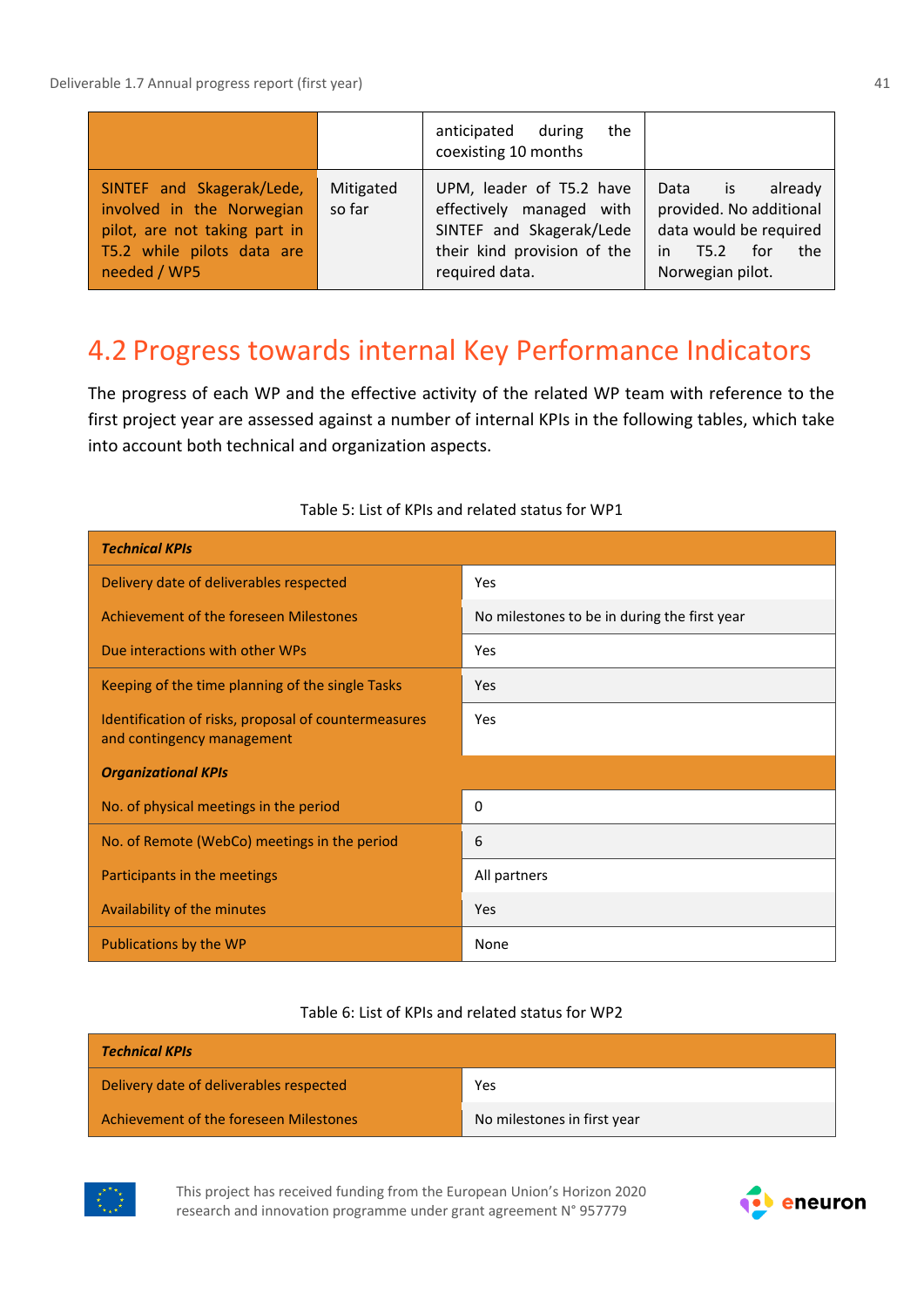| Due interactions with other WPs                                                    | <b>Yes</b>   |
|------------------------------------------------------------------------------------|--------------|
| Keeping of the time planning of the single Tasks                                   | Yes          |
| Identification of risks, proposal of countermeasures<br>and contingency management | Yes          |
| <b>Organizational KPIs</b>                                                         |              |
| No. of physical meetings in the period                                             | 0            |
| No. of Remote (WebCo) meetings in the period                                       | 21           |
| Participants in the meetings                                                       | All partners |
| Availability of the minutes                                                        | <b>Yes</b>   |
| Publications by the WP                                                             | None         |

#### Table 7: List of KPIs and related status for WP3

| <b>Technical KPIs</b>                                                              |                                          |
|------------------------------------------------------------------------------------|------------------------------------------|
| Achievement of the foreseen Milestones                                             | No milestones in the first year          |
| Due interactions with other WPs                                                    | Yes                                      |
| Keeping of the time planning of the single Tasks                                   | Yes                                      |
| Identification of risks, proposal of countermeasures and<br>contingency management | Yes                                      |
| <b>Organizational KPIs</b>                                                         |                                          |
| No. of physical meetings in the period                                             | $\Omega$                                 |
| No. of Remote (WebCo) meetings in the period                                       | 17                                       |
| Participants in the meetings                                                       | All partners involved in the active task |
| Availability of the minutes                                                        | Yes                                      |
| Publications by the WP                                                             | None                                     |

#### Table 8: List of KPIs and related status for WP4

| <b>Technical KPIs</b>                            |                                 |
|--------------------------------------------------|---------------------------------|
| Achievement of the foreseen Milestones           | No milestones in the first year |
| Due interactions with other WPs                  | Yes                             |
| Keeping of the time planning of the single Tasks | Yes                             |



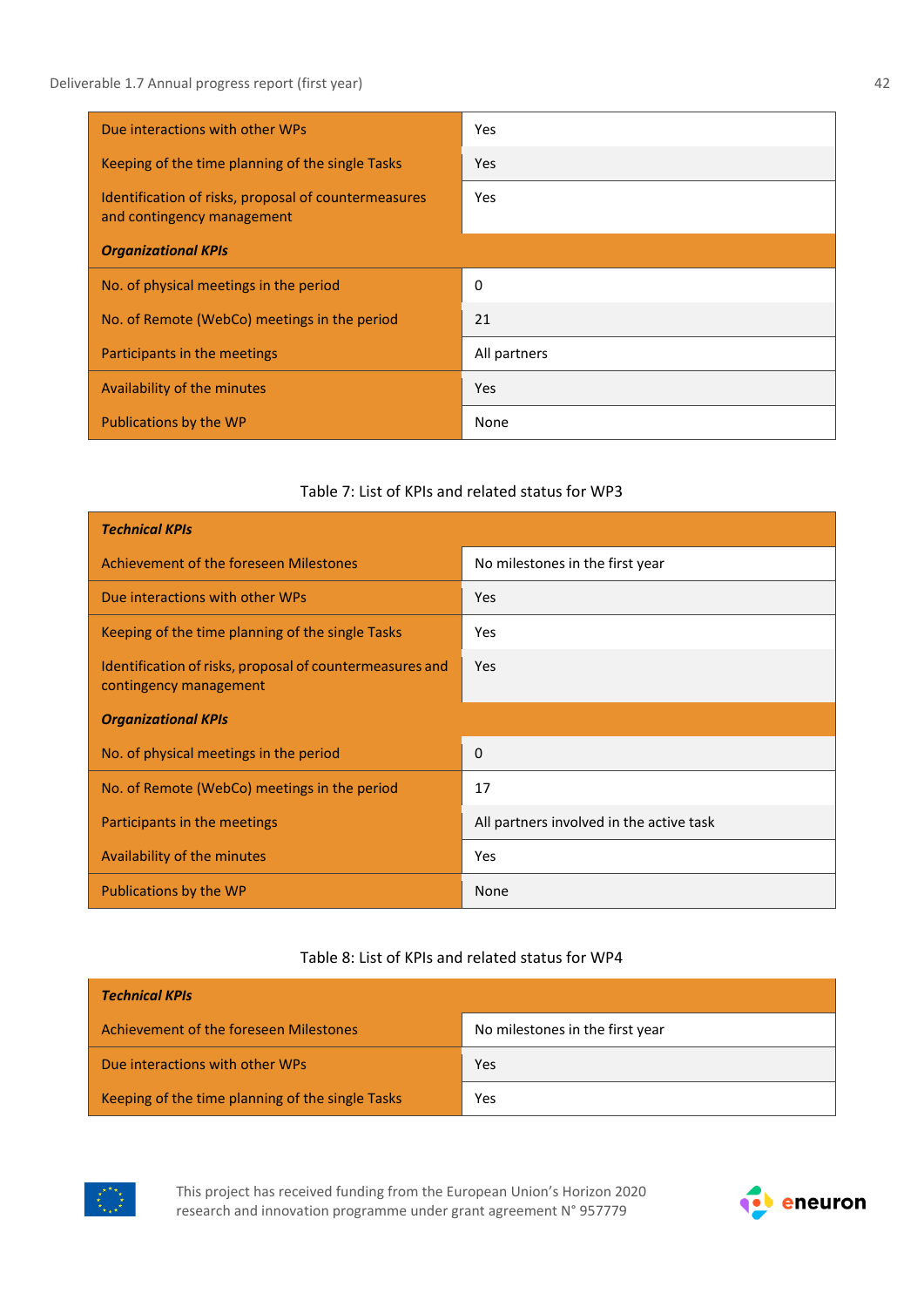| Identification of risks, proposal of countermeasures and<br>contingency management | Yes                                      |
|------------------------------------------------------------------------------------|------------------------------------------|
| <b>Organizational KPIs</b>                                                         |                                          |
| No. of physical meetings in the period                                             | 0                                        |
| No. of Remote (WebCo) meetings in the period                                       |                                          |
| Participants in the meetings                                                       | All partners involved in the active task |
| Availability of the minutes                                                        | Yes                                      |
| Publications by the WP                                                             | None                                     |

#### Table 9: List of KPIs and related status for WP5

| <b>Technical KPIs</b>                                                              |                                    |
|------------------------------------------------------------------------------------|------------------------------------|
| Delivery date of deliverables respected                                            | No deliverables for the first year |
| Achievement of the foreseen Milestones                                             | No milestones in the first year    |
| Due interactions with other WPs                                                    | Yes                                |
| Keeping of the time planning of the single Tasks                                   | <b>Yes</b>                         |
| Identification of risks, proposal of countermeasures<br>and contingency management | No                                 |
| <b>Organizational KPIs</b>                                                         |                                    |
| No. of physical meetings in the period                                             | 0                                  |
| No. of Remote (WebCo) meetings in the period                                       | 7                                  |
| Participants in the meetings                                                       | All partners involved in the WP5   |
| Availability of the minutes                                                        | Yes (meetings recording basically) |
| Publications by the WP                                                             | None yet                           |

#### Table 10: List of KPIs and related status for WP7

| <b>Technical KPIs</b>                            |                                    |
|--------------------------------------------------|------------------------------------|
| Delivery date of deliverables respected          | No deliverables for the first year |
| Achievement of the foreseen Milestones           | No milestones in the first year    |
| Due interactions with other WPs                  | Yes                                |
| Keeping of the time planning of the single Tasks | Yes                                |



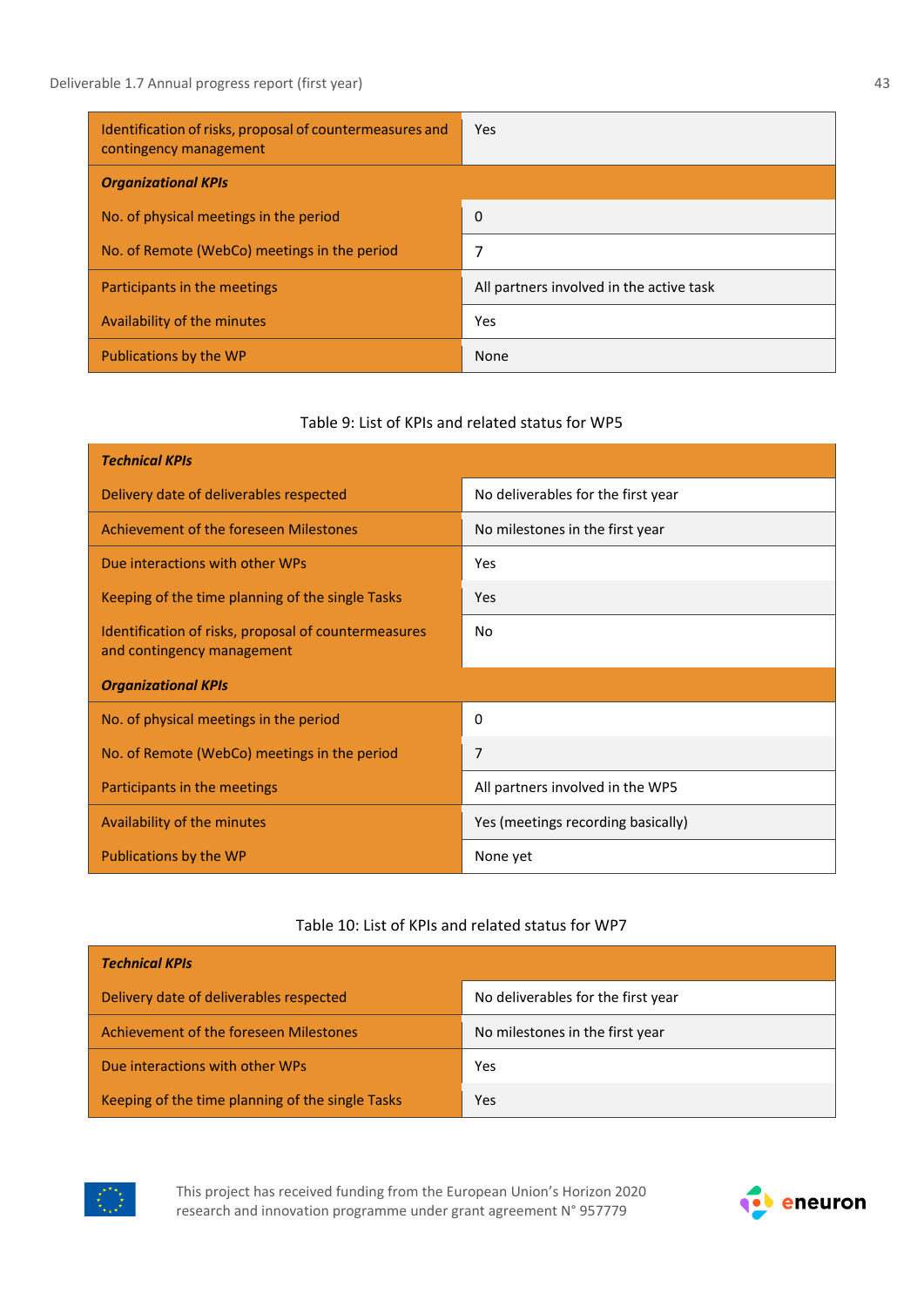| Identification of risks, proposal of countermeasures<br>and contingency management | Yes          |
|------------------------------------------------------------------------------------|--------------|
| <b>Organizational KPIs</b>                                                         |              |
| No. of physical meetings in the period                                             | 0            |
| No. of Remote (WebCo) meetings in the period                                       | 5            |
| Participants in the meetings                                                       | All partners |
| Availability of the minutes                                                        | Yes          |
| Publications by the WP                                                             | None         |

#### Table 11: List of KPIs and related status for WP8

| <b>Technical KPIs</b>                                                              |                    |
|------------------------------------------------------------------------------------|--------------------|
| Delivery date of deliverables respected                                            | Yes                |
| Achievement of the foreseen Milestones                                             | Yes                |
| Due interactions with other WPs                                                    | Yes                |
| Keeping of the time planning of the single Tasks                                   | Yes                |
| Identification of risks, proposal of countermeasures<br>and contingency management | Yes                |
| <b>Organizational KPIs</b>                                                         |                    |
| No. of physical meetings in the period                                             | 0                  |
| No. of Remote (WebCo) meetings in the period                                       | 6                  |
| Participants in the meetings                                                       | All partners       |
| Availability of the minutes                                                        | Yes                |
| Publications by the WP                                                             | Various news items |



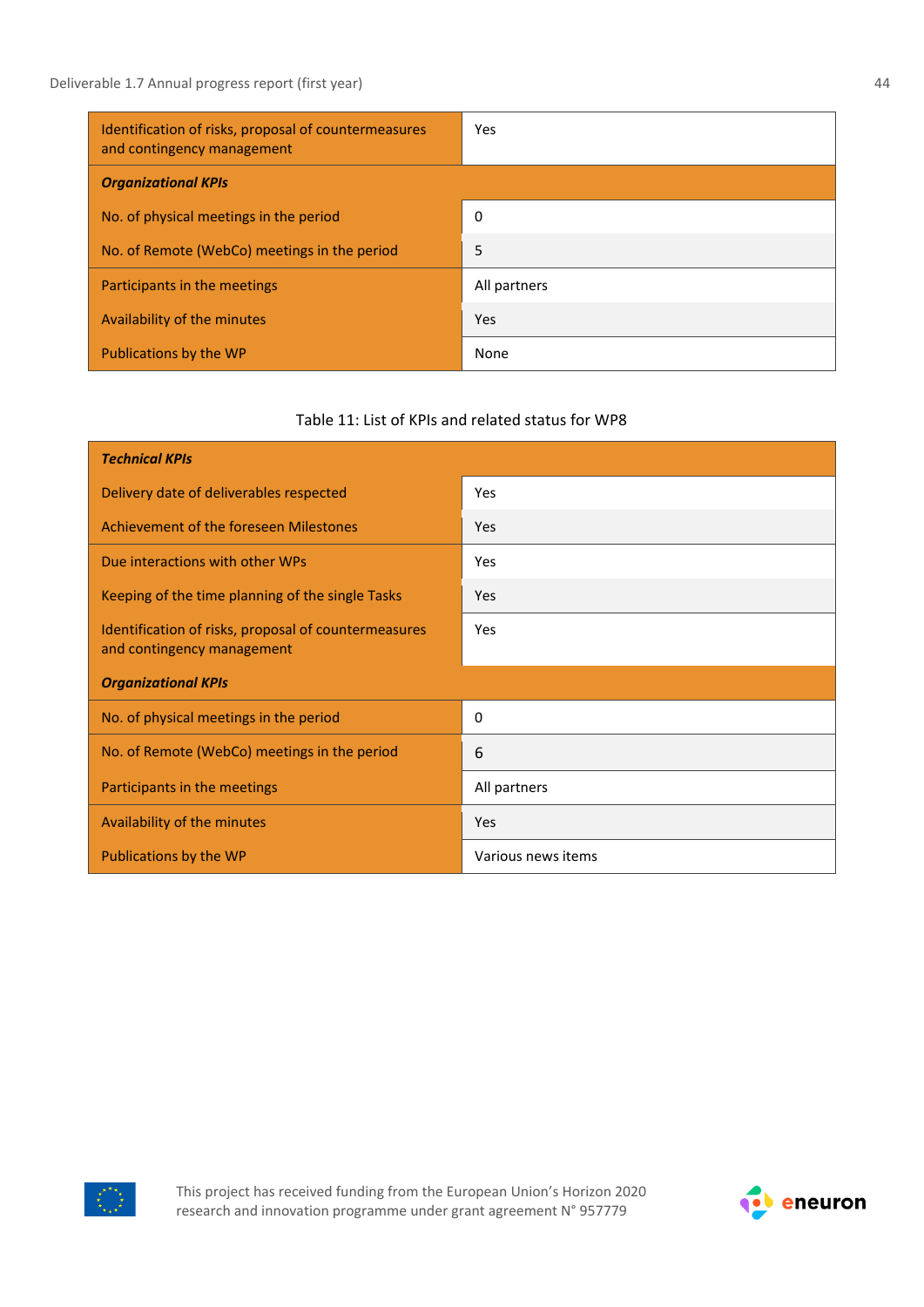## <span id="page-44-0"></span>**5 Conclusions**

Most of eNeuron's scientific and dissemination activities started in the first project year. They have progressed well, with all the 11 year 1-deliverables submitted on time. Coordination, management and technical activities took place without any critical issues. Promotion and marketing materials were produced and the eNeuron website and social media platforms were generated. Moreover, eNeuron project was present at several international scientific events, by reaching a good level of networking activities and dissemination of the results attained during the first project year.

The second project year has 13 deliverables and 3 milestones scheduled. Activities will include the preparation of the periodic reports for the first reporting period (due in M16), as well as the preparation of the review meeting with the European Commission.

Lastly, some risks and mitigation measures have been identified for each WP and KPIs assessed in terms of technical and organisational aspects.



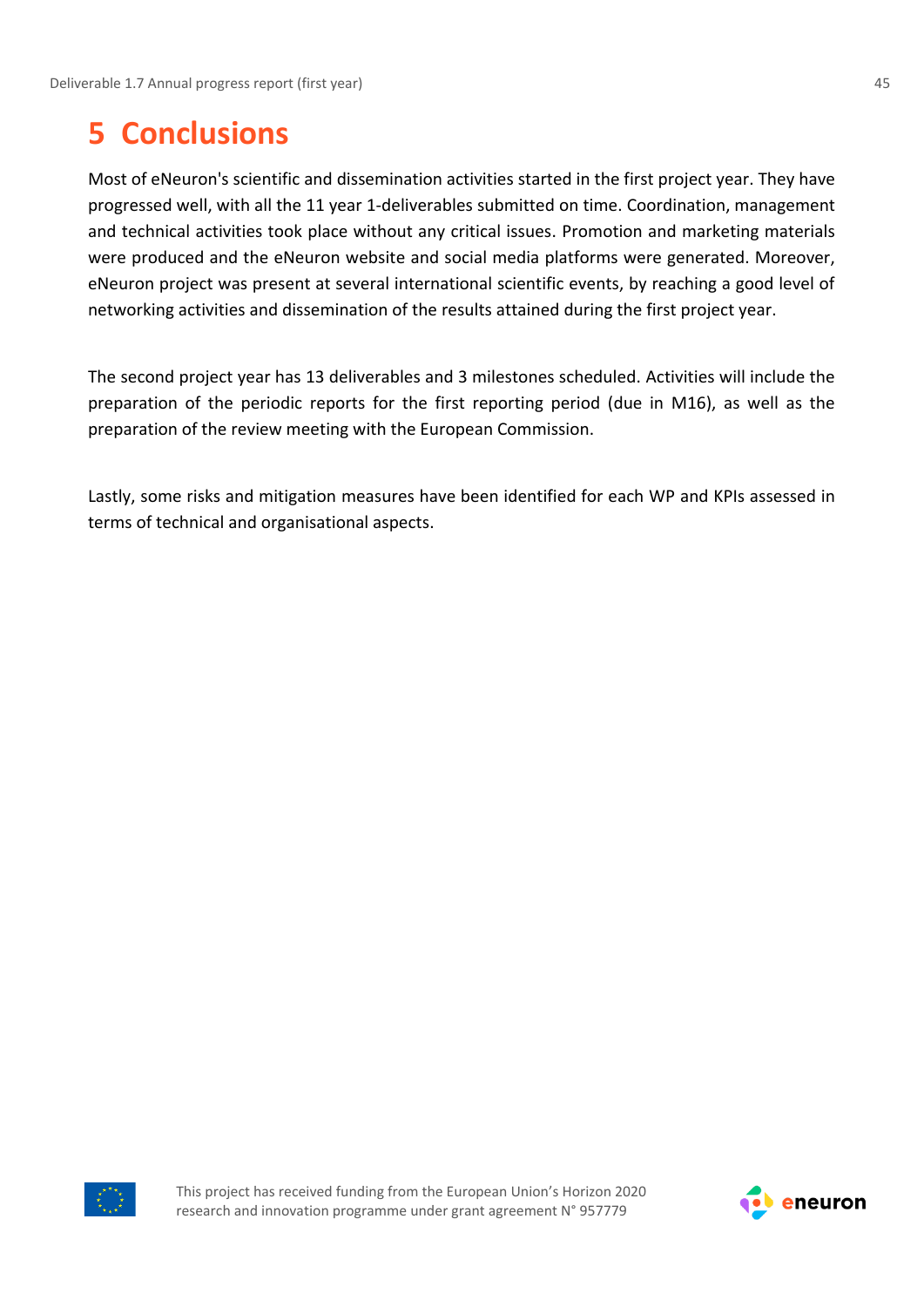# <span id="page-45-0"></span>**Abbreviations and acronyms**

| BM               | <b>Business Model</b>                                                            |
|------------------|----------------------------------------------------------------------------------|
| C&D              | <b>Communication and Dissemination</b>                                           |
| <b>CHP</b>       | <b>Combined Heat and Power</b>                                                   |
| <b>DER</b>       | <b>Distributed Energy Resources</b>                                              |
| DoA              | Description of Action                                                            |
| DoW              | Description of Work                                                              |
| <b>DSO</b>       | Distribution System Operator                                                     |
| EC               | <b>European Commission</b>                                                       |
| <b>EERA</b>      | European Energy Research Alliance                                                |
| EH               | <b>Energy Hub</b>                                                                |
| <b>ETIP SNET</b> | European Technology & Innovation Platform - Smart Networks for Energy Transition |
| EU               | <b>European Union</b>                                                            |
| EV               | <b>Electric Vehicle</b>                                                          |
| GA               | <b>Grant Agreement</b>                                                           |
| <b>HCPV</b>      | <b>High-Concentration PV Systems</b>                                             |
| <b>HVAC</b>      | Heating, Ventilation & Air Conditioning                                          |
| ICT              | Information and Communication Technologies                                       |
| IP               | <b>Intellectual Property</b>                                                     |
| <b>IPR</b>       | <b>Intellectual Property Rights</b>                                              |
| <b>KER</b>       | Key Exploitable Result                                                           |
| <b>KPI</b>       | Key Performance Indicator                                                        |
| LEC              | <b>Local Energy Community</b>                                                    |
| <b>mEH</b>       | Micro Energy Hub                                                                 |
| <b>MS</b>        | Milestone                                                                        |
| 0&M              | <b>Operation &amp; Maintenance</b>                                               |



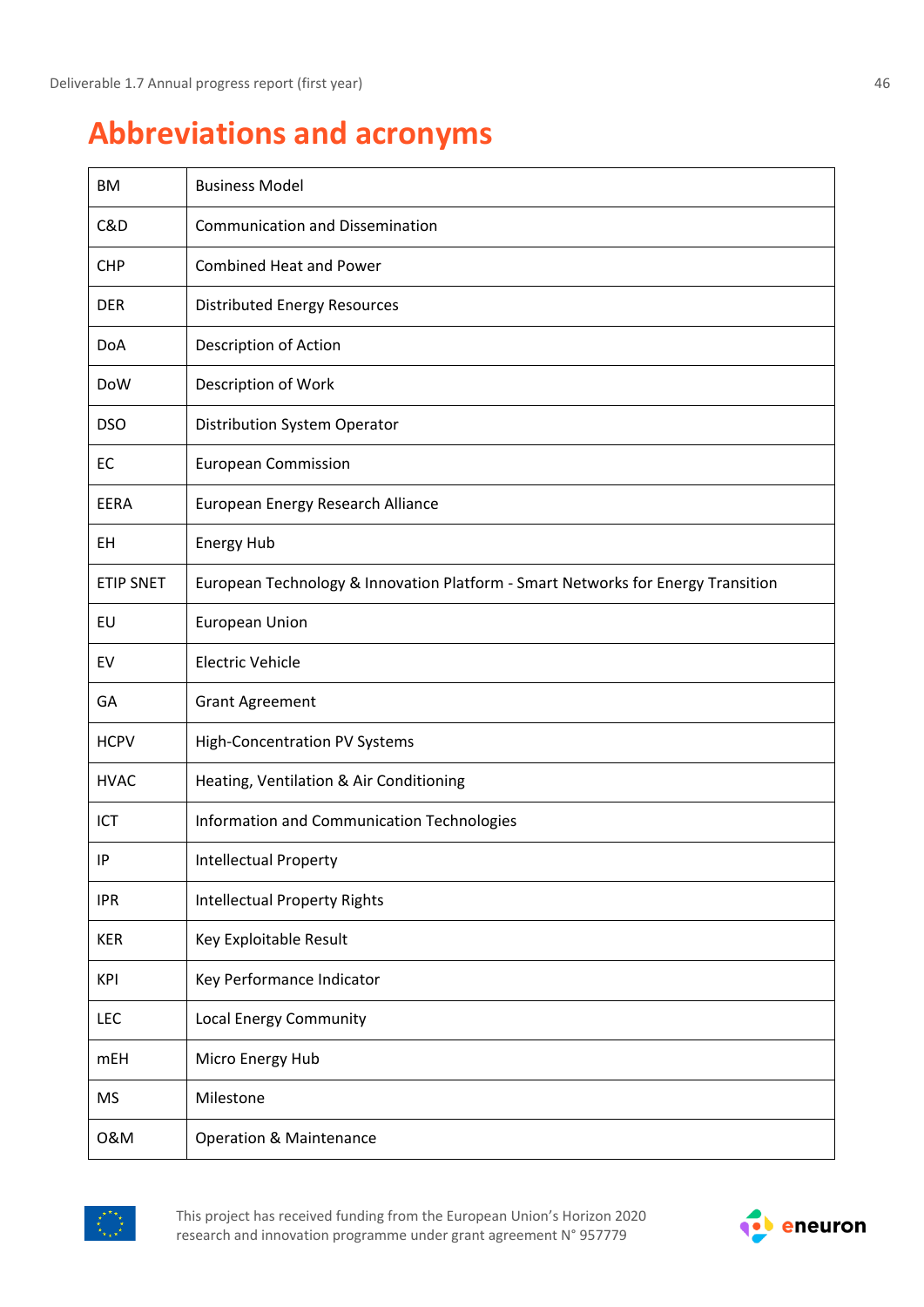| P <sub>2</sub> P | Peer-to-Peer                         |
|------------------|--------------------------------------|
| PC               | <b>Project Coordinator</b>           |
| R&I              | Research and Innovation              |
| TC               | <b>Technical Committee</b>           |
| <b>TF</b>        | <b>Task Force</b>                    |
| <b>TPC</b>       | <b>Technical Project Coordinator</b> |
| WG               | <b>Working Group</b>                 |
| <b>WP</b>        | Work Package                         |